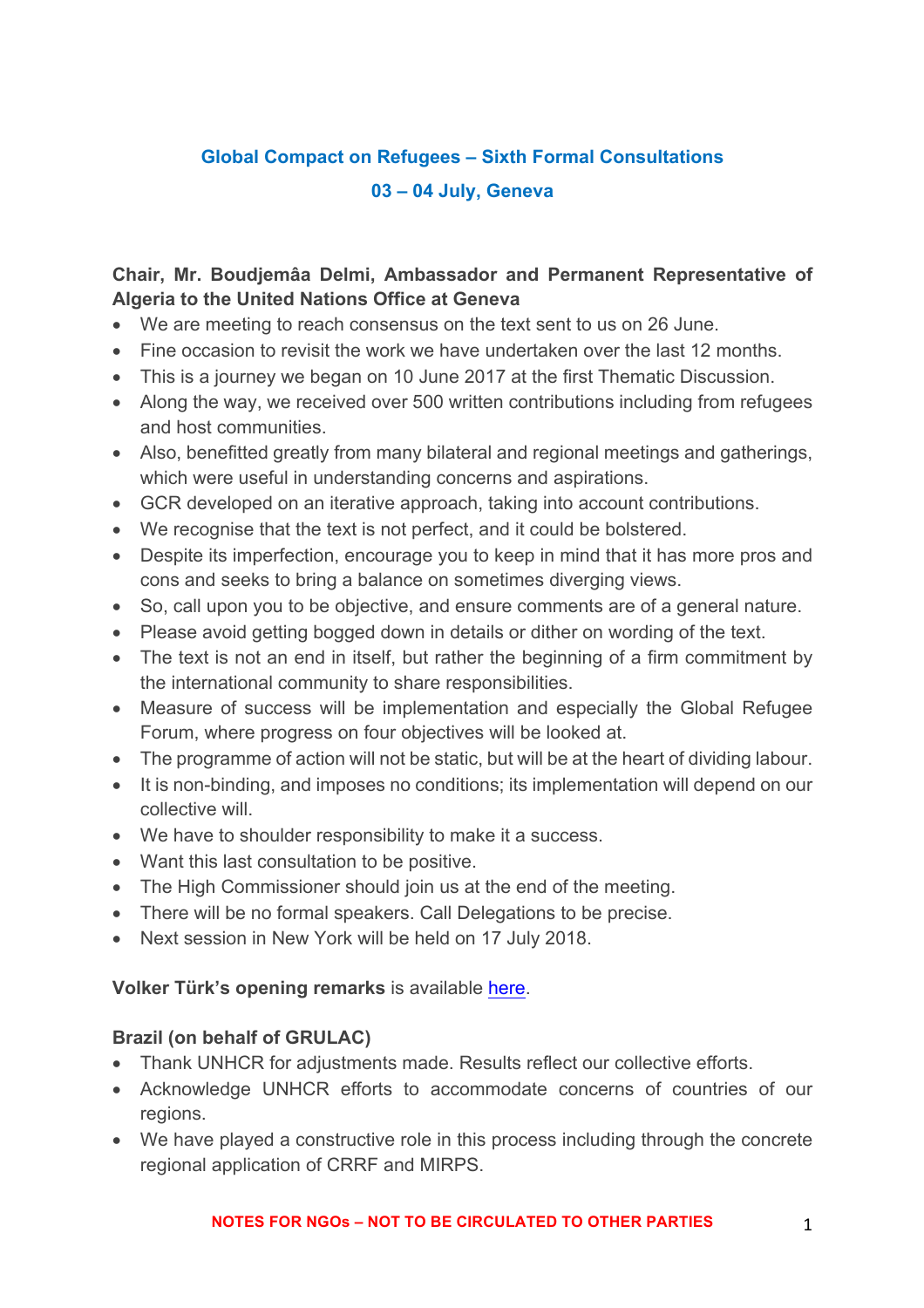- We were the only region to hold a preparatory meeting for the consultations during the first tri-annual evaluation of the Brazil Plan of Action; many of the good practices there have been recognised in the GCR and we are certain that much more can be achieved.
- Reiterate the importance of reading both parts of the programme of action in conjunction.
- If shared responsibility is applied as set out in the New York Declaration (NYD), the global compact will bring real change in the lives of refugees and hosts.
- Welcome new language on the four objectives, and that these are now inter-linked and interdependent.
- The guiding principles section should steer the implementation of the GCR.
- The GCR calls for equitable and predictable responsibility sharing, which is coupled with humanitarian and development cooperation.
- So, important to preserve the centrality of the principles of humanitarian action.
- Whereas development action will be guided by national leadership and ownership without prejudice to broader development priorities.
- Added value lies in its capacity to address the needs of refugees and hosts.
- Areas in need of support should serve as a non-exhaustive guide for pledges.
- Depending on the context, new needs may arise; count on UNHCR to strengthen dialogue with host country so pledges meet what they seek.
- Encourage counting on pledges based on commitments made in the NYD.
- Among different subsections, we highlight once again the need to always uphold the best interest of the child.
- This speaks to concerns of all Member States as children and adolescents make more than half of the refugee population and are key to leaving no one behind.
- The success will depend on the efficiency of follow-up and review, which should provide for taking informed decisions and adjusting course.
- Welcome that stocking taking will depend on measuring the impact of hosting, protecting and assisting refugees, and that the Global Refugee Forum will be tasked with reviewing the ongoing efficiency of burden and responsibility sharing.
- We believe in this regard the ExCom and GA should also be an integral part of follow-up and review.
- Appreciate UNHCR's willingness to coordinate with other actors to better address challenges on the ground.
- Stress that implementation of the two compacts should be linked to ensure filling gaps and avoiding overlaps.
- Aware that final draft not exactly what we all expected.
- However, we see the GCR as an important landmark in a path that can be further developed while assuring protection and solutions to refugees with benefit to host communities.
- The greatest task of the GCR will be its implementation; invite Member States to take into account the challenges facing host countries.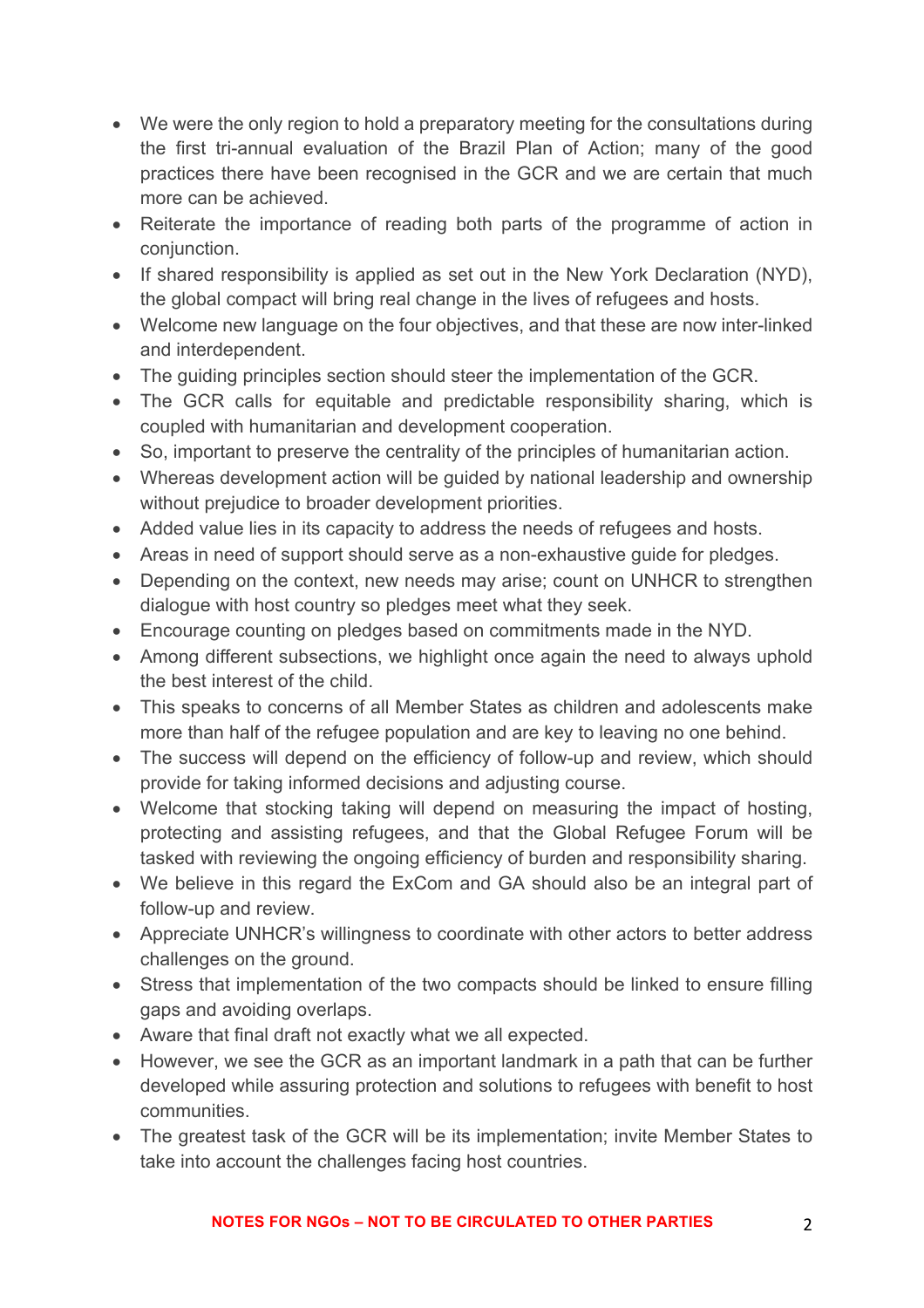# **European Union**

- Like to thank UNHCR for outstanding work and growing convergence on a balanced and well-articulated text.
- Numerous positive aspects: strong satisfaction with reference to the international community as a whole as well as collective outcomes.
- Convinced that GCR can ensure mobilisation of broad States towards common objectives and mutual commitment.
- GCR requires to be grounded in strong will to address collective refugee issues.
- GCR is about a recommitting collectively to foster comprehensive responses and have better burden-and responsibility-sharing through a cooperative framework as agreed in the NYD.
- Also satisfied with revised architecture of text, and arrangements are sufficient to support international community.
- Periodicity and modalities of Global Refugee Forum and high-level meeting are adequate and satisfied with reference to impact measurement and indicators as well as the strengthening of follow-up and review.
- They will require gradual implementation.
- Notice with satisfaction the good articulation of humanitarian and development actors, and this will make GCR practicable.
- Satisfied with mobilisation of the UN system; remain convinced that mobilising all relevant actors including local authorities, civil society and refugees is also indispensable for a multi-stakeholder approach.
- There are also issues we would have liked to see: some example to which we referred consistently was reference to the NYD, which should have featured more prominently.
- Language on alternative to camps should have been stronger.
- Humanitarian, development and peace nexus could have been reinforced.
- Fail to understand why the subtitle 'gender' was removed; it is agreed language.
- Reference to gender equality should have been reinserted; reference to sexual and reproductive health and the Beijing Outcome document should also have been made.
- As Volker Türk said, we cannot get everything in the document, and we can cannot let the perfect be the enemy of the good.
- On balance, we consider this final text solid and implementable. This is a remarkable result.
- In the spirit of compromise, we can all support it, and it should allow us to reach genuine consensus.
- Wish to thank all diplomatic missions, NGOs, ICVA and refugees for their valuable contributions.
- EU and its Member States are committed to support implementation.
- Would like the compact to be implemented globally in the spirit of responsibility sharing.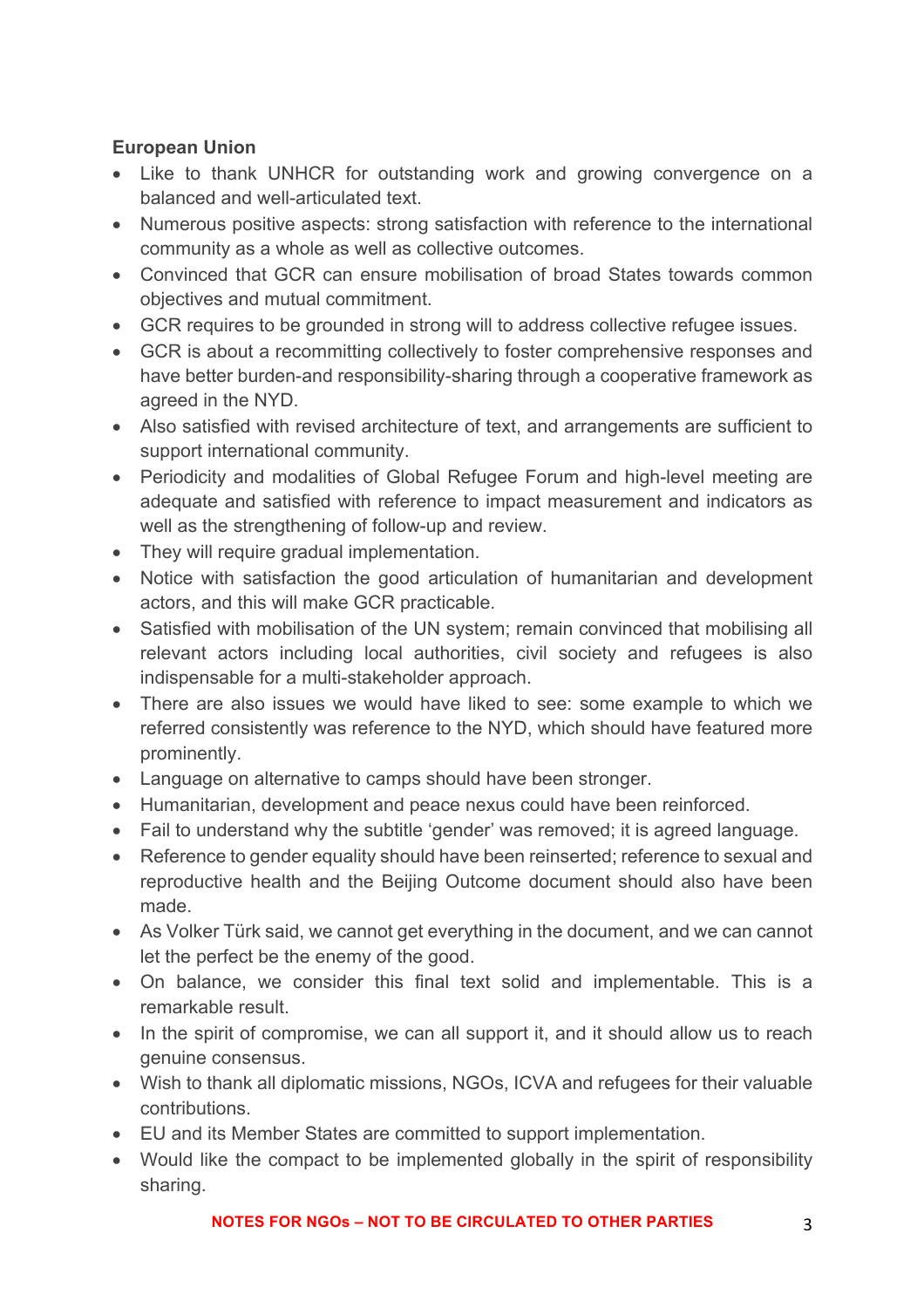- This needs to be sustained and translated into action.
- Most difficult part starts now, which is to demonstrate that the GCR makes a difference and that we are much better equipped.

### **Ethiopia**

- Support statement that will be delivered by the Africa Group.
- Indeed, pleased to know considerable progress has been made through an openended and participatory process.
- However, feel that arrangements in the document for turning burden-and responsibility-sharing into practical action are far inadequate.
- Needs are more important than ever, and not addressing the growing divide between humanitarian and development financing and need further improvements.
- And leaves much to be desired. Need a system for accountability to ensure support from the international community.
- Consider GCR as a blue print that will pave the way for incremental change towards more transformative responses.
- As we have done in the past, we remain committed and will engage until the work is completed.
- Under objectives, the need to achieve them without asymmetry is important and stressing on one or other will not address the principal goal of the document.
- In relation to periodicity, we support the current formulation.
- But stress that language regarding high-level official meeting should indicate that officials overseeing refugee issues should be the representatives at the meetings to balance power and competence.
- In para 25, regarding the composition of the Support Platform, the deletion of composition is regrettable; we need to reinstate the previous language that host States will be part of the Platform.
- In para 49, success of measures is relative on the support of the international community.
- Support emphasis on national ownership.
- Regarding para 35, additionality in resources should apply to humanitarian and development assistance, and not only to development assistance.
- Language in para 67 that development aid will not lead to conditionality still lacks clarity. Clarify that development actor's engagement will not affect humanitarian action.
- Given the voluntary nature of the document, welcome that the development of indicators is included in the document. These would be instrumental to ensuring accountability and commitment of States to make sure that we are in the right direction.
- We also welcome Global Refugee Forum as the main vehicle to review progress.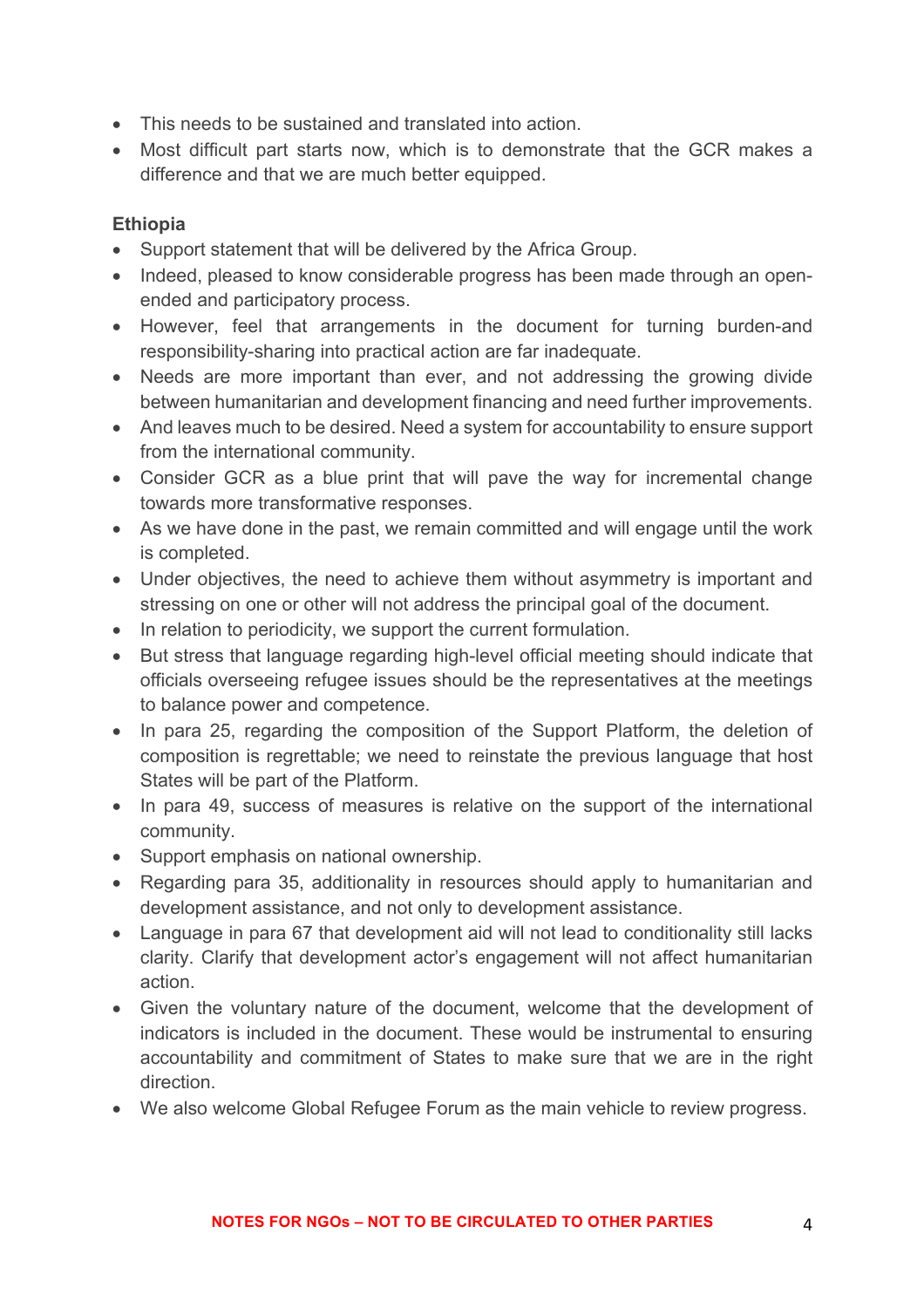### **Germany**

- More equitable and predictable responsibility sharing is indispensable to our shared ambition if we have to look for sustainable solutions for refugees.
- In this understanding, we adopted the NYD, and this has led to the first-ever GCR.
- Number of refugees continues to grow and millions of refugees need our joint efforts to protect and assist them and enable durable solutions.
- Inextricably linked to refugees are host communities, and Germany is the sixth largest hosting country.
- Host communities are overwhelmed.
- We have also quadrupled our funding and increased resettlement places in the last five years.
- Still we need more countries to engage and GCR provides a framework to jointly move forward in this.
- Final draft is not perfect; what Germany has been promoting has not been taken up.
- We would have welcomed reference to mixed situation and regret that the adverse impact of climate change and the Nansen Agenda for Protection are not explicitly mentioned.
- Encourage UNHCR to apply a broader gender concept than women and girls in implementing the GCR.
- Strongly agree with youth and adolescents, but this should not lead to blurring of the rights of the child as enshrined in the Child Rights Convention.
- Humanitarian, development and peace actors must go beyond complementarity and should work coherently towards collective outcomes in refugee situations.
- The final draft improved compared to previous drafts.
- Underlines host country leadership, spirit of partnership, commitment to multilateralism, emphasises solidarity and the need to bridge gaps between hosts and donors; contains a strong commitment to address refugee situations and concretises connection between Part A and Part B.
- Recognises also that refugee issues are a concern for the whole world.
- Lastly, the compact should not be read in isolation, and its application will be guided by numerous GA Resolutions and UNODC guidelines; nor does the GCR end today.
- We start with the preparation of the Global Refugee Forum; ready to contribute to robust follow-up and fleshing out modalities of the Support Platform.
- We are convinced that the final draft reflects a consensus document.
- We are here today to seize this once in a generation opportunity, and thank UNHCR for steering this process, culminating in this final draft that we stand ready to endorse.

### **Mozambique**

• This has implicated a lot of work; therefore, we are very grateful.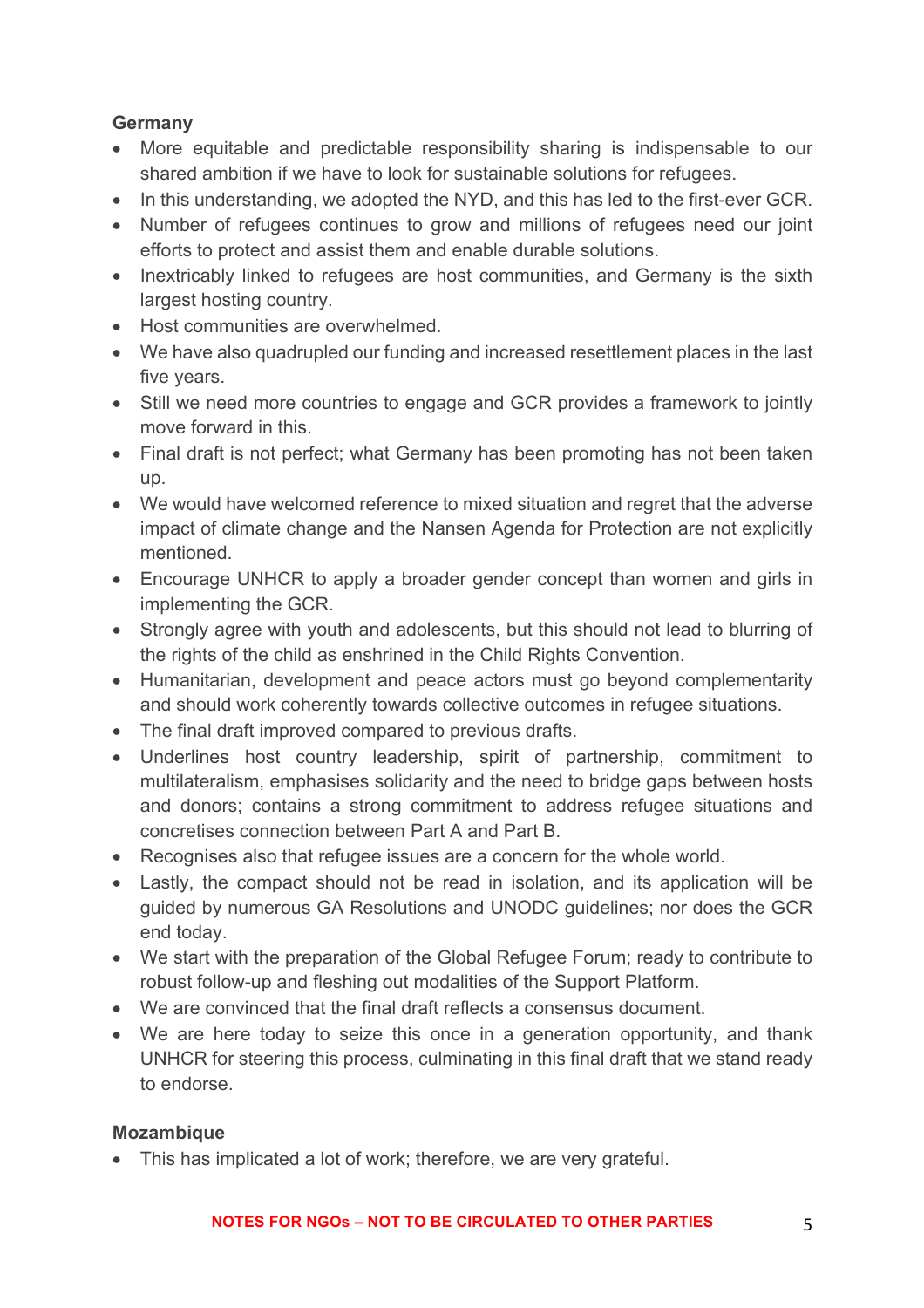- I pay tribute to the High Commissioner for his leadership and vision. He has been uniting the whole UNHCR team to this very important cause of refugees, and in that connection, we thank the Assistant High Commissioner who has been a very important pillar in our work. Without his dedication, we would not have results we have today.
- We want to say that we are happy with the document. We know that the document is not legally binding, but in fact, it was not the idea behind the decision of our heads of state when they adopted the NYD.
- They were moved by a deep sense of solidarity and collective conscience and dictates of humanity, and this is the reason why this document before us preserves and maintains the sanctity of some of the most important principles of the refugee regime, namely non-*refoulement* and predictable and equitable burden-and responsibility-sharing.
- So, for Mozambique, it is of utmost importance that we collectively move to the next stage. And this is the stage of implementation.
- Stand ready to support UNHCR in implementation of the compact and to work together with the international community as a whole to make the GCR a very successful and consensual undertaking by the international community.

### **Mexico**

- Welcome the fourth and last draft and believe that it is able to balance the text that will facilitate agreement at the last round.
- The four objectives are interrelated and interdependent, but would appreciate if UNHCR could provide more information on what can be done to make it sustainable.
- Could help those countries, which have presented concerns on responsibilitysharing arrangements. This clarification will be satisfactory.
- Support high-level meeting between the Global Refugee Forums, and this will allow to make progress in the four compact objectives while maintaining attention to the refugee cause.
- Would ask that they are concrete, focused meetings using resources well for them to be effective.
- Welcome change in part B and underscore the non-prescriptive and exhaustive nature of the document.
- Agree with concerns expressed by the European Union with regard to changes in the gender section as well as the lack of reference to sexual and reproductive health.
- Implementation should be consistent with international and human rights standard.
- We welcome that the text again has reference to indicators, and calls for developing them prior to the Global Refugee Forum in 2019.
- As already indicated, crucial that mechanism for measuring the effectiveness of the compact and tools for monitoring pledges should be able to capture pledges beyond financial nature.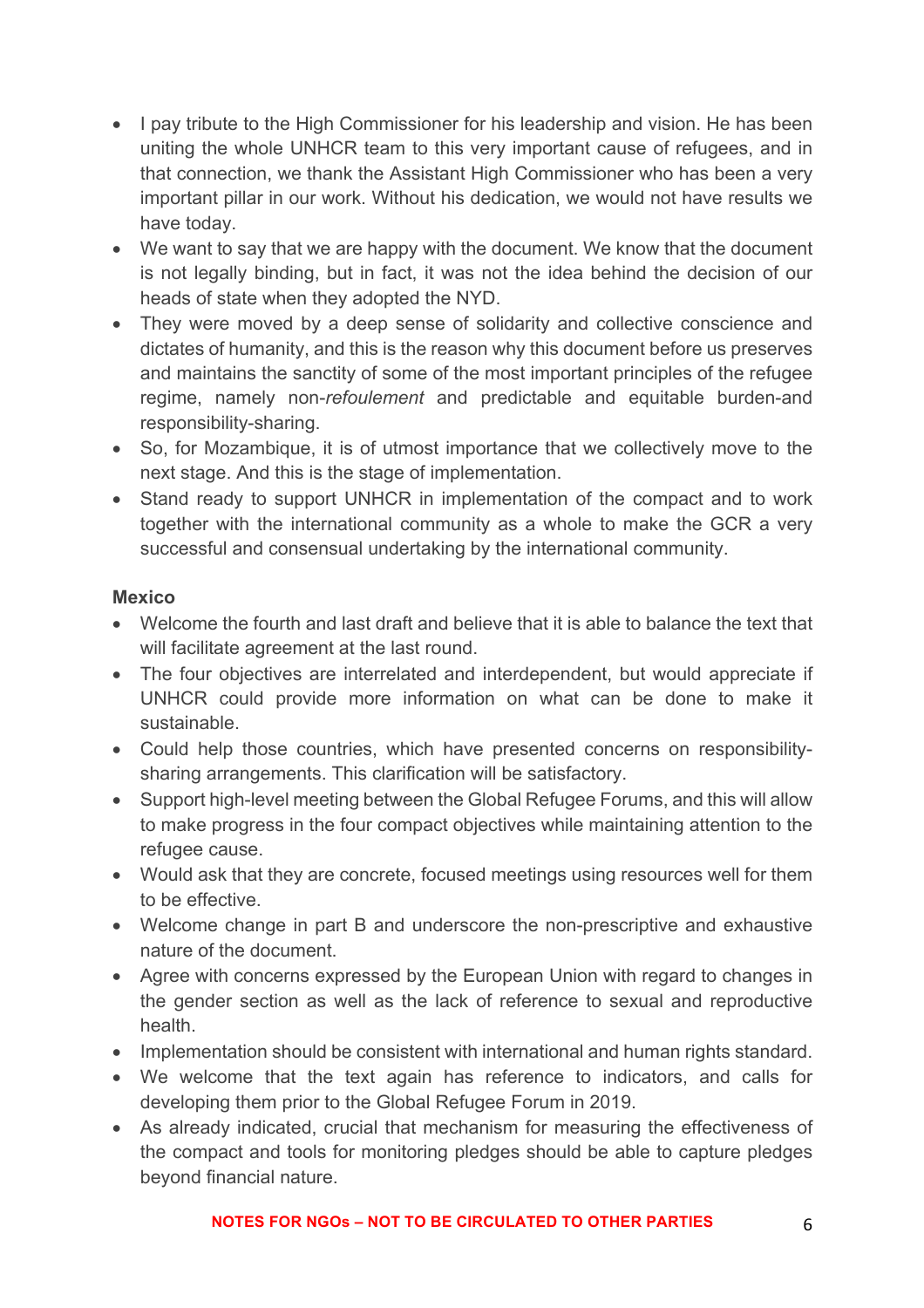- We will continue to make progress in the implementation on the commitment we have taken regionally and globally, including MIRPS and GCR.
- MIRPS will continue to be a priority for us. It has facilitated constructive dialogue between and among countries of transit, origin and destination.
- Amount of people leaving their countries is highest since the World War II. People leaving their countries count on us for international protection.
- This compels us to lift our level of international solidary and strengthen our work to address root causes including through strong conflict prevention mechanisms.
- The 2015 crisis led us to understand the urgency; the urgency and political will continue to be present.
- At the end of July, after the Compact is transmitted to the GA, it does not mark the end of a process, but the beginning of a more meaningful one.
- Translating the new commitment into tangible concrete action will require genuine collaboration and the ability to adapt to changing situations.
- One virtue is operational responsibility.
- Human mobility is a heterogeneous phenomenon, and we believe text does incorporate protection for refugees and provides greater support to destination countries.
- With the same will, we want to see concrete action in the lives of refugees.
- Recognise UNHCR for an open, transparent and inclusive process.

### **Uganda (on behalf of the Africa Group)**

- Welcome amendment made to para 18. Welcome also the kinds of pledges to be made.
- Revised language is broad and flexible enough to accommodate approaches.
- Welcome reference to indicators in the follow-up, which will continue to appraise and inform the implementation of the GCR.
- In addition, take note of amendments to paras 56 and 57.
- Paras 60 and 67 include impositions.
- Our interpretation is that areas in need of support under part B shall not be used as conditions in the provision of international support.
- For the Group, it is important that the intrinsic nature of humanitarian response remains needs-driven, and to be based on agreed humanitarian principles.
- Several areas of assistance under part B are already part of the 1951 Refugee Convention, therefore should not subject any support in this area to conditionality.
- Although the Group believes transparency is addressed well in para 32, by no means international solidarity should be conditioned on taking measures for transparency, and this issue should be addressed.
- On the question of cooperation with local actors in para 37, we remain of the view that such cooperation should be at the request and full consent of the concerned State.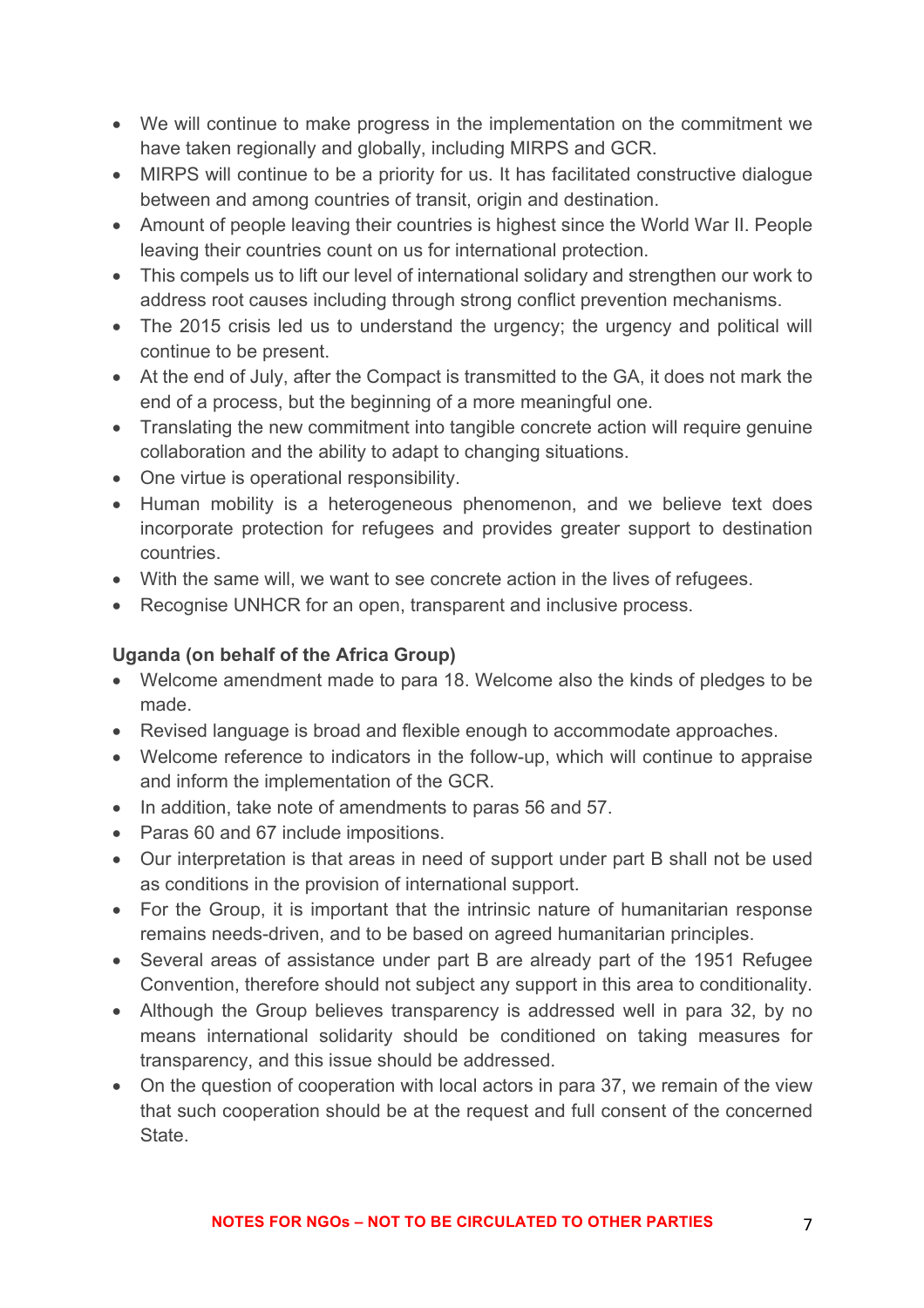- Refugees could be victims to prejudice and discrimination in accessing work opportunities, and therefore request footnote 31 to be moved to the main text of the document; it should be applicable in accordance to international obligations in line with national laws and policies.
- Recognise the use of arrangements instead of mechanisms.
- This is considered more appropriate, nevertheless, arrangements for burden-and responsibility-sharing as envisaged are inadequate to put in place a system of fair share of responsibility and salvage few host States from shouldering the onerous responsibility of the international community.
- This was a call in the common endeavour and important not to lose sight of this and continue our discussion for equitable burden sharing including for the process of measuring the impact of hosting refugees.
- Appreciate more clarity on the next steps to be undertaken after this consultation and how this will be indicated in the final compact.

### **Belgium**

- Recognise the need for more balanced and predictable responsibility sharing in large refugee situations.
- Therefore, support the final draft text as it is in line with the Belgian policy and efforts including in the area of humanitarian and development aid.
- We note progress on the humanitarian and development nexus, innovation, digitisation and support the involvement of the private sector, emphasis on host country leadership and flexible and unearmarked funding.
- This draft is not perfect, but a result of a delicate balancing exercise, which includes numerous aspirations.
- Welcome attention for all aspects of protection as well as reference to relevant laws and particularly humanitarian principles.
- The text reinforces national ownership and sovereignty and emphasises the need for international cooperation to ensure an efficient and effective approach.
- Believe cooperation between humanitarian and development actors in which specific modalities of each is respected is essential for GCR and CRRF.
- Argue for a strong operationalisation of CRRF with a bottom-up, demand-driven approach.
- Welcome private sector involvement and encourage additional countries to resettle refugees.
- Resources for refugees and hosts although inadequately mentioned in para 32 – will remain important to my country in implementation and measuring the success and challenges. And read additionality and not fungibility.

### **Morocco**

- Welcome reinsertion of references to follow-up and indicators for progress.
- Convinced that this will be a sufficient base to draft indicators at a subsequent stage.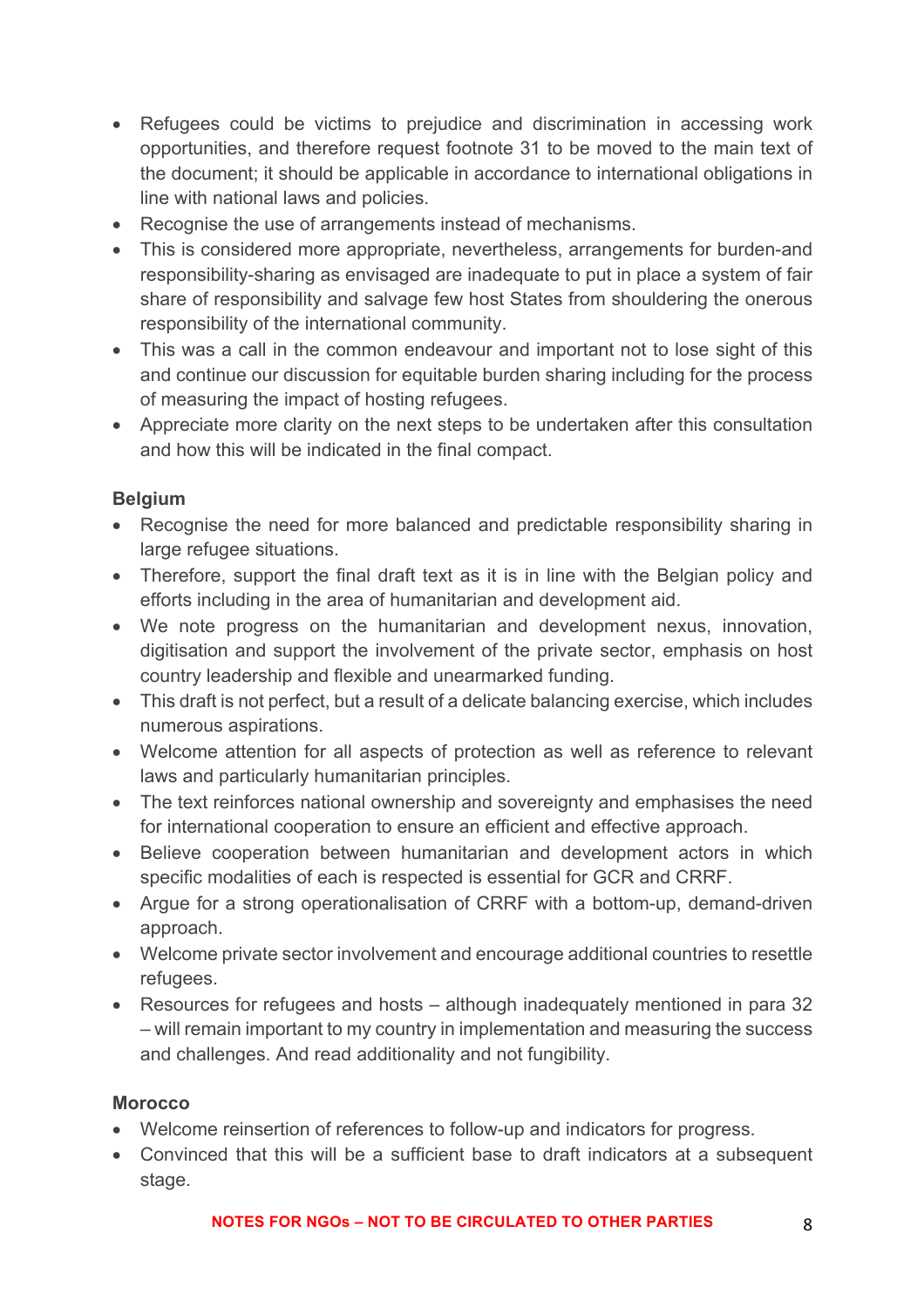- Modification on Section B also reflect our concerns in which they bring required clarity regarding the non-prescriptive nature of the compact.
- We should all bear in mind the quality of the compact regarding protection of refugees and impact on their daily lives.
- Hence, we are pleased that the compact does not focus on frustrations.
- Serving the cause of refugees resides in our ability to move collectively and progressively.
- We have shown our resolve to live up to the needs of refugees around the world with a humanitarian approach that should prevail.
- Despite the non-legally binding nature of the compact, this is a moral and collective responsibility to implement, and we should ensure that there is an efficient sharing of responsibilities.

### **Greece**

- Almost a year ago, we got together for the first preparatory meeting on 10 July.
- How far we have progressed under the steadfast leadership of UNHCR.
- The international community is able to achieve consensus in way which will change the way we will work.
- For us receiving and hosting refugees stems from the 1951 Refugee Convention and 1967 Additional Protocol as well as from a deep sense of humanity and shared responsibility.
- As a frontline Member State, we found those deeply rooted in the GCR and this is one reason why we have supported the compact from the start.
- It also promised a new way of working side by side with all States and relevant stakeholders.
- Millions of people need our joint efforts and common approach to alleviate suffering, and UNHCR has been showing the way.
- Today, we are ready to turn a page.
- It asks us to work in union as a true international community. This is the only way we can bring about change.

### **Denmark**

- Welcome that the final draft is more streamlined and succinct.
- Also, welcome that the important reference to the need for coherence and coordination between humanitarian and development action is now part of the text.
- This along with reference to indicators in the text will serve as a basis for roll-out of CRRF in forced displacement situations.
- Global Refugee Forum and mid-term review is a strong innovation if prepared and managed well.
- More could have been achieved and do hope this will be confirmed during the next phase of consultation.
- UNHCR strived for consensus.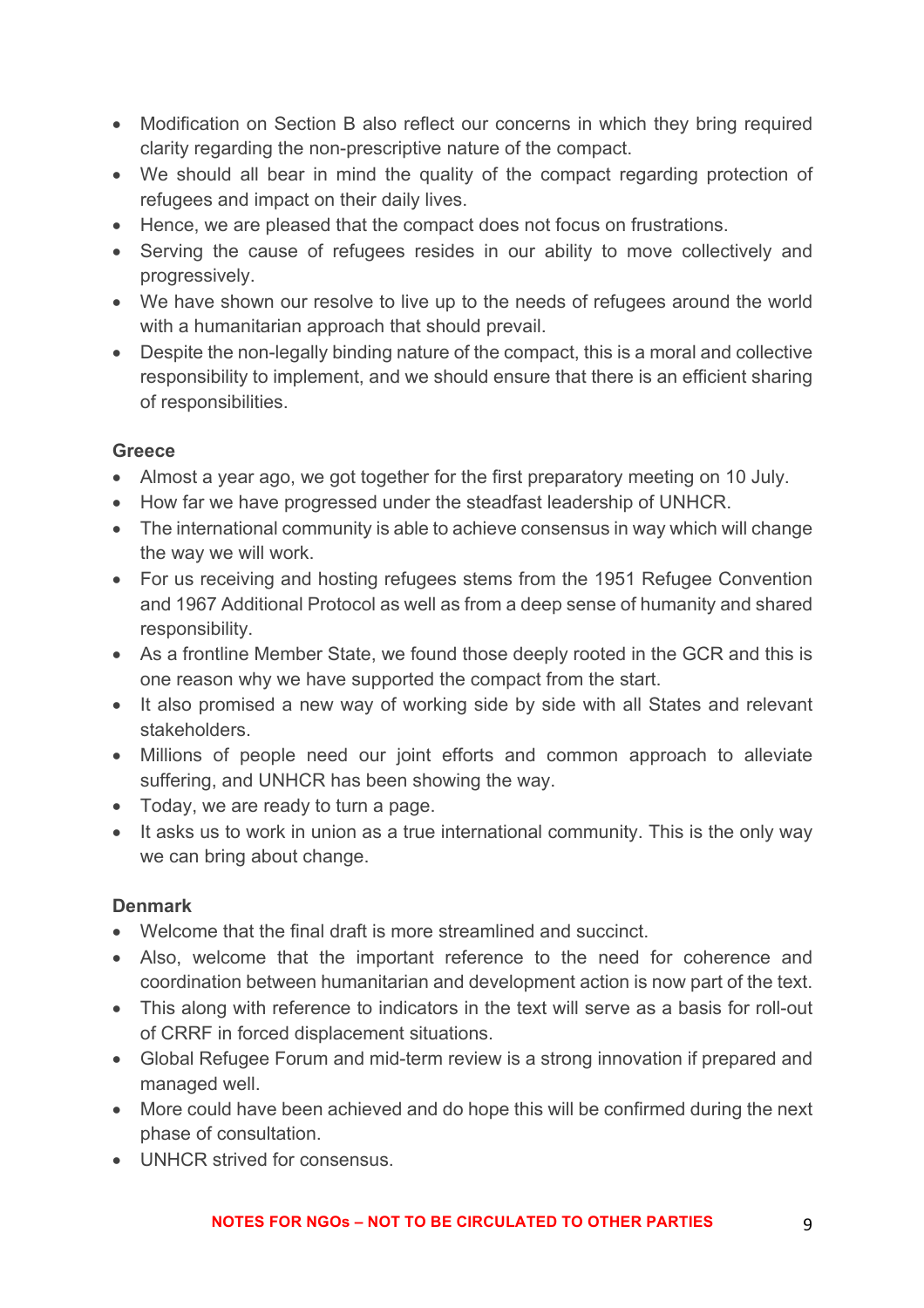- Some important elements have not been unpacked.
- Humanitarian and development complementarity lies at the heart of the compact. This needs to be led by national approaches.
- But no attempt to unpack legal elements needed for humanitarian-development nexus.
- How development actors will be mobilised through responsibility-sharing arrangements remains unclear.
- Disappointed that the compact underrepresents what is globally agreed and is narrow.
- For example, the fact that maternal mortality and infant mortality are not included. Hope this could be corrected at a later stage.
- Despite this, UNHCR managed this process and this is not an easy task. We welcome the transparent process.
- Outcome is a collective responsibility. Hence our collective hands must ensure that follow-up on GCR becomes as robust as possible, not least at the national level.
- And we must remain loval to CRRF for it to be a game changer.
- We all need to step up to the fact that we all need to adapt and change our ways of working.
- We must remain bold in implementation.
- Fully committed to the implementation of GCR.
- We have doubled our humanitarian funding, and at same time, development funding to CRRF in the Middle East and in Bangladesh, in 2017, was 300 million dollars.

### **Iran**

- Appreciate UNHCR for providing the latest draft and incorporating some of the proposals, which is in fact some step forward in comparison with the previous draft.
- Recall that GCR is neither a negotiated, nor a legally binding text, and only relevant text is the Omnibus Resolution on UNHCR.
- However, as we see, it is far from perfect. There is still several arrangements with no concrete, formal or specific commitment or target to share host country burden.
- From our perspective, a robust burden and responsibility-sharing mechanism has been a long-awaited mission in international refugee protection.
- We have requested inclusion of such mechanisms in all rounds of consultations. But we have not seen States who have been vocal on this, nor have we heard a sound argument as to why this should not be reflected in this deliberation.
- We see that we are going back to draft zero with 'arrangements' as corrective measure.
- In the absence of robust arrangements, it will only be a source of misrepresentation.
- Need to translate this to achieve a more robust burden-sharing in the coming years. So, would like the GCR to emphasise work towards the development of a fair share model to achieve burden-and responsibility-sharing.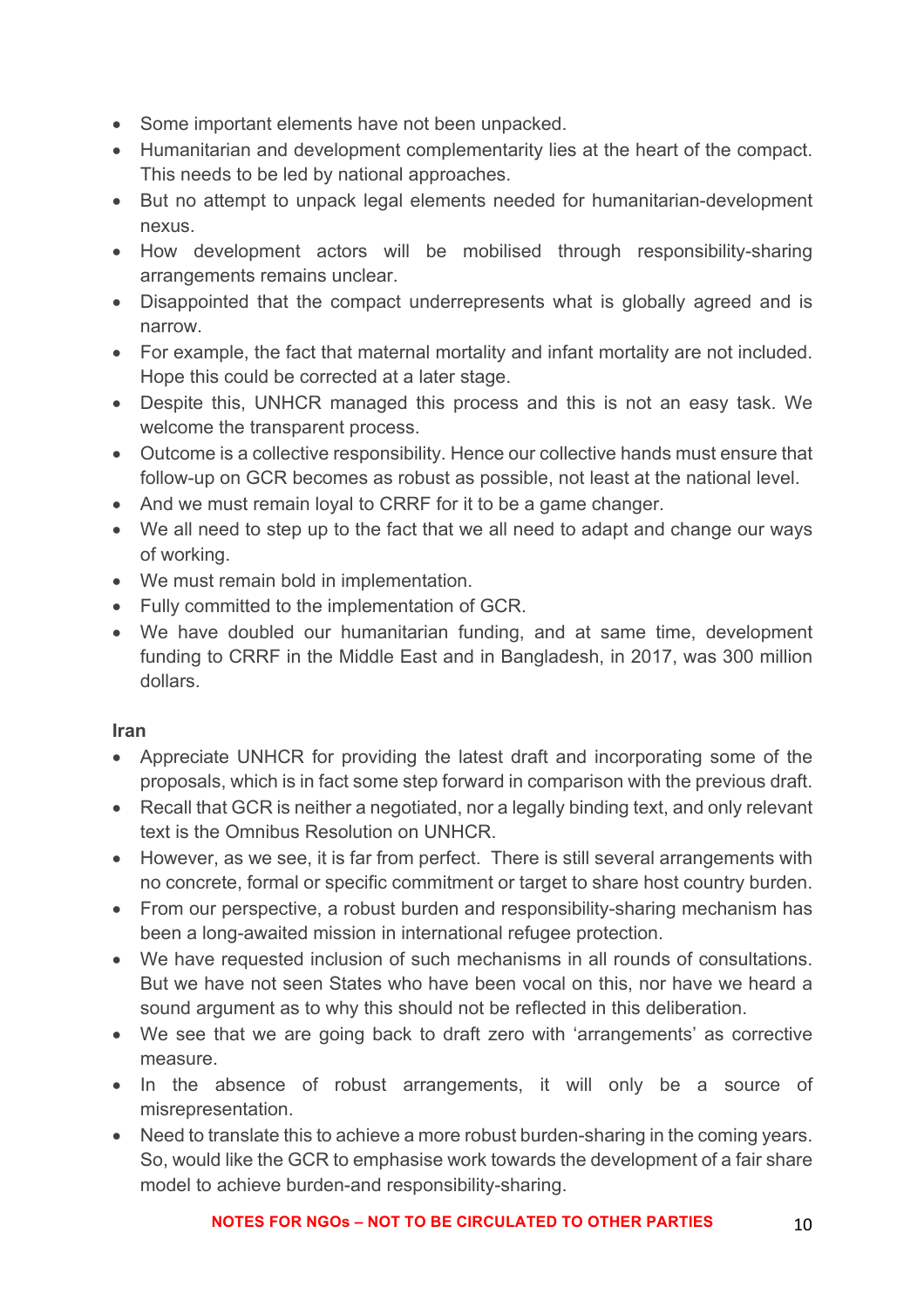- Welcome proposal to hold high-level mid-term review. However, we prefer calling it an international conference instead of a global forum, which does not sound action-oriented.
- Main task is to make pledges in cash and kind and report contribution of each country.
- Voluntary and periodic national reporting must be established to assess contributions made in measurable terms.
- Welcome restored language on indicators, but targets are still missing.
- Each of the four objectives must have targets.
- Final draft is not the last version as several issues remain open.
- Need to make reference to unclear agenda and terms of reference for global arrangements and processes for the development of a set of indicators.
- Having said so, acknowledge this is still an evolving draft and look forward to receiving a text as an annex to the High Commissioner's report.

### **Montenegro**

- Reiterate appreciation of the work of the Assistant High Commissioner. Thank you for the diligent work done and above all for the patience to listen and reflect the comments.
- Welcome the text, which has incorporated in a balanced way the suggestions of different stakeholders.
- Firmly believe that GCR will provide a new basis for more predictable and equitable burden and responsibility-sharing among States and other stakeholders.
- High level of engagement demonstrates the existing political will to make this process a success.
- Hope we can finalise our work to agree on the final draft, and we support the current text.

# **Spain**

- We hope that we can conclude the process. Urgent situation calls upon us to make the additional efforts to reach consensus, which is possible.
- Thank UNHCR and UN SG reforms as well as the constructive talent of all who have taken part in this exercise.
- Obviously, we all like to have our views represented, but this is a consensus approach to ensure the text we have promotes an equitable and predictable burden sharing.
- The text reflects the international community's commitment, and if there is political will, we can enhance the situation of refugees.
- Like to stress on refugee protection and the need to seek lasting solutions for refugees by respecting the refugee definition and the existing refugee regime.
- This will require a multi-stakeholder approach, and reiterate the key responsibility of States.
- The basis must be humanitarian principles.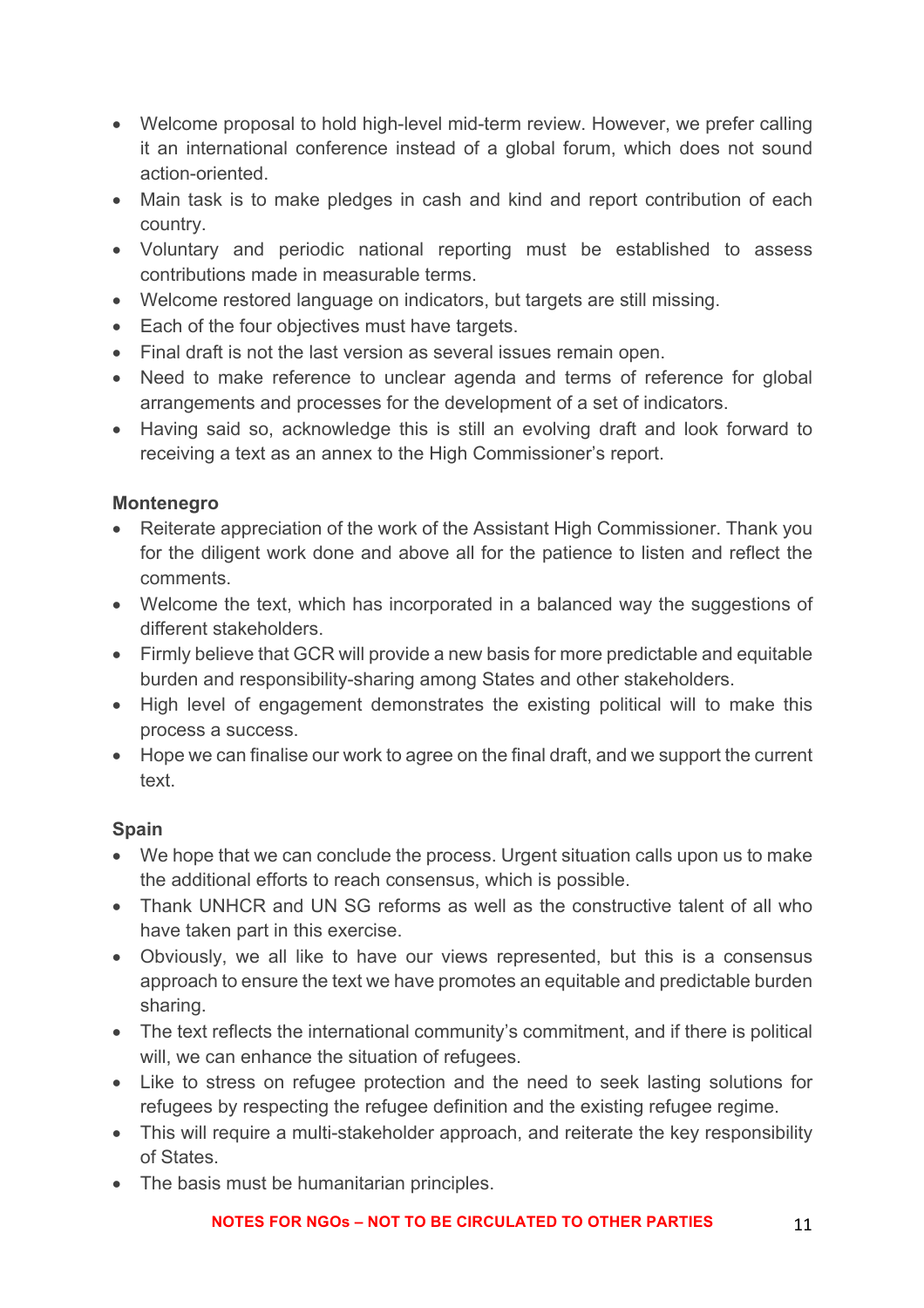- The GCR provides for not only financial contribution, but also hopes to broaden the number of resettling countries.
- Underlines the CRRF approach.
- Highlights the role of the civil society and the private sector, and takes a crosscutting approach to gender, discrimination and abuse, and seeks to empower refugees including the most vulnerable.
- Acknowledges the regional approach which we support through the application of MIRPS.
- And sets an international framework which should consolidate this work.
- We will actively participate and you can count on our full support bearing in mind the basic principle of the 2030 Agenda of leaving no one behind, which should guide us.

### **Japan**

- Like to pay tribute for dedicated effort in navigating and moving the process forward. Crucial and important to succeed and announce the compact with consensus in order to demonstrate solidarity for more predictable and equitable burden sharing.
- And the final draft reflects importance of collaboration between humanitarian, development and peace as well as the need for the international community to address this issue as a whole.
- Also reflects self-reliance of refugees.
- Need to address root causes and support for countries of origin.
- Pleased with such holistic approach, and second the non-legally binding nature of the compact and reference to contribution that takes into account national realities.
- Welcome clear mention of political will and ambition for collective outcomes.
- Our delegation made comments on the frequency of the Global Refugee Forum and other content. Some aspects are not fully in line with our thinking.
- But we have listened carefully to various ideas with a view to reaching consensus to show our collective will and we will accept the draft as it stands.
- This is not the conclusion, but the beginning as Volker Türk said.
- Important that each State and relevant stakeholder take next steps in implementing by making relevant contribution based on the GCR.

### **Turkey**

- As rightfully defined in the final draft, the GCR intends to provide a basis for predictable and equitable burden-and responsibility-sharing among Member States and relevant stakeholders.
- We have come a long way from the zero draft, and welcome language.
- The objectives of the GCR are indeed both interlinked and interdependent.
- While aiming for collective outcomes and progress towards the objectives of the GCR, it is of paramount importance that equal focus is given to each objective. We therefore welcome that this aspect is reflected in the text.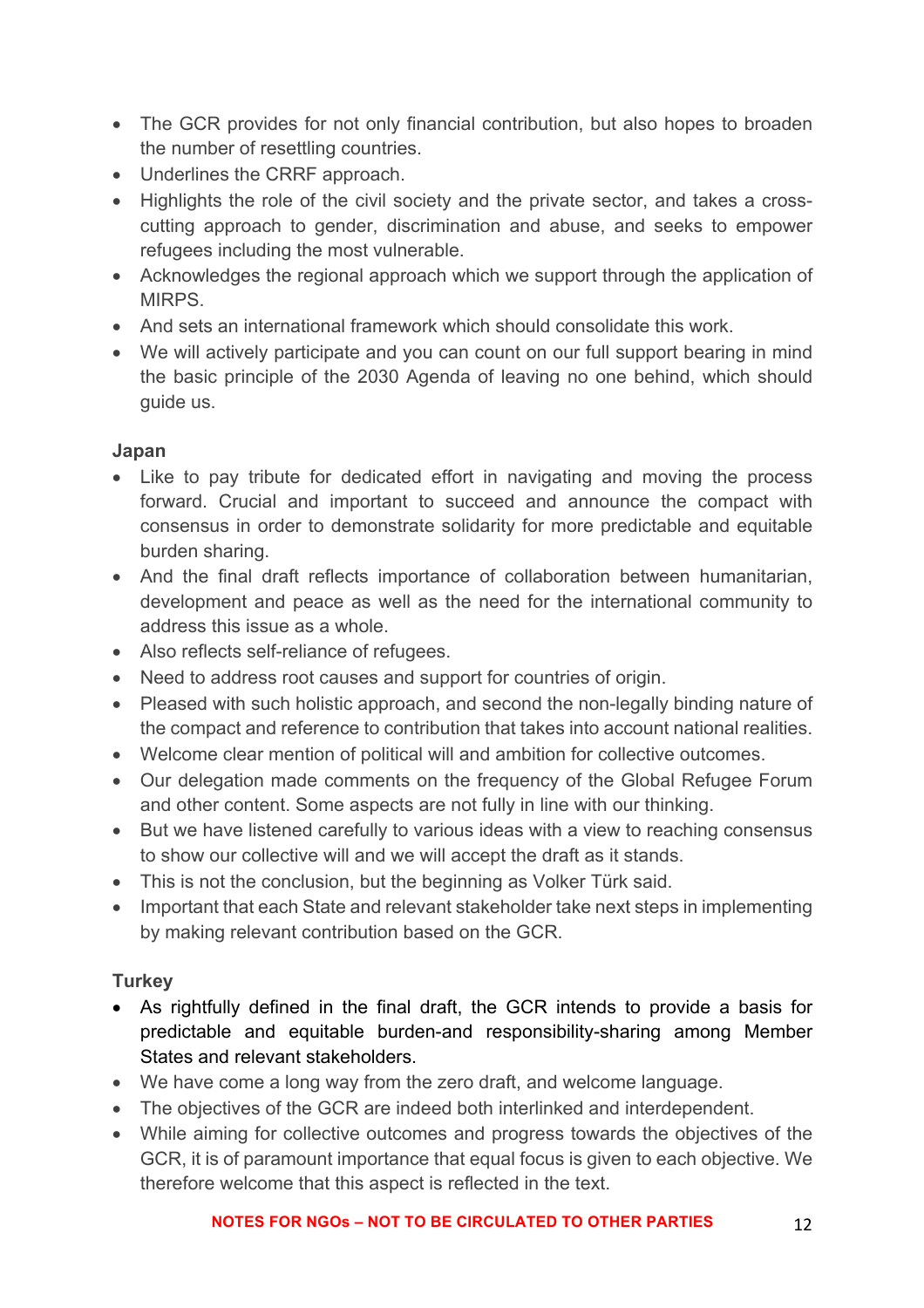- On the Global Refugee Forum, we support the current frequency, which is set for every 4 years. We hope that the convening of high-level officials' meetings held every two years between Forums will address rightful expectations of some delegations, requesting for more frequency.
- Both in paragraphs on support platforms and solidarity conferences, we are pleased to witness more references to resettlement and pathways for admission.
- Application of Part 3 B is non-prescriptive and non-exhaustive and is not intended to create burden on host countries.
- We deem positive the retitling of section 2.4, 2.5 and 2.10 on "Gender", "Children" and "Coexistence" to a more extensive wording and positive connotation.
- We also welcome the revisions made under the follow up and review title.
- Maybe the GCR, in its current form, is not fully satisfactory in bringing a real change, we still believe that the norms for effective international solidarity and responsibility sharing in refugee issues are open to be improved and reinforced.
- Displacement issues need to be tackled at the global level, and important to preserve the whole-of-globe approach.
- Preserve our hope that more States will assume moral and political responsibility and in accordance to the 1951 Convention and NYD.
- Echoing that GCR is not the end but a beginning.
- Turkey, as the largest refugee hosting country, will continue to push for having the improved application of GCR in the forthcoming period especially for the well-being of refugees and generous host countries and closely follow-up its implementation phase.

# **Ecuador**

- Thank UNHCR for the work undertaken, which reflects most of our concerns.
- This is no easy task, and acknowledge work done in incorporating large number of comments.
- The GCR is a tool to ensure the principle of international cooperation enshrined in the 1951 Refugee Convention through a more predictable and equitable burden and responsibility-sharing framework.
- We are pleased with the goals of the compact, the guiding principles of humanity and international solidarity in addition to the cardinal principle of non-*refoulement*.
- Moreover, Part A highlights the importance of various mechanisms for sharing and broadening responsibility.
- The Global Refugee Forum will be useful in order to maintain pledges and promote achievement of goals.
- The compact provides for new and innovative forms of burden-sharing including the three-year resettlement strategy, promoting strategic alliances by involving the private sector, and bolstering closer links between humanitarian and development action.
- Equally, we would like to support section B. This is not exhaustive, neither prescriptive and will require support.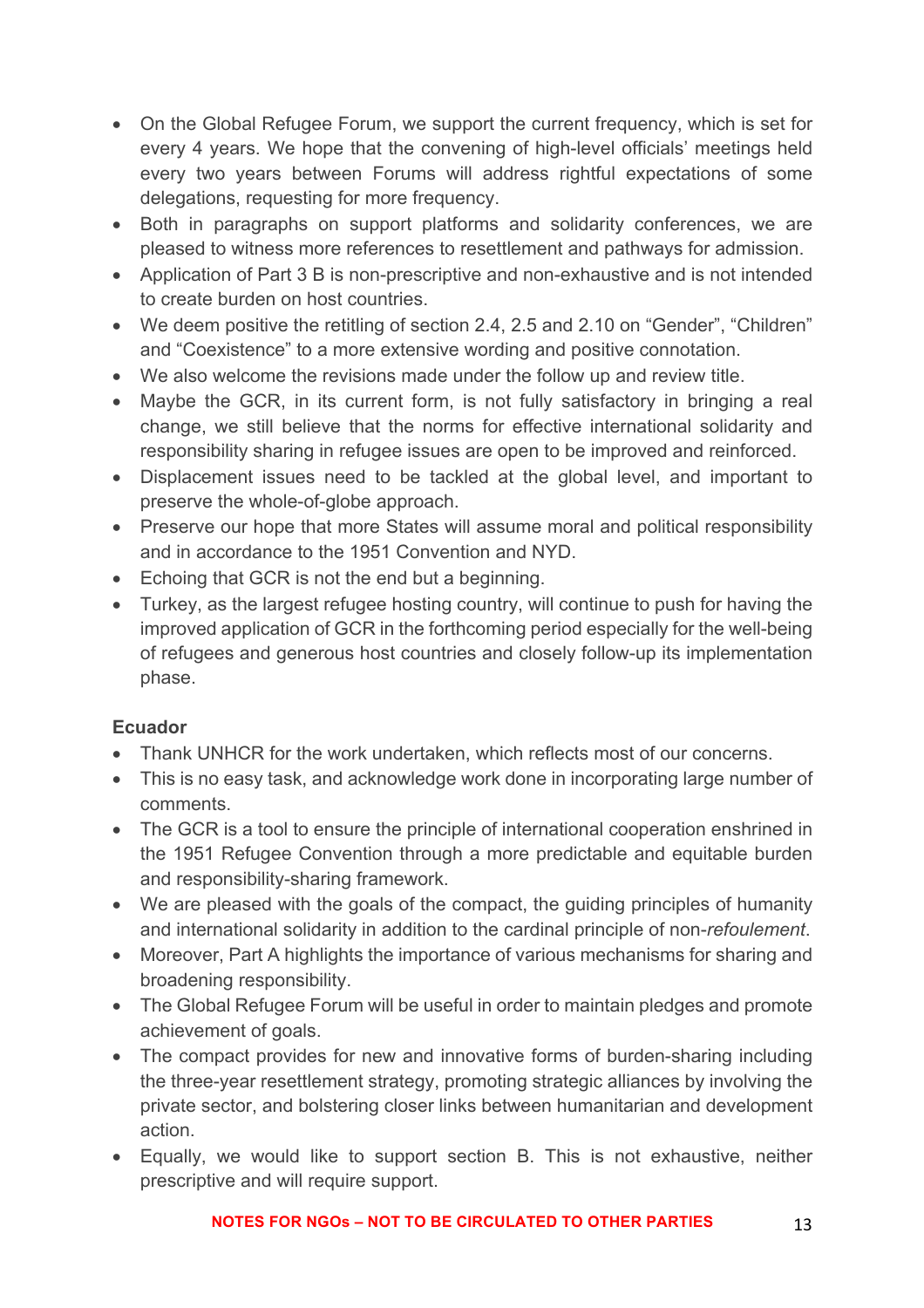- It should not impose additional burden and must be in line with the global obligation to relieve pressure and not impose additional burden.
- We have framed our action in human rights and humanity.
- Appreciate reference to mixed migration flow, which is key for cooperation between countries and relevant actors.
- Our view is that consistency between the two compacts play a vital role as this will lead to effective and efficient identification of those needing international protection with respect for non-*refoulement*.
- Need to increase national capacity to identify those requiring international protection.
- Should avoid criminalising regardless of the migratory status of people.
- Need to fight against xenophobia and discrimination.
- Encourage UNHCR to coordinate with IOM so there are no overlaps and gaps.
- Now that we have the final draft, the most significant step would be implementation and these have the potential to broaden the support base to benefit refugees and host communities.
- The GCR will comply with the objectives as long as States do not turn away from the 1951 Refugee Convention as well as other regional refugee conventions.

### **Korea**

- Have been actively participating in all formal consultations.
- Welcome first: the centrality of protection and the principle of non-*refoulement*; second: the need to protect vulnerable people; and third: importance of education for refugees and hosts.
- Pleased to see that it reflects most of our primary concerns.
- Regarding the timeline of the Global Refugee Forum and the high-level meeting, appreciate that UNHCR made the efforts to strive balance.
- We can use existing mechanism in a more efficient way especially in light of more administrative burden on Member States.
- Happy that draft pays special attention to the rights of women.
- The new report from Save the Children highlights the life-sustaining role education plays. We are called upon to play our role in this part.
- Success should be measured against the four objectives with timeline to develop indicators for each objective ahead of the Global Refugee Forum.
- Aware that GCR is not a standard-setting exercise so ensuring better functioning of the existing regime is important.
- We are at cross-roads facing many challenges and believe that GCR will provide a solid basis for revitalising the will of the international community, and address the refugee crisis of today and make a real difference in the lives of refugees.

### **Canada**

• Reached a critical milestone. Like to commend UNHCR to lead such an exclusive process; clear that UNHCR has listened.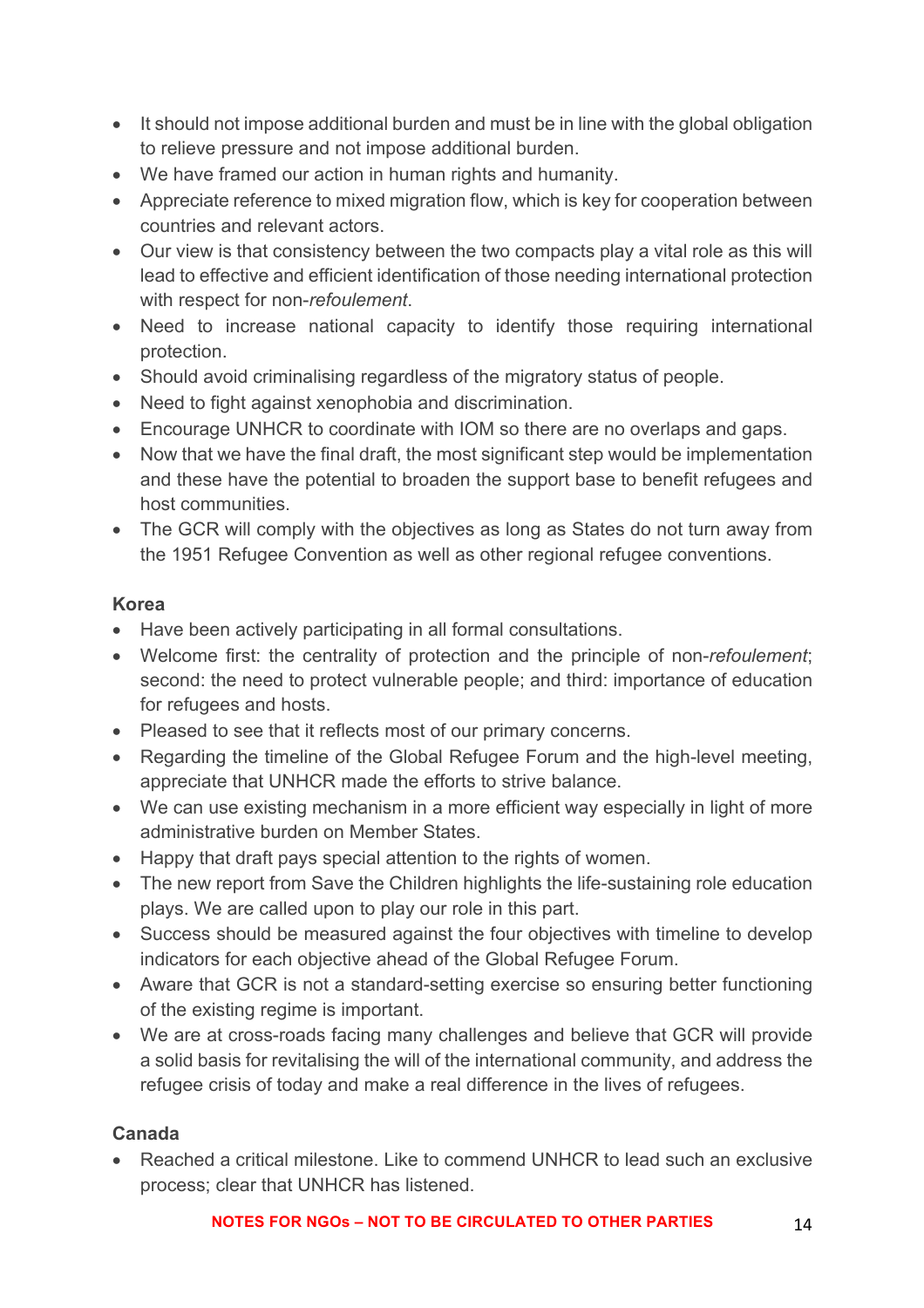- In the spirit of solidarity, Canada can support this GCR as it is and we believe it merits consensus.
- Mobilisation of political will, broadening the support base, and more efficient responsibility sharing will be important.
- Timing of the Global Refugee Forum and mid-term review is a good balance to maintain political will and guide implementation.
- Meaningful participation of refugees reflects numerous calls.
- And addition of resettlement and complementary pathways at the Support Platform and solidarity conferences reflects elements of responsibility sharing.
- Welcome inclusion of further details towards the achievement of the compact objectives along with measures for hosting, protecting and assisting refugees as well as mechanisms to track pledges.
- This gives us confidence that UNHCR can establish a constructive process that reflects the apolitical nature of the compact.
- Recognise this reflects consensus. But would have liked to see references to sexual and reproductive health and inclusion of refugees in national educations sector plans.
- Recognise that Part 3 is neither prescriptive nor exhaustive.
- Will support implementation of GCR.
- We all share responsibility in providing asylum and supporting host communities along with countries that support them.
- For too long, responsibility falls on a small number of countries. GCR provides us all with opportunity to change this reality.
- As the Canadian Prime Minister, Justin Trudeau, said on the World Refugee Day: "Let's stand with refugees and displaced people and those who are forced to leave their homes behind".
- Canada supports a rule-based international order. We promote respect for human rights and fundamental norms. Also support multilateralism.
- This process shows that UN can come together and meet our collective responsibility.
- Need to lift our eyes from the clauses and paragraphs and turn to the real job that lies in putting more action behind those words.

### **Nigeria**

- Commend UNHCR for its efforts. Efforts of secretariat are well represented.
- Must congratulate on how far we have been able to go since the launch of the NYD.
- Wish to use this momentum to provide adequate response to the forcibly displaced.
- Believe the final draft is capable of fulfilling the commitments of NYD with the same motivation. We have just started; greater challenges lie ahead.
- Commend UNHCR to address complementarity not just with the global compact for migration, but also with other humanitarian, development and peace initiatives and other UN agencies.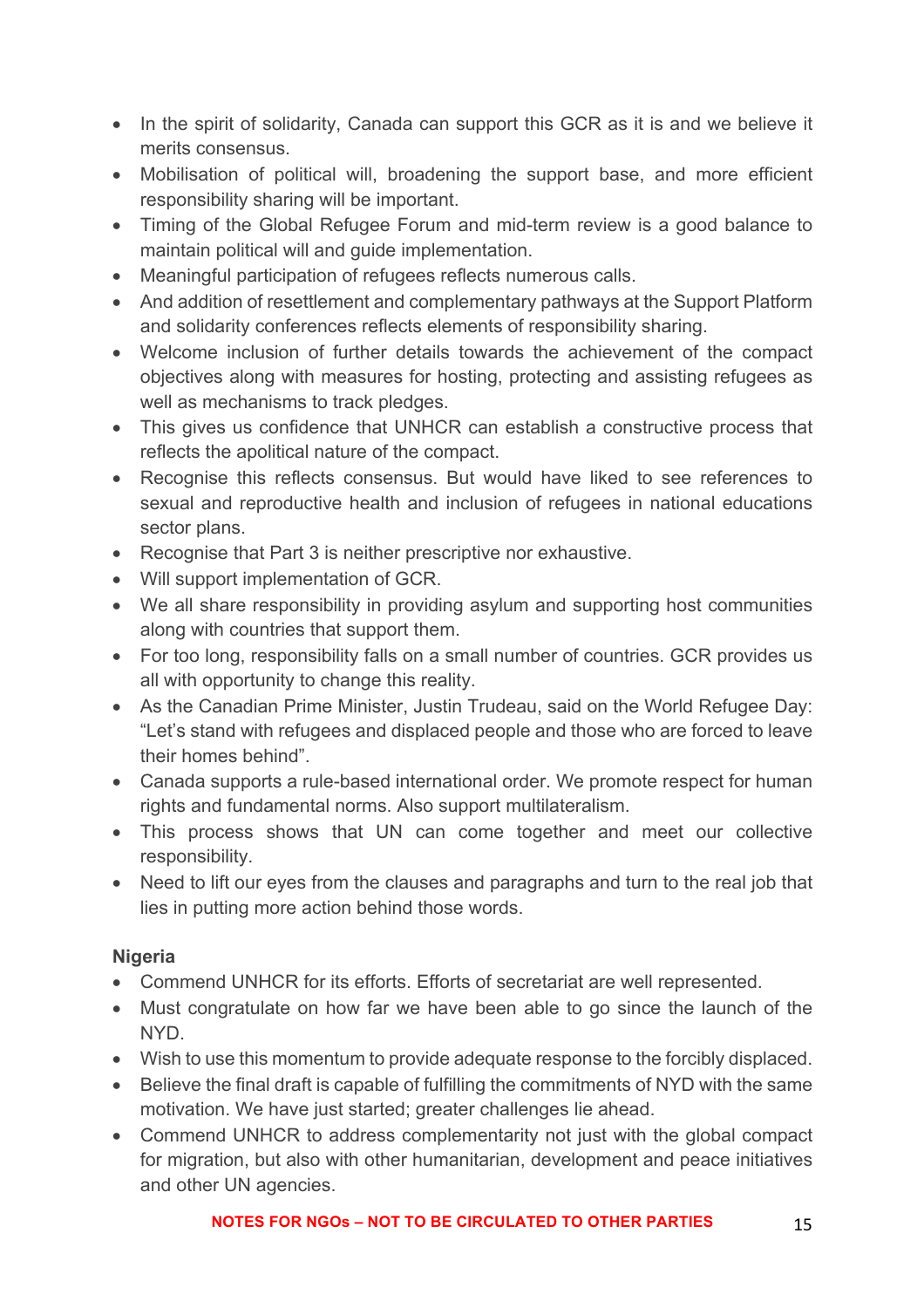- Ensuring operational cooperation between humanitarian, development and peace is commendable. Also welcome more emphasis on humanitarian assistance.
- Welcome Global Refugee Forum in 2019, with four-year periodicity complemented with high-level meetings.
- Note that the 2019 Forum will be an occasion to declare dedicated pledges, but we should not wait.
- Appeal to donors for more commitments before the 2019 Refugee Forum as 2018 humanitarian appeals are still underfunded.
- Last sentence, on para 34, should be part of para 32.
- Need more clarity in para 32, in bullet 2, replace regular development assistance with Overseas Development Assistance (ODA)
- On tackling root causes, note more emphasis on development assistance for countries of origin to enable voluntary repatriation.
- Should not only target returning refugees, but also focus on alleviating poverty for the purpose of sustainability.
- In para 63, support the provision of guidance as well the inclusion of other protection and humanitarian challenges.
- Regret the non-inclusion of sexual and reproductive health.
- More clarification on the establishment of the Asylum Capacity Support Group, Support Platforms and solidarity conferences.
- UNHCR should continue the efforts with the same conviction from both Member States and all stakeholders.
- To measure progress against each objective would be giant stride.

### **France**

- Soon it will be two vears States committed to the NYD and this major moment came with concrete progress.
- On the ground, we are working towards sustainable solutions.
- UNHCR is working to renew concrete actions, support refugees and IDPs and seeks to operationalise responsibility-sharing as well as support host countries.
- Wish to hail the important work undertaken by UNHCR.
- This is a very difficult exercise. Balance in the text reflects your efforts.
- Sovereignty and leadership of States are set out, while not forgetting humanitarian principles.
- Based on existing mechanisms, we must renew or bolster international cooperation and solidarity.
- GCR remains non-binding, but proposes mechanisms for implementation, which are robust.
- This includes the Global Refugee Forum which ensures solidarity and support for host countries remains in the international agenda in step with the 1951 Refugee Convention, a cornerstone of the refugee regime.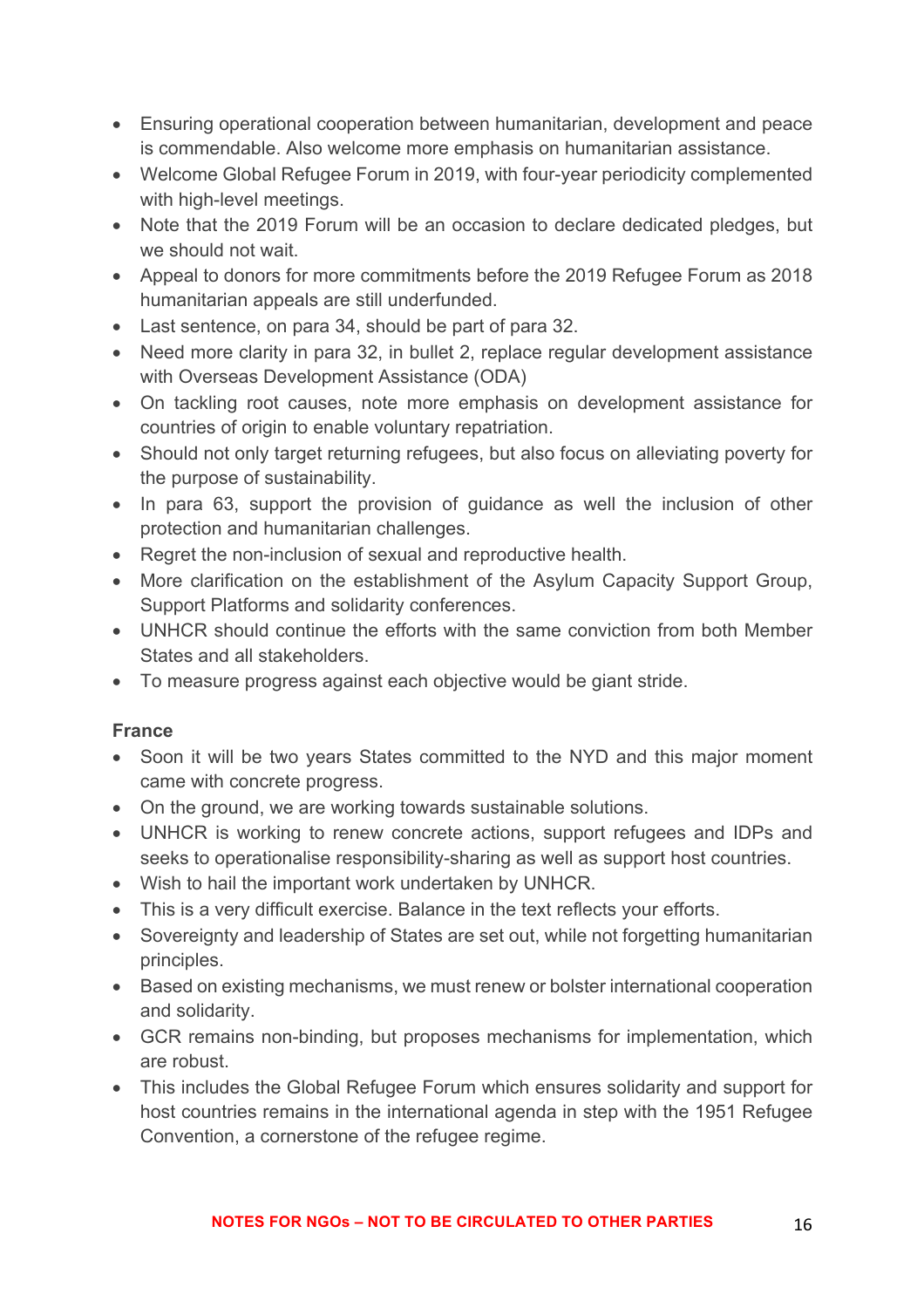- Many elements could be improved. We could recall numerous observations that have not been borne in mind.
- But delicate balance attained by UNHCR, and once these are consolidated, you can count on France.
- This is not a starting point, and the future will depend on implementation, which, in turn, will depend on the international commitment.
- Hail the balance in the text.

### **Bulgaria**

- Almost at the end of the process, which provided opportunities for open discussions.
- Thank UNHCR for interactive drafting process; the comments are fully reflected.
- A strong political will needed to address refugee situations and continue to think commitment is more than necessary.
- Several ways to demonstrate solidarity. Need for flexibility in national programmes notably in resettlement.
- Voluntary repatriation is also a key focus, and welcome its mention as a preferred solution.
- Principle of national ownership and related focus on capacity building is welcomed.
- International community's action will be context-specific and action-oriented while respecting state sovereignty.
- Joint humanitarian and development action appreciated. But note that linkages to development plans have been removed.
- Support people-centred approaches of the compact; also appreciate focus on vulnerable persons.
- Reference to sexual and reproductive health could have been included.
- UNHCR has a catalytic role. At the same time, would welcome that this role will be in consent with its mandate.
- Note that follow-up measures will be finalised through a transparent process in consultation with States.

# **Czech Republic**

- See the GCR as an important step in the right direction and as a means to mobilise additional and effective assistance to solve refugee situations.
- There is a common determination to mobilise support for hosts and refugees.
- Welcome emphasis on the most vulnerable people in line with leaving no one behind in particular girls and older persons. Older generation important in strengthening links and yet lack specific support.
- Welcome reduction of duplication as well as maintenance of flexibility for countries to contribute according to their national capacity.
- Acknowledge the need for the burden-sharing principle. Engagement with a view to ease pressure on host countries facing a crisis with a strong and reliable partnership them.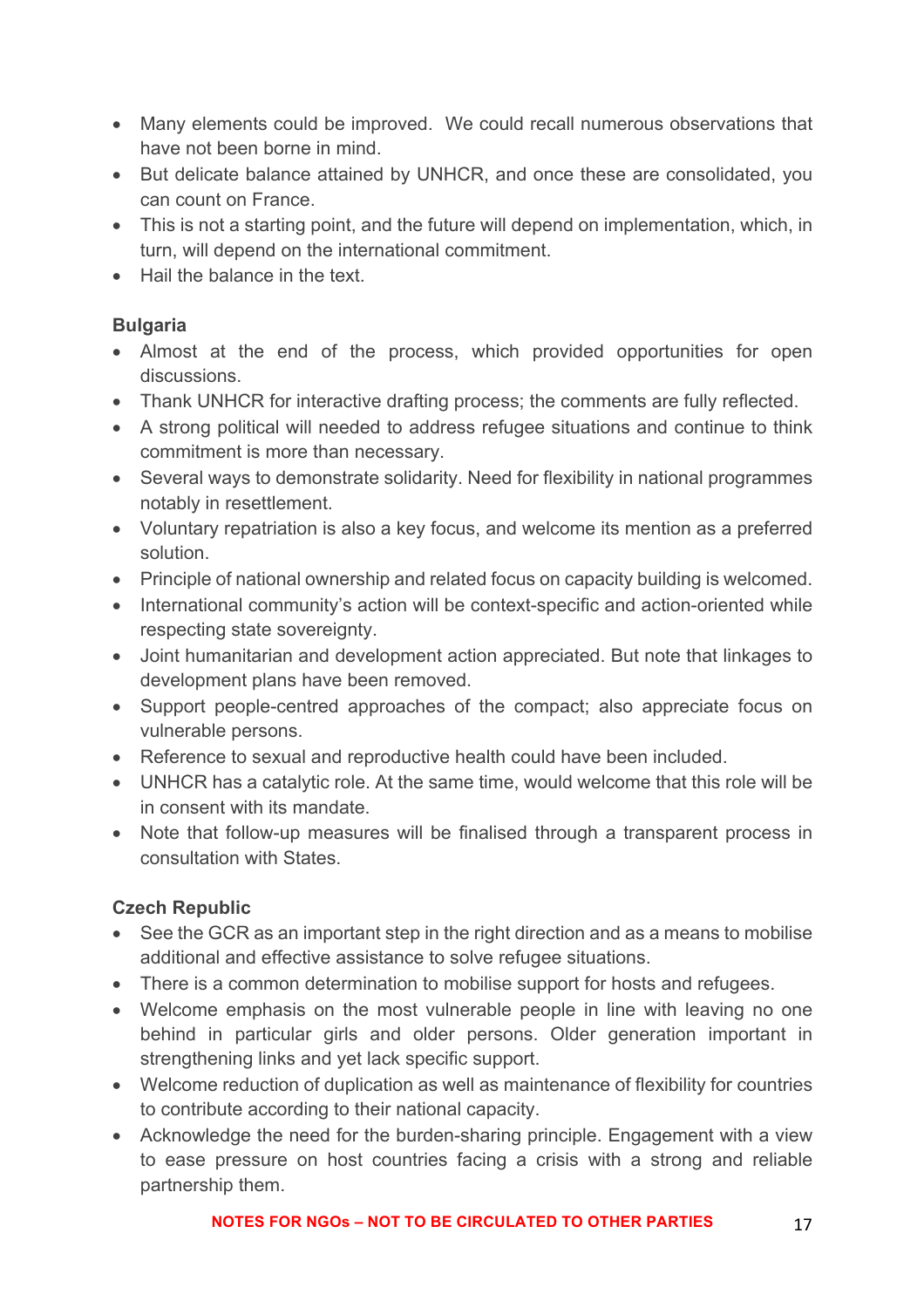• Provide concrete support through Medevac by deploying professional doctors. We are presenting this initiative during a reception at the end of the meeting today.

#### **New Zealand**

- Not often that a UN organisation has the privilege of holding the pen to draft such an important document. Commend UNHCR.
- UNHCR leading this process has ensured that the Refugee Convention is safeguarded.
- Final draft now strikes the correct balance on arrangements for responsibilitysharing.
- The Global Refugee Forum, mid-term review and Support Platforms pave the way to maintain political momentum and predictability and at the same time provide flexibility when a more urgent response is required.
- There are references to ongoing stocktaking, and these will provide an occasion to access progress on burden sharing and resource mobilisation.
- Information gathering and analysis will contribute to a holistic view of a refugee situation.
- Asylum Capacity Support Group will be essential to strengthen preparedness so that States are prepared for challenging situations.
- Support section on education, jobs and livelihoods.
- Welcome reinsertion of female health workers as this is an effective measure for access.
- However, not all issues are reflected and would like strong reference to sexual and reproductive healthcare.
- Politically charged narrative on refugees at the moment, so we strongly support the GCR and put hope on UNHCR leading the collective efforts to galvanise systematic effort.
- Long recognised the pressure on hosting states. This is one of the reasons why our core contribution remains unearmarked, and we continue to resettle refugees.
- We will consider how best we can provide support to GCR.

### **Syria**

- This has taken into account some of our concerns.
- Recognise these are last round of consultations, but important to improve the document further as much as possible since this is not a negotiated UN document.
- Guiding principles starting with the UN Charter are among crucial factors to guard the GCR against political manipulation
- In para 5, delete dash before the word 'see' including resolution A/RES/71/127 because we don't find para as it is within the text. This will be followed by other resolutions in the GA so we cannot limit to that resolution.
- GA humanitarian action resolution is basic and represents a major document that all Member States refer to when speaking of humanitarian action. And since the GCR is not a yearly document, it is important not to limit ourselves.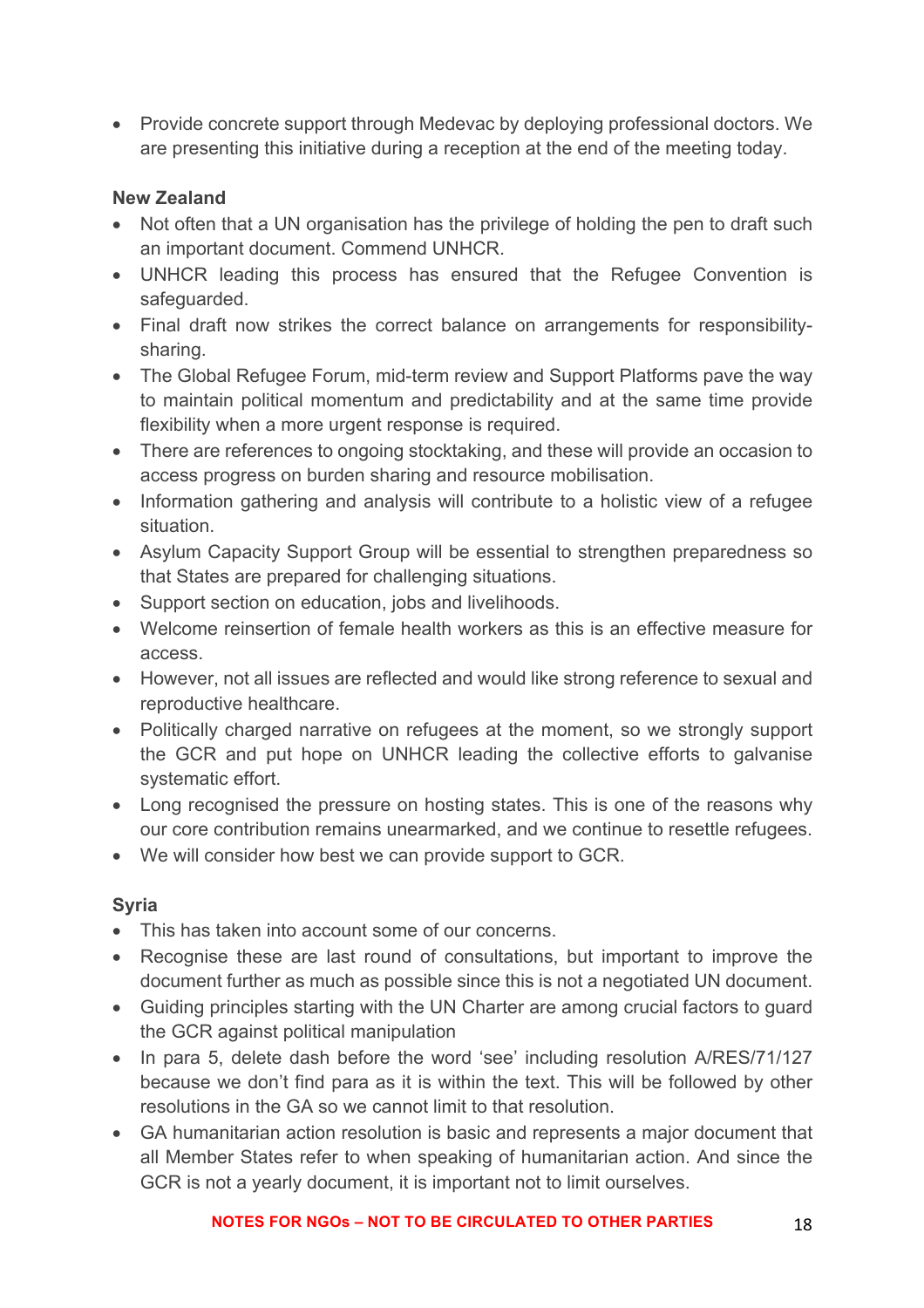- In para 9, add in line 7, after the word 'all': "to implement Security Council resolution related to combatting terrorism".
- Lines 7,8,9 are non-exhaustive. Don't have a problem with the content, but reflects a selective approach and a certain philosophy that we do not accept.
- Second option would be to delete these lines and the above-mentioned line that I have highlighted and replace with international human rights law.
- In footnote 5, add reference to the Vienna Declaration and its programme of action after the Universal Declaration of Human Rights.
- Para 12 repeats reference to all other categories such as IDPs. IDPs are not under UNHCR mandate within this compact. Principles in this compact cannot be granted to IDPs.
- In para 24 and 26 have concerns like other delegations, and propose amendment of the two paras.
- Countries of origin should be in equal footing with regard to activation and deactivation of the Support Platforms, and propose deleting 'or where appropriate' in the first line.
- Reports on the platform should be purely technical and avoid politicisation. In para 26, request this formulation, "UNHCR would ensure technical reporting where needed".
- In para 29, in line 4, should be read as "consent of concerned States".
- In para 89, line 7, when dealing with IDPs, sentence should be read as, "depending on context and consent of concerned States".
- In para 89, in lines 10 and 11, ask for the deletion of local authorities. These two aspects are to be dealt with the national authority.
- Expressed some reservations on footnote 40 with regard to GA and propose deleting IDP reference.
- Hope our amendments will be included in the draft to be presented to GA.

### **Slovakia**

- Thank UNHCR for the excellent job. Final text is well-balanced and reflects engagement of all participants. Deals with concerns of hosts, donors and countries of origin.
- We have made progress. Welcome the spirit of the compact that brings all stakeholders, and appreciate the collective endeavour.
- Compact not a guarantee for better burden-and responsibility-sharing, but a solid instrument.
- The protection of the most vulnerable is central and this is the role of the whole international community.
- But work still remains in the area of peacekeeping and conflict resolution.
- Addressing root causes is the most effective and efficient way to tackle refugee problems and help create conditions for safe livelihoods in countries of origin.
- Strongly committed to contributing to the implementation of the compact, which should be adopted by consensus.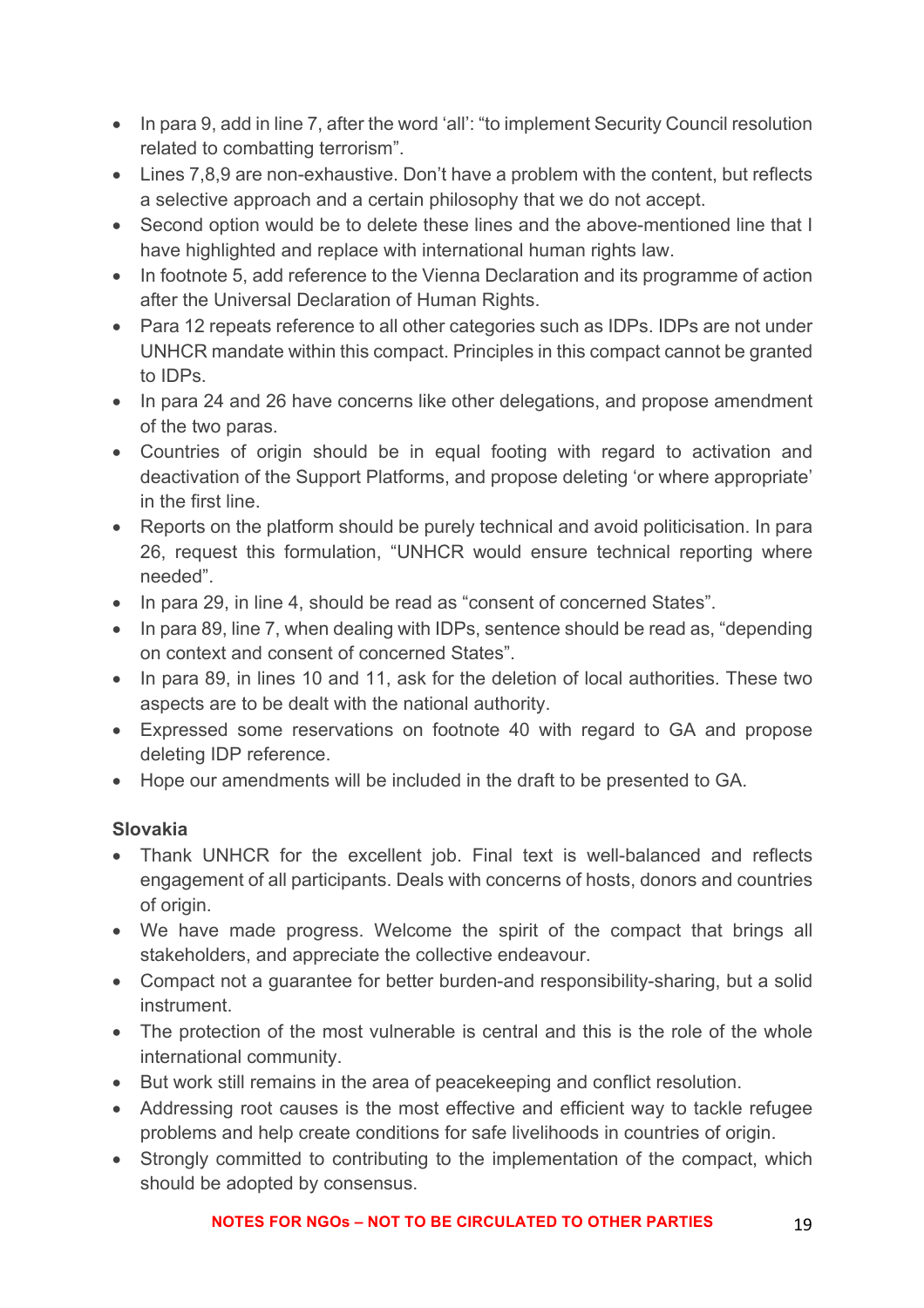### **South Africa**

- Extend wishes for convening the final round, and presentation of final text.
- Have been intimately involved in this process, and as one of the countries hosting the largest asylum seekers and refugees, we remain committed to discharging our international obligations in accordance with the refugee law.
- Appreciate that GCR is embedded into the fundamental principles of NYD and based on international cooperation, solidarity and equitable responsibility sharing.
- GCR should not contradict the UN Charter and the Refugee Convention and must bear in mind State obligations.
- Success will be assessed by progress towards the four objectives and that these are interlinked and interdependent.
- Reworded para 12 presents challenges as it straddles to other areas that do not fall within the mandate accorded to this process.
- Add along with 'others on the move' the process of status determination to give consideration to those requiring international protection or delete 'others on the move'.
- IDPs remain the responsibility of the concerned State; they do not cross borders and should be protected by national laws.
- In para 32, underscore non-conditionality in principled humanitarian action.
- My delegation commends the efforts of UNHCR to engage us in a constructive dialogue, and my delegation trusts that it will accommodate the views of those who are heavily burdened.

# **China**

- Would like to thank UNHCR. Share concerns of Africa Group and Latin American countries.
- Appreciate the non-legally binding nature of the GCR, and the promise of voluntary contribution, which should take into account national realities and respective national policies and protocols.
- Encourage developed countries to fulfil commitments in the spirit of burden and responsibility-sharing and provide funds and technical assistance.
- Take note in the follow-up that success will be assessed in terms of progress in the achievement of the four objectives; indicators will be developed ahead of the 2019 Global Refugee Forum.
- Trust process will be transparent and constructive and will be a result of intergovernmental negotiation.

# **Venezuela**

• Recognise the importance of the document and know that a lot of hard work went to achieve it.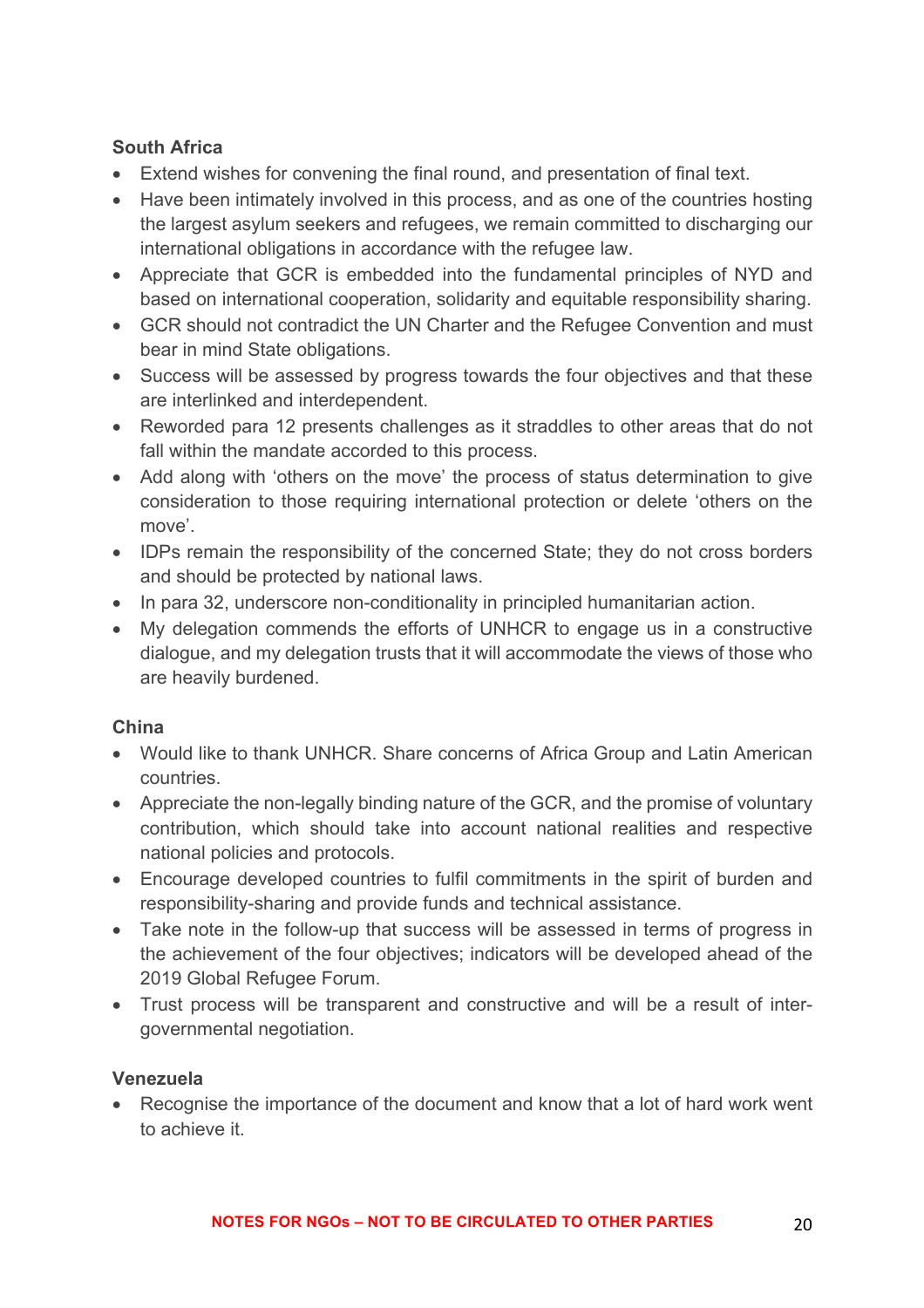- Welcome the need to address concerns of refugees. Also, grateful for references to assessing the impact of hosting refugees, national ownership as well as respecting national norms and policies.
- Some concerns remain. NYD requires us to share more equitable responsibilitysharing in hosting and supporting refugees.
- Imposition of unilateral measures which impose conditions on hosts and impinge on state sovereignty are not appropriate.
- In addition, financial contributions appear to be tied and preassigned.
- Policies of developed countries more restrictive and resettlement option continues to drop in spite of the GCR.
- Programme of action is not enough to address this.
- Moreover, Support Platform is subject to political manipulation. Therefore, important that it does not impose more responsibilities by broadening categories.
- Grateful for including the GA resolution 46/182; but would request to incorporate it in the text outside inverted commas.
- In para 9, the list of root cases is not exhaustive and does not include a number of factors that lead to the refugee crisis.
- In footnote 5, add Vienna Declaration.
- In para 12, request in line 3 'others on the move' be deleted as GCR only concerns with refugees.
- In para 24, in the first line, replace 'or' by 'and' and delete 'where appropriate'.
- In para 26, reword: 'UNHCR would provide technical reports'.
- In para 89, support comments by Syria and request deleting reference to IDPs.
- In para 102, not opposed to a package of indicators, but we do believe that these should be inter-governmental in nature.

# **Colombia**

- This has not been an easy task, and required all of us to listen carefully. We have gradually created a space where we can express issues of high sensitivity.
- It is important to capitalise now. If we compare the first draft and now, positions have been reflected carefully and in a balanced way. Our objective is not to achieve a binding instrument.
- This complies with the key objective; programme of action is not an end in itself but fulfils the purpose to ensure equitable and predictable responsibility-sharing.
- This process will help deal with current and emerging situation.
- We are not going to fulfil NYD by reformulating the programme of action, nor can we be exhaustive.
- We will fully comply with these objectives when we implement by drawing up more effective collaboration.
- We do not seek to put forward a utopia.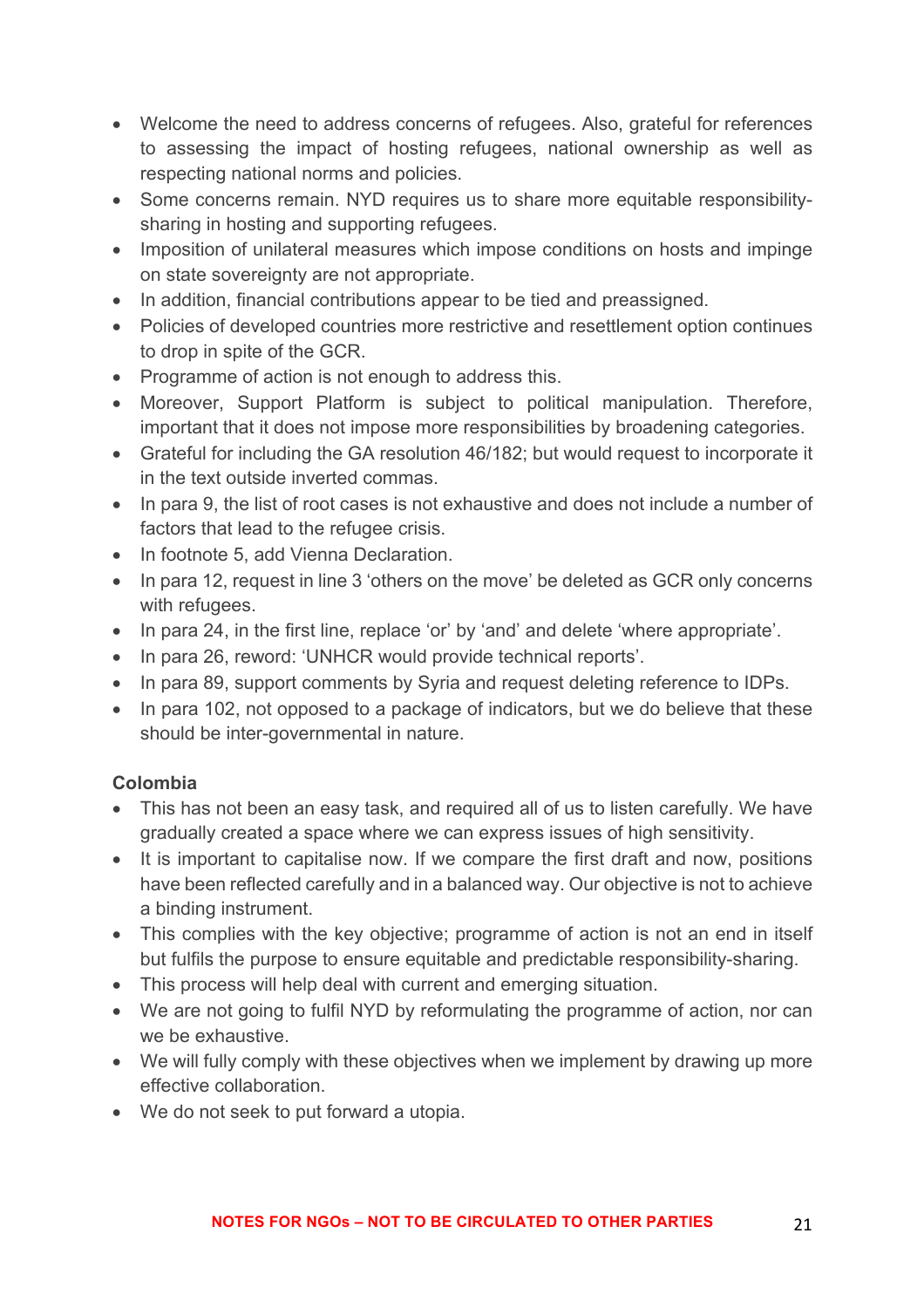### **Former Republic of Yugoslavia**

- Deep appreciation for UNHCR. First and foremost, thank the leadership of Volker Türk.
- The compact has not been reduced to the lowest common denominator, but has become stronger with each iteration.
- It will be guided by the principle of operationalising burden sharing. Today after the sixth consultations, this objective is successfully met.
- The GCR is strongly anchored in the refugee regime, defines responsibility-sharing and how the international community will mobilise itself and will have follow-up and review mechanisms.
- Support for affected countries will be timely, effective and predictable and this will transform the lives of refugees and host countries.
- Thanks to all those who have contributed. Such great achievement.
- In a context where multilateralism is rare, we must celebrate it.
- Must work to operationalise it.

### **Israel**

- Thank ExCom Bureau for convening this meeting.
- Welcome the work done so far, and we have been constructively engaged in this process.
- Commend UNHCR efforts. Received many and conflicting comments, so thank UNHCR for holding this process in an open and transparent manner.
- We support the non-binding nature of the compact, while sharing objectives in para 7, which are interlinked and interdependent.
- Welcome reference to people with disabilities, children, adolescent and youth including in data collection.
- Would like however to see more language on sexual and reproductive rights.
- Pleased that the programme of action pays due attention to support the development of innovative technologies and making them available to refugees during emergencies as well as a long-term measure for efficient resource management. In this regard, technical cooperation has a key role to play.
- Welcome that importance of data collection is recognised.
- Looking forward to the Global Refugee Forum and stocktaking possibilities.
- Welcome inclusion of other arrangements, paying attention to local, national and regional opportunities.
- Inclusion of indicators will allow measuring progress, thus reinforcing the spirit of the GCR.
- Agree with UNHCR, this is not an end, but a beginning of a continued dialogue for refugee response.

### **Brazil (on behalf of the Foreign Policy and Global Health Network)**

• Over the past ten years, FPGH has promoted synergies in foreign policy in the area of nutrition.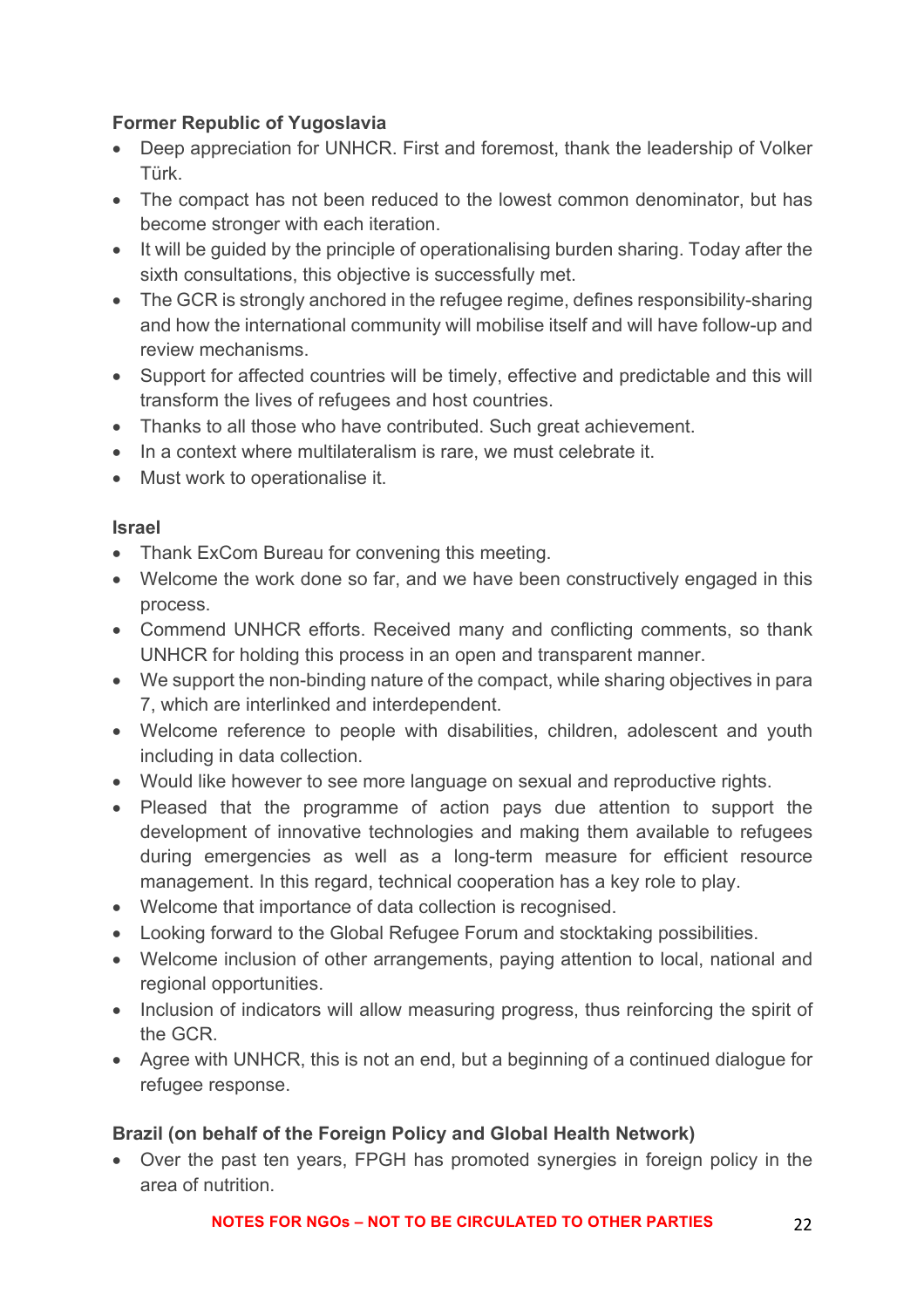- UNGA chose nutrition as the theme for 2018.
- Positive to note that health, food and nutrition have been included in the compact.
- Refugee flows require a combination of protection, assistance and solutions in the spirit of burden-and responsibility-sharing.
- Resolution A/RES/72/139, approved by GA, reaffirmed every human being's right to the enjoyment of attaining mental and physical health. This is also recognised in the 2030 Agenda to leave no one behind.
- Invited Member States to address mental and psychosocial needs; welcome inclusion of health. Appreciate efforts to ease burden of host countries.
- Final draft includes important health measures including prevention and health promotion; also recalls importance of affordable and equitable access to medicines and vaccines and preventive commodities and reflects the need to support States to expand the quality of health systems.
- We also support strengthened measures to meet food and nutrition needs of refugees and host communities.
- Look forward to the Global Refugee Forum, and this will provide an opportunity to contribute to food security and nutrition.

### **Chair comments at the closing of the first half:**

Key issues raised included:

- Quality of the document submitted by UNHCR is more balanced.
- The non-binding and consensual nature of the document, which allows for holistic approach, looking at humanitarian and development complementarity.
- Even if the document is not perfect, the latest version provides a strong foundation to guide our collective action.
- Asylum and donor countries are willing, which means the principle of burden sharing is well understood.
- All delegations have focused on challenges of implementing the compact; agreed that we are focusing on all four objectives.

### **Georgia**

- Appreciate efforts of UNHCR. Cognisant of views of delegations that GCR is important commitment to end the refugee crisis.
- This has been voiced numerous times, but appreciate the voluntary and nonbinding nature of the GCR, which takes into account national realities, policies and priorities.
- Burden and responsibility-sharing is an important part of the GCR; this should not impose additional obligations.
- Burden and responsibility-sharing needs further clarification; lacks indication to fulfil objectives in para 7.
- Having said this, there is need to move forward, and welcome that this will be addressed in forthcoming meetings.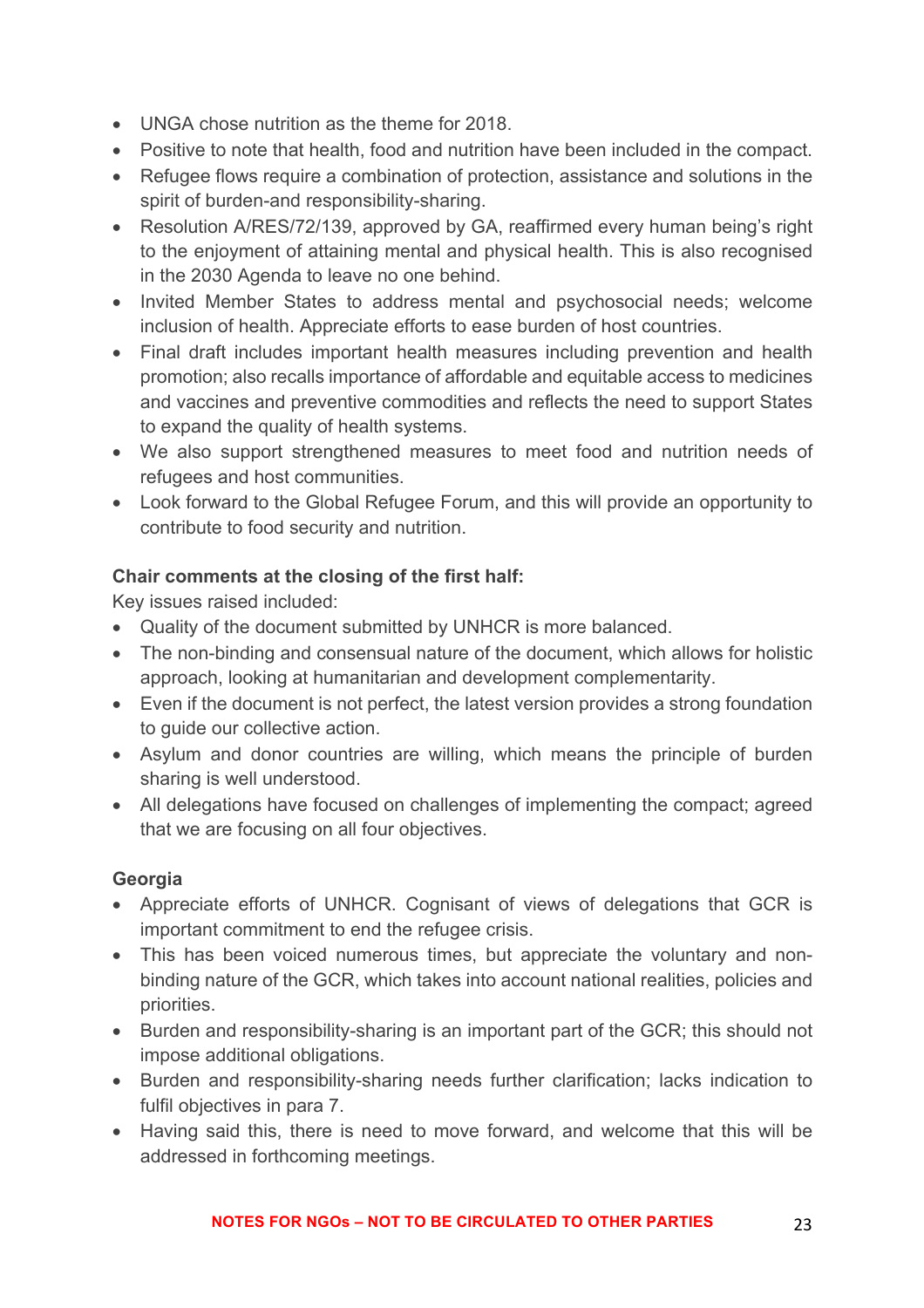### **Botswana**

- We commend UNHCR for staying true to the mandate provided by GCR.
- Appreciate changes to the Global Refugee Forum, which responds to comments made African countries. Four-year period could be too long given the continued complexity of the refugee crisis.
- Appreciate that development of indicators is not left outside the review process.
- Need to highlight the context-specific challenges faced by middle-income countries especially those who may not fit in the CRRF.
- Reference to middle-income countries appreciated, but would have liked the unique challenges faced by small populated countries in hosting to be highlighted.
- Thank for reinstating support for assisting children formerly associated with armed groups.
- But need to ensure the need to address the psychosocial needs is not excluded. Initiative for developing guidelines therefore should take into consideration the need of former child soldiers.
- In full agreement with the principles and objectives of the GCR; addressing refugees' needs cannot be done outside of humanitarian and human rights law.
- Access to free education, up to secondary level important, including vocational training.
- In Botswana, through 'skill share' refugees also access healthcare services. Thank PEPFAR for funding HIV programmes, which we will be taking over.
- Refugees in Botswana organised themselves in a way so that they can engage.
- Best solution remains addressing root causes and restoring conditions in countries of origin, allowing those wishing to return home.
- Commend this emphasis in GCR. Continue to support the spirit of the GCR.

# **Qatar**

- Express our appreciation for taking into account our concerns including those expressed by geographical groups.
- Issue of certification is a major gap in education policy, and there is little guidance to develop policy.
- Getting refugees in school will not be sustainable if education is not documented across different education system to enable them to move to different education cycle.
- For this reason, para 69 should refer to the need for certification and validation.

# **Hungary**

- Thank UNHCR for the final draft.
- Acknowledge the transparent process and the difficult task throughout the consultations.
- Welcome that the text refers to prevention and addressing root cases, both of which are at the heart of our policy.
- Registration and documentation is vital for States to decide whom to admit.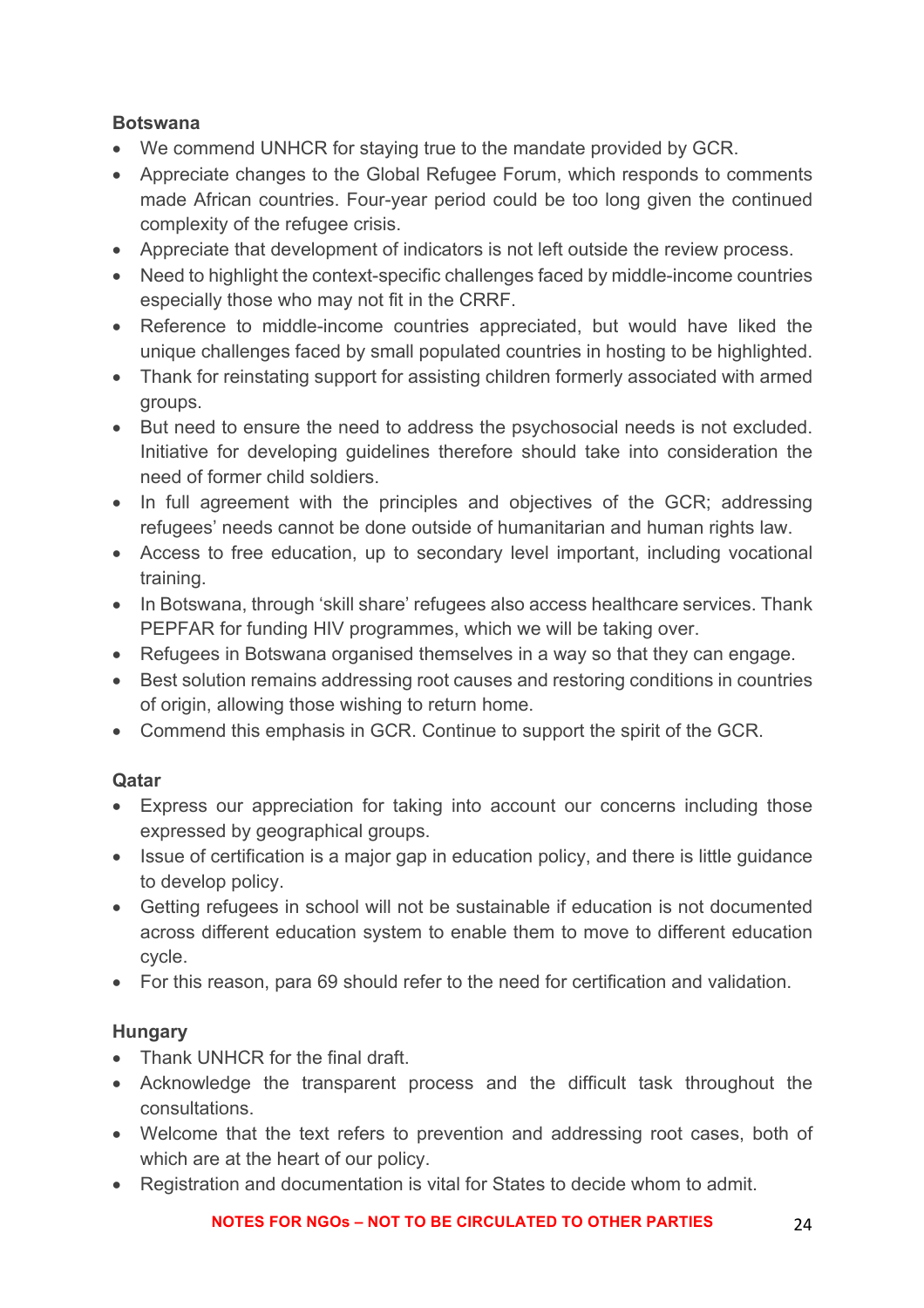- On solutions, resettlement is not the only way to express solidarity, and these should apply voluntarily, while respecting national policies and practices.
- The 25 percent resettlement target is still too ambitious and our national position is not fully reflected in the text.
- However, we recognise that the different positions cannot be taken on board. And the final draft is balanced and ready for compromise.
- As the Greek philosopher, Socrates, said: "*True perfection is a bold quest to seek. Only the willing and true of heart will seek the betterment of many".*

# **United Kingdom**

- Final consultation of the GCR is a significant moment.
- When the NYD put in train the process of developing and agreeing a compact by the end of this year, we were facing a crisis of unprecedented scale, which required an unprecedented response.
- This is pressing now more than ever with 25 million refugees.
- The compact offers more effective ways to respond by boosting refugee selfreliance.
- As we enter the final stages, we have four reflections on how far we have come and where we go.
- UNHCR leadership have risen admirably to the challenge laid out by the NYD to deliver a cohesive and compelling final draft. We fully support the text and hope we can retain language on mixed situations.
- UK's commitment to the compact with the Principles of Partnership underpinning it should be clear.
- The London Syria Conference provided a blue print for comprehensive approaches, and we are a handful of countries to spend 0.7 percent on development funding.
- UK has also committed to resettling 20,000 refugees and 3,000 children from the MENA region by 2020.
- As the in-coming Chair of the Tripartite Consultations on refugees, we will push to increase resettlement globally.
- UK's 2.5 billion pounds for Syria marks the largest response, and we remain at the forefront in responding, most recently in the Rohingya crisis.
- Shared nature of the challenge: responsibility of the international community as a whole. Cannot leave it to a handful of donors and hosts.
- The GCR offers to build wider support and this requires meaningful participation of refugees and hosts.
- Delivery: need to start putting words into action that are specific to the context and include humanitarian and development actors.
- Practical application will be the true measure of success; the compact will deliver by putting principles into practice.
- Unique chance to transform the lives of refugees.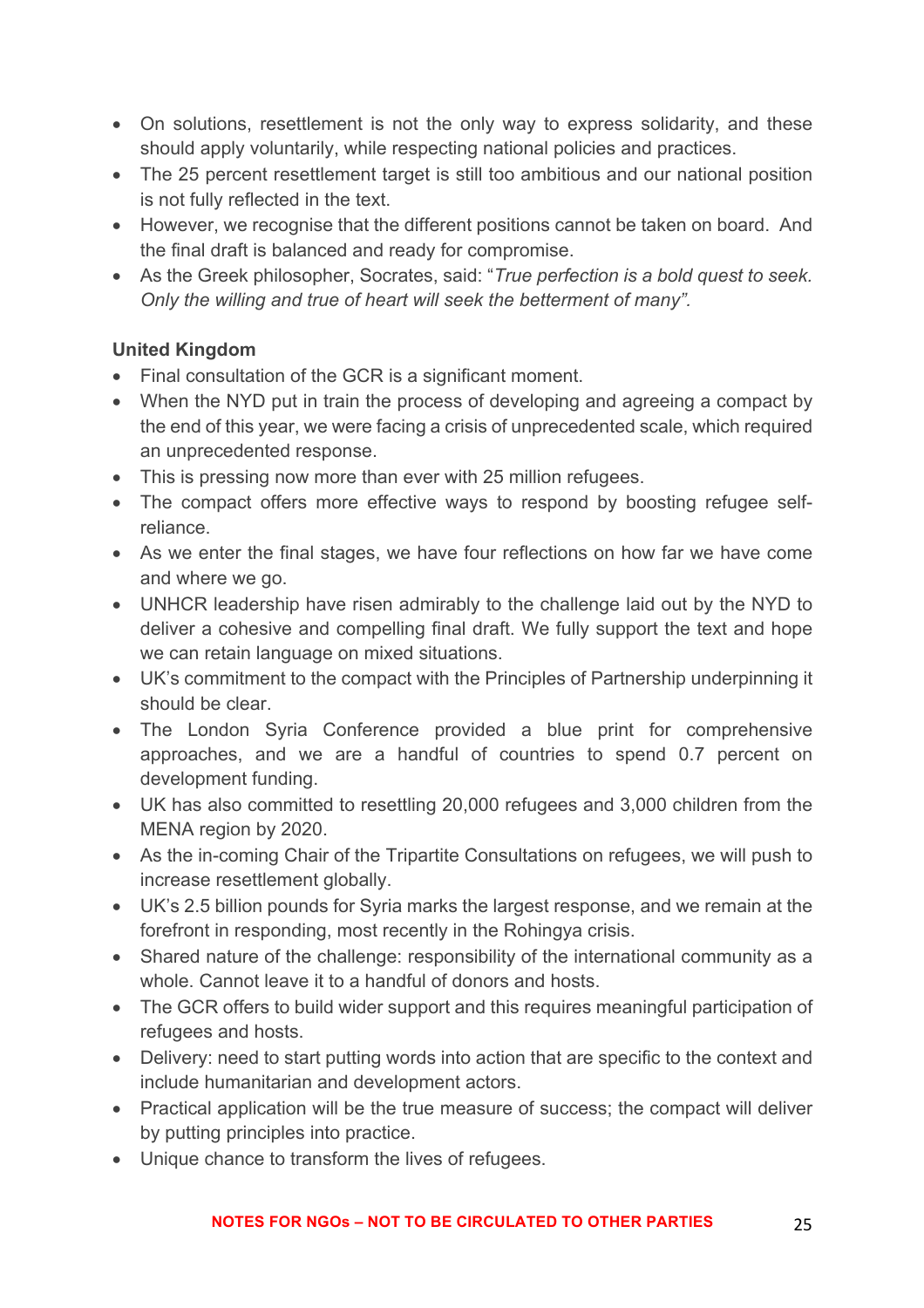- Forced displacement is the defining challenge of this generation. We have once in a generation opportunity to make a significant difference for refugees.
- We are ready to play our part. Implementation will need all of us to step up to ensure ambition set out in the NYD is delivered for the world's refugees.

### **Guatemala**

- Recognise the leadership of UNHCR and commitment of all States.
- Trust that commitment and involvement will continue in the implementation phase in step with the abilities of each stakeholder.
- Appreciate addition of the two international covenants in footnote 5; would like to see the International Convention on the Protection of the Rights of All Migrant Workers and Members of their Families included as well as the Optional Protocol Against Torture and other Cruel, Inhumane or Degrading Treatment or Punishment.
- Prefer the drafting of para 12 in the previous version although this also mentions that movement is not homogenous but composite.
- As we understand other persons are not excluded. This avoids protection gaps and allows for all those who need international protection to enjoy it.
- Also important is cooperation with other international organisations including IOM.
- In para 18, no longer an explicit mention of reviewing national laws and practices at the Global Refugee Forum.
- Do understand this can be included nationally and countries can keep reconsidering this policy without this contradicting their sovereignty.
- Welcome focus on different needs of child and adolescents.
- For countries participating in the MIRPS, this has been a positive experience, and has allowed us to launch concrete action.
- We hope that refugees can enjoy international cooperation in a timely manner.
- GCR will establish concrete mechanisms for shared responsibility.

### **Norway**

- We join all delegations in thanking UNHCR for the tireless efforts in trying to find a common ground.
- Believe final draft meets State's demands.
- Many calls to amend para 12. We believe the final draft strikes a balance and new amendment could raise new concerns and we caution against this.
- Note the renaming of responsibility-sharing mechanisms, which are now called arrangements.
- Support the idea of Global Refugee Forum, and accept convening of the Forum every four years with a high-level official meeting every two years.
- Agree that in years where there will be the Forum and the high-level meeting, there will be no High Commissioner's Dialogue on Protection Challenges.
- Pleased to see resettlement maintained in the final draft as a form of pledges States can make at the Global Refugee Forum.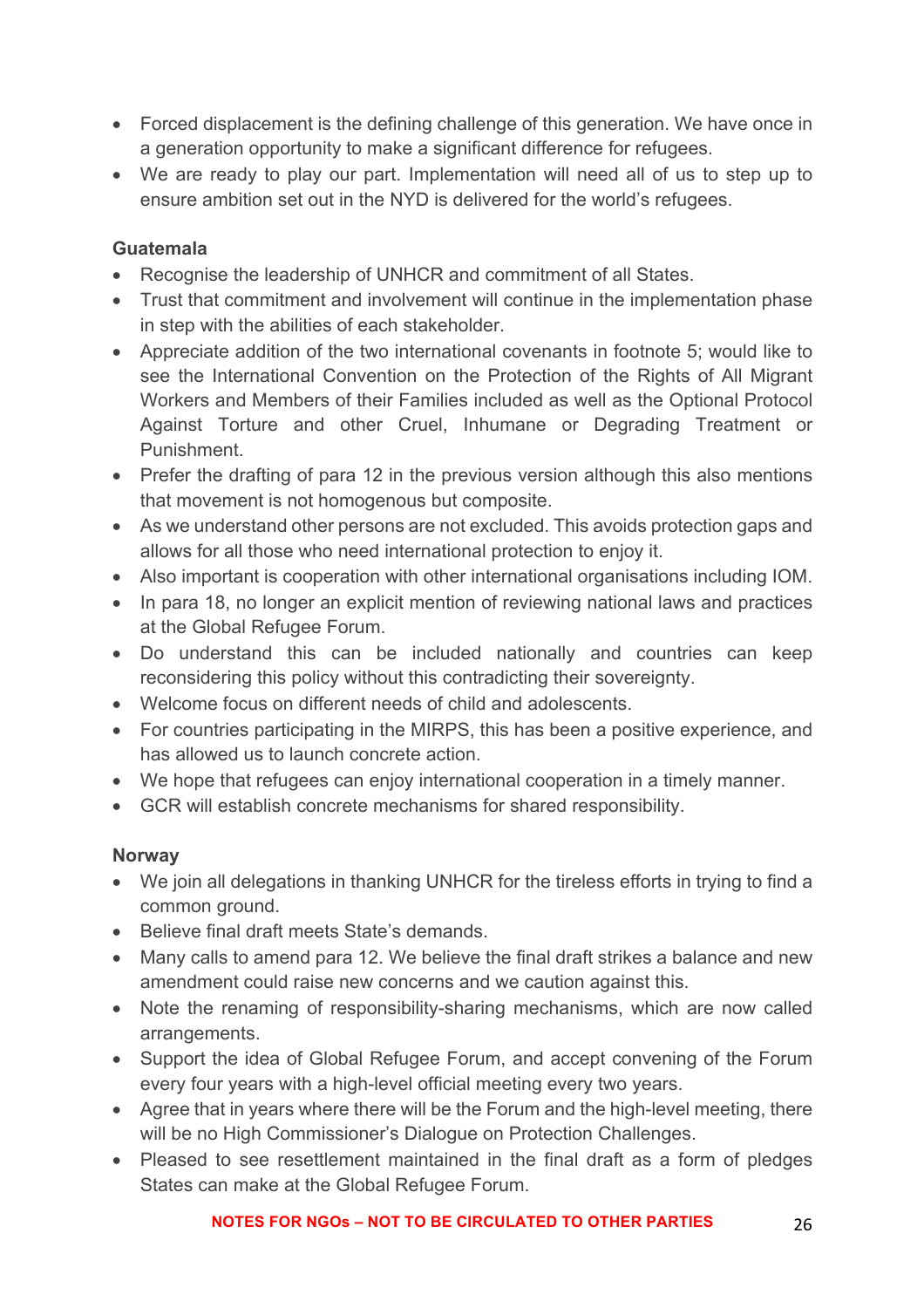- In order to broaden the support base, it is important to encourage different forms of pledges.
- Need flexible and unearmarked funding in relation to solidarity conferences.
- Note indicator has been reinserted, and let me be clear we support the development of indicators.
- Want to show progress but new discussions on modalities and indicators does not promise to be fruitful.
- On revisiting GA resolution in para 5, 46/182, and all subsequent resolutions including resolution 71/127, we see this as agreed resolution, which was adopted by consensus last year.
- Co-chair, GCR has been a long and interesting journey and we have had many opportunities, many views and this has been valuable in itself.
- We, the international community, must seize this opportunity to agree on a basis from where, we can work to close the gap in responsibility-sharing.
- Not doing so would be a mistake.
- GCR provides a platform for concrete results and also ensures that the needs of refugees and host communities remains high on the political agenda. We support the final draft as consensus text.

### **Estonia**

- Thank UNHCR for the final draft, which is streamlined, and has a better outline and follow-up.
- Overall satisfied with the draft. Main step ahead is the implementation of the compact.
- Some positive changes. Support inclusion of protection and solutions in the introduction; further language adjustments regarding objectives referring to their interlinked and interrelated nature; and the need for political will and broadening the support base.
- Support the Global Refugee Forum and the Support Platform.
- Appreciate clear language on humanitarian action.
- Welcome reference to follow-up and review.
- Good that the Global Refugee Forum in addition to stocktaking will also review the efficacy of responsibility sharing.
- Final draft is a delicate compromise.
- We would have liked to see more ambition. Links to NYD is reduced.
- Humanitarian, development and peace nexus could have been referred.
- Linkages to national development plans have not found their way in the draft.
- Regret language on gender and that sexual and reproductive rights have not been included.
- Previously agreed language remains valid.
- Like Norway would caution against the revision of para 12.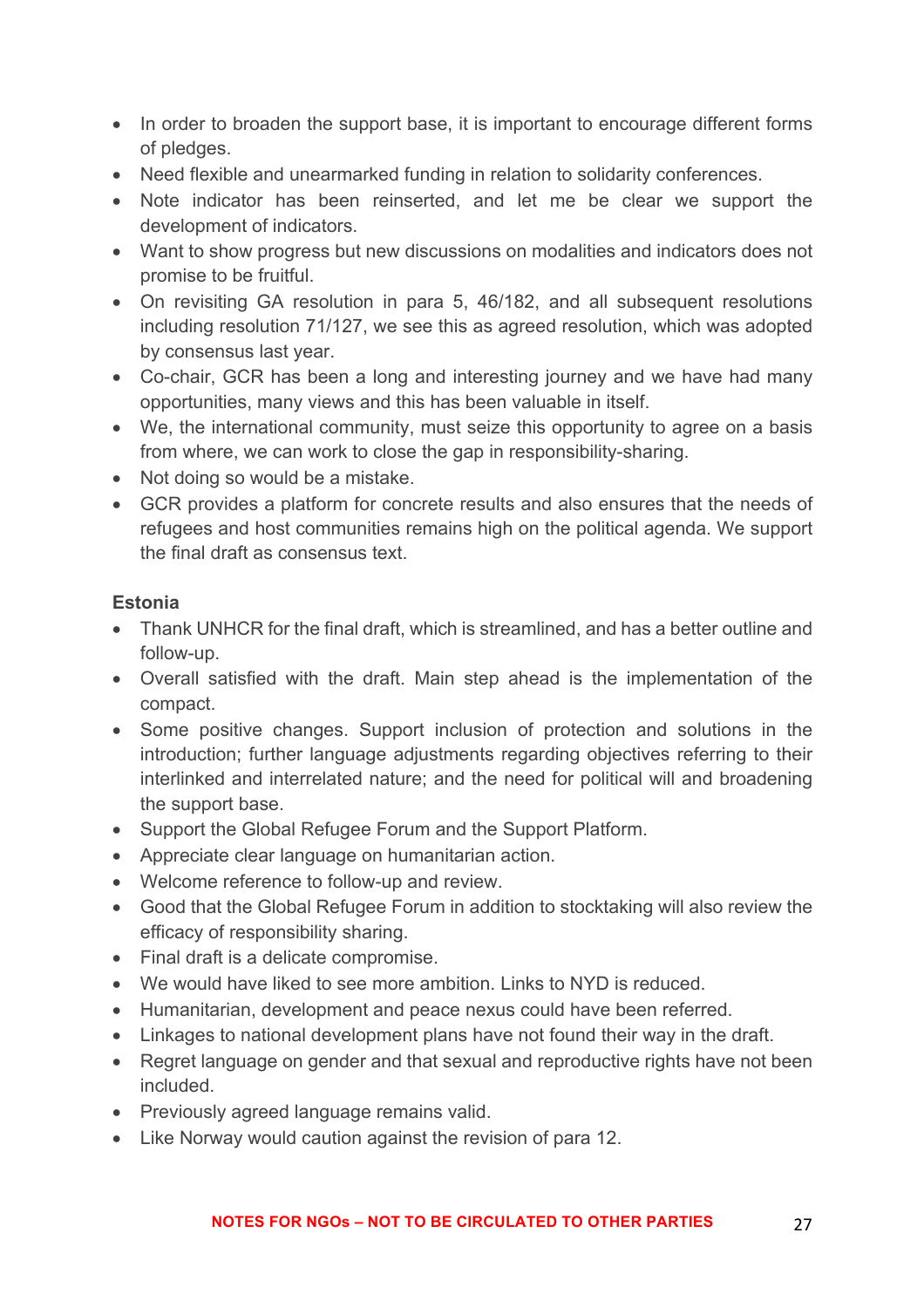- Support this text, which is an important step forward for equitable and predictable responsibility-sharing.
- This is solid and implementable.
- Thank UNHCR for relentless efforts and skilful consensus building.

### **Lebanon**

- At the outset, thank UNHCR for the GCR new draft.
- We have come a long way since the zero draft. At this crucial stage, we cannot but appreciate and commend UNHCR and the team for its dedication and listening skills.
- As a major host country, we have been engaged in the consultation process with a constructive, albeit principled approach, that was predicated on the premise that GCR should be a vehicle to translate the principle of responsibility sharing as well as international cooperation in predictable, sustainable and durable way.
- GCR should ease the plight of refugees without overlooking host communities.
- GCR should respect State sovereignty, and not be used to impose new legal obligations and burden.
- GCR should foster durable solutions and not serve merely as blueprint to manage crisis.
- Nothing in the GCR should push for integration of refugees and their indefinite presence.
- Despite its bright side, GCR does not live up to the momentum created by NYD.
- Arrangements for burden and responsibility sharing in the new draft are not robust enough, and we fail to see how this could be marshalled for refugee responses in a fair and predictable manner to redress the unfair situation where low-and-middle income countries have to bear the brunt because of geographical proximity.
- There cannot be true implementation while an increasing number of States are closing their border for refugees.
- We have heard that it will be difficult to make a sizeable difference on the ground in the absence of genuine political will.
- Some elements are of more realistic periodicity. On a more practical level, we still see that important technical modalities still need to be discussed, and for such crucial meetings these should be held in an inter-governmental space.
- Search for such practical actions should be the focus of the consultative process.
- As for measures proposed, still need to see how these will be related to the development agenda in a way not to impede or undermine it.
- Several segments of GCR should not impose new conditions on host States.
- Still not comfortable with part B, which still sounds prescriptive and will put following comments in this regard.
- As a major host country, we will not be the sole to cope with additional burden, and every effort will be contingent on international support.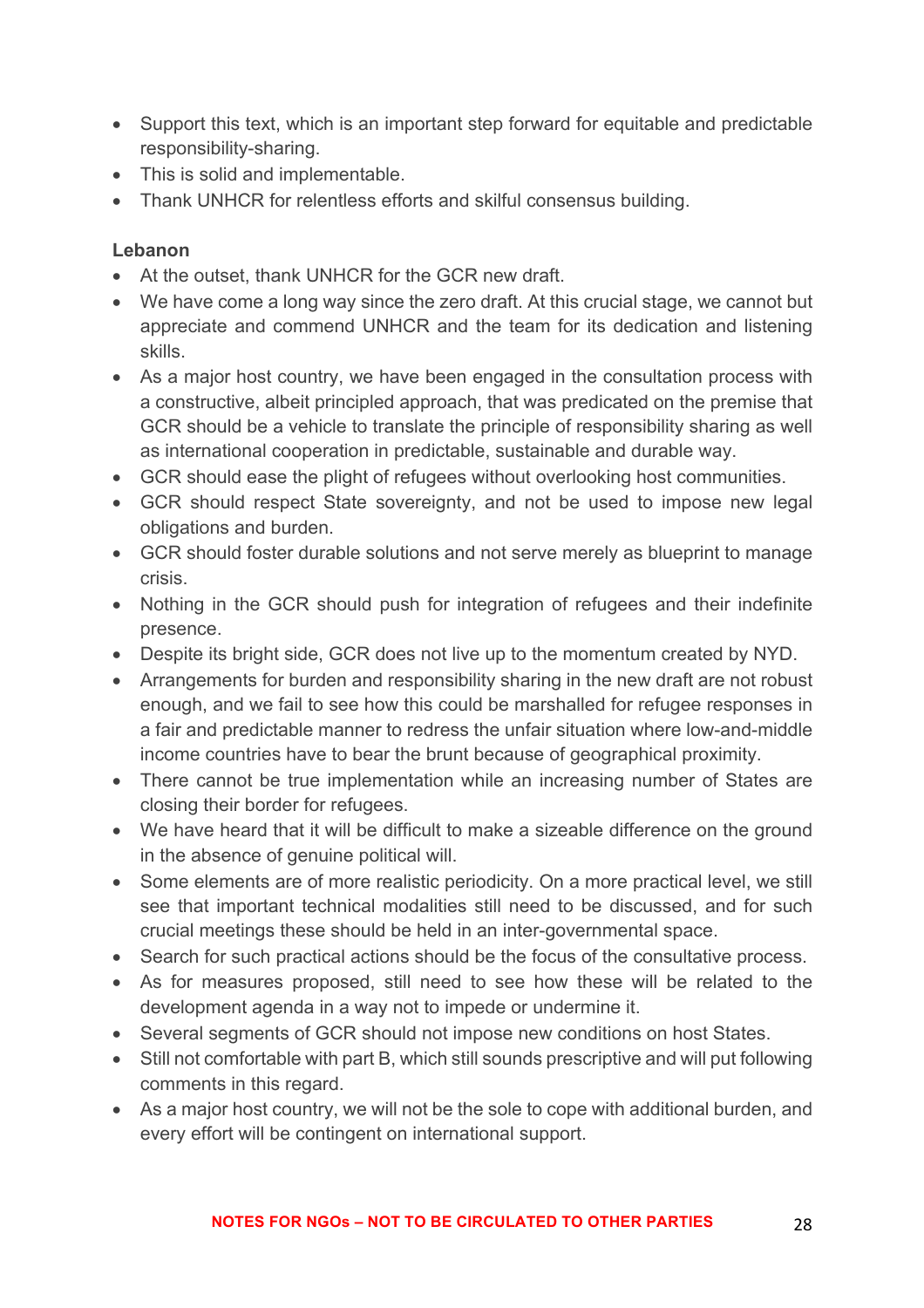- Part B should not run counter to refugees right to return to their countries of origin, especially in host countries where refugee integration is not possible, and where voluntary repatriation is most preferred durable solution.
- Ultimate success of the GCR hinges on its capacity to deliver in terms of durable solutions.
- In this crucial stage of the consultation, prudence is the only leitmotif of my delegation.
- We have a text, even if this has evolved painstakingly, does not live up to expectations. Its application still needs to be proven.
- Aware of the troubled international times, and even though we commend the spirit of dialogue, we are worried that the search for compromise has its flip sides in so far as GCR will not be a game changer after all.
- We can but nurture concerns about GCR implementation in a global environment, which is highly volatile and where multilateralism is subjected to worrying stress tests.
- We have a question about how comments from our last consultation are going to feed into this process. Further clarity, in this regard, is of utmost necessity.

### **Pakistan**

- Reached a crucial juncture towards articulating the GCR; commend UNHCR for the consultative process. Special thanks to the High Commissioner.
- Pakistan remains constructively engaged aimed at bringing change in the lives of refugees and fostering greater international cooperation.
- All along we have stressed that concrete burden-and responsibility-sharing mechanism would be the biggest takeaway, and regret that such a mechanism could not be identified.
- Taken note of renewed name of 'arrangements', and see this as limited improvement.
- However, our efforts should continue to make this exercise meaningful.
- Any indication of enhanced protection agenda, which is not backed by donor contribution, would be difficult to implement and will depend on the timely support of donors.
- We are putting our faith in the Global Refugee Forum, while we believe two-year periodicity would have sustained follow-up, we support the four-year cycle with mid-term reviews.
- Welcome strengthened safeguards being in line with national priorities.
- On revision of development response, concerns with regard to deletion of priorities identified by host States; previous language would have ensured national ownership and leadership.
- Similarly, on grants and concessions, GCR should avoid this kind of language.
- In Part 3 B, concerned States has been replaced by host States. Would appreciate if reasons could be shared for this.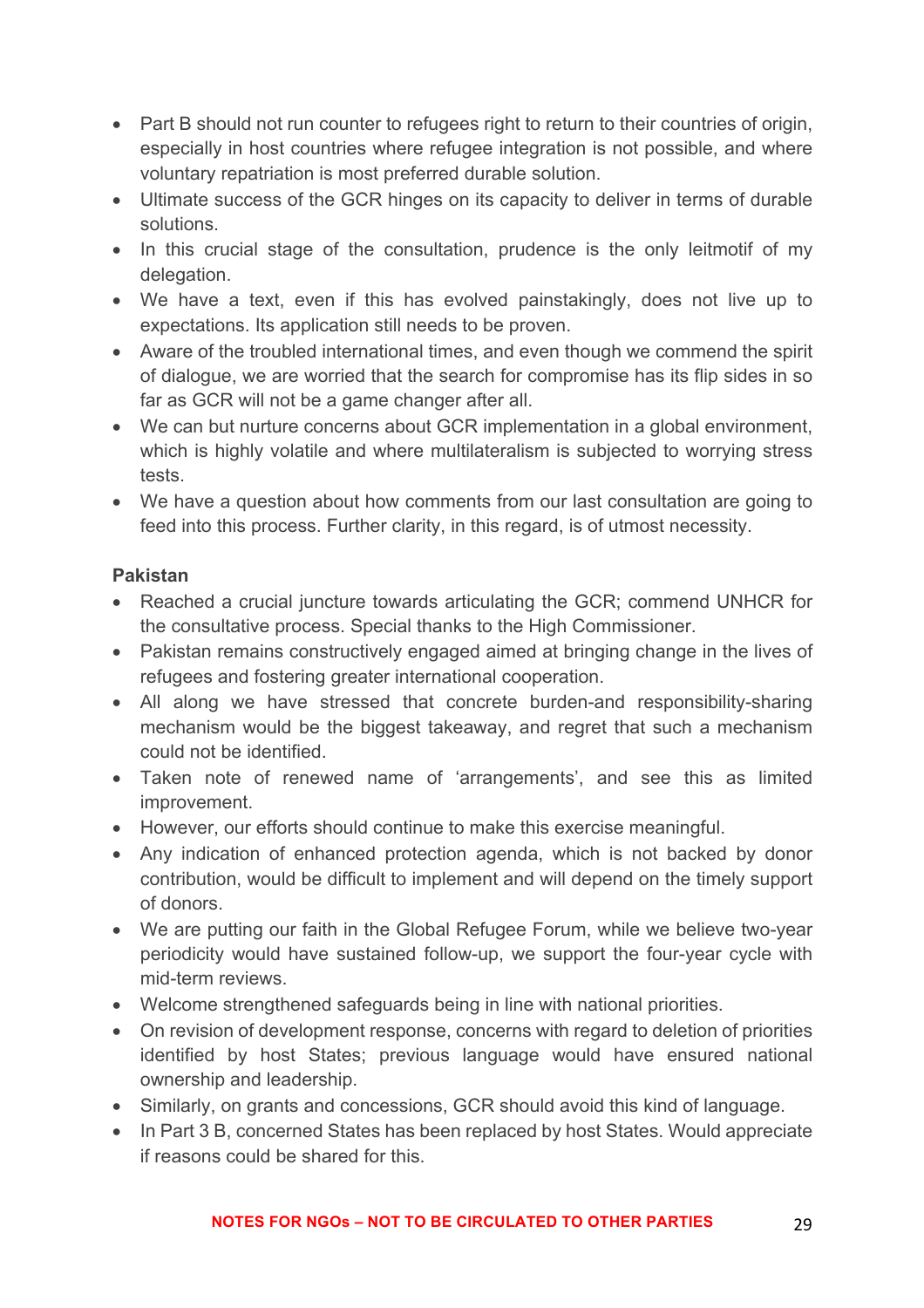- Emphasis on solutions, especially voluntary repatriation, is extremely important. And we have taken note of minor adjustment and these are acceptable.
- However, need to balance paras relating to voluntary repatriation.
- Developing indicators and assessing success important for efficient implementation.
- Need to give similar importance to mechanisms to track pledges as unrealised pledges create delays in response.
- Many important issues have been left to fine-tune. These must be detailed.

#### **Sweden**

- Welcome the final draft of the GCR, and agree that we have come a long way.
- We would not have come up this far without UNHCR skilfully leading the process.
- This has provided us an historic opportunity to change the way we respond and share responsibility for large refugee situations.
- Important to uphold political momentum.
- Support modalities and periodicity of arrangements and follow-up including when it comes to indicators.
- Among the many positives, highlight education, child and youth, livelihoods, private sector, broadening the resettlement base as well as flexible and multi-year funding.
- The text reflects complex realities in para 12.
- Para 9 on prevention places the GCR firmly in ongoing international cooperation, ongoing UN reforms, Agenda 2030 and the triple nexus.
- Para 9 also makes clear that upholding international laws and efficiently addressing root causes are interrelated.
- Can't hope to prevent displacement unless we simultaneously protect, fulfil and respect human rights and fundamental freedoms, end exploitation and abuse of any kind and strive for gender equality including agency for women, youth and girls.
- And we cannot do this without giving women full and equal rights over their bodies.
- In this regard, we regret that we could not find a way to include sexual and reproductive health.
- GCR is grounded in refugee regime, and not just guided by it.
- We appreciate reference to humanitarian principles and all GA resolutions on the subject.
- Need to have clear links with principle laws and obligations and actionable commitments. These links underline centrality of protection to affected population through the CRRF.
- This compact is a solid basis on which we need to build.
- This is not an end in itself. We will need to implement this GCR for the sake of world's refugees, and for countries that so generously host them.
- This will stand the test of the politicising agenda and that itself is an achievement.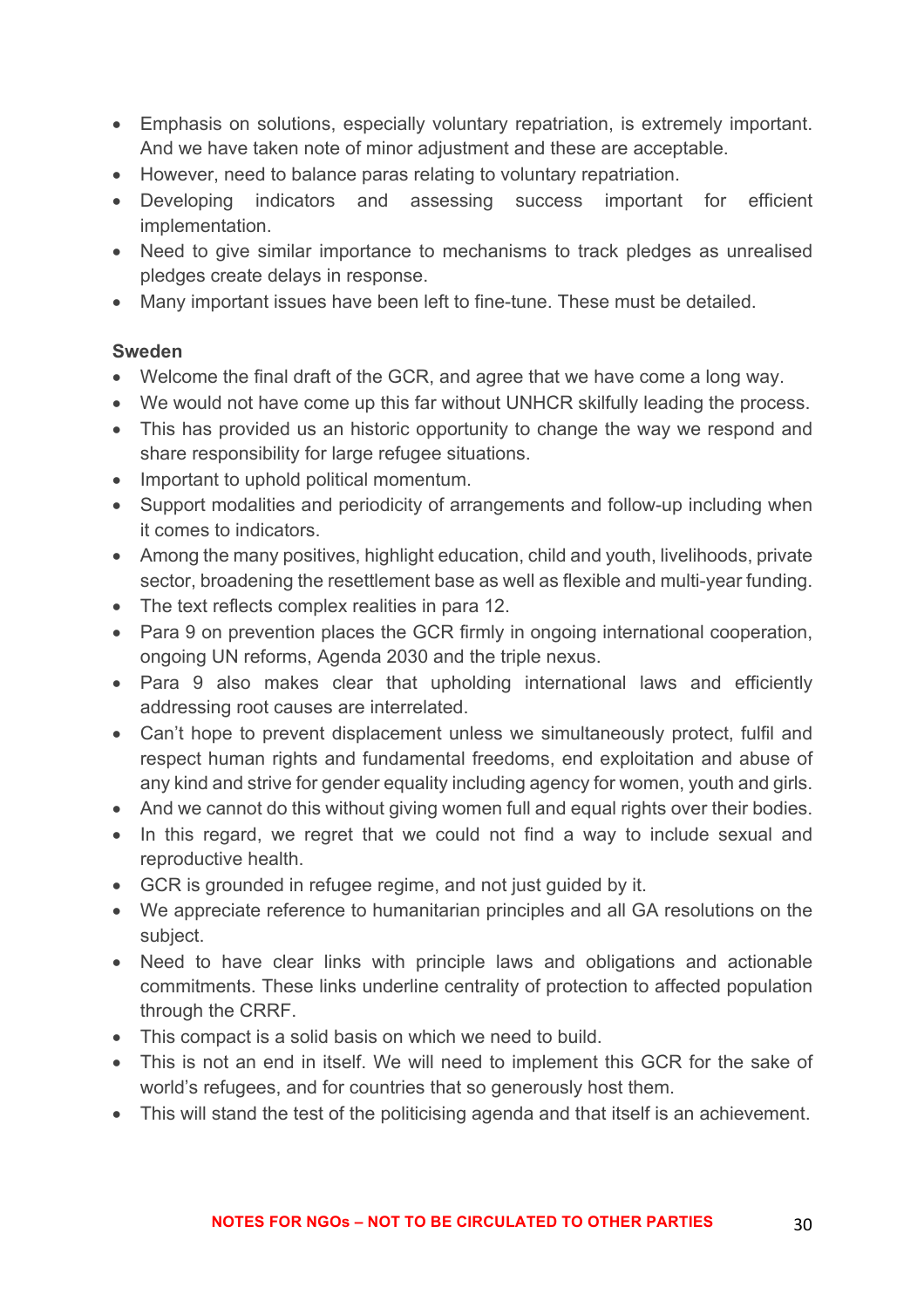### **Philippines**

- Welcome amendments and offer following comments.
- Human rights protection is a crucial and central element of the global compact.
- Advocate for human rights treaties in the draft GCR as essential to strengthening application.
- We are one of two countries that has partnership with the IOM and UNHCR on the Emergency Transit Mechanism.
- These mechanisms facilitate the transit of refugees while their onward settlement is still being processed.
- Consistent with refugee protection, we advocate that burden-and responsibilitysharing shall be implemented in light of human rights protection of persons of concern.
- Likewise, burden-and responsibility-sharing and related pathway for admission shall not be regressive: those already in developed countries shall not be allocated to developing countries.
- While GCR is not legally binding, this will be the framework for global cooperation to engage in a more predictable manner, consistent with international laws and will take into account the fact that States may contribute based on capacity and expertise.
- In the spirit of good partnership, we will remain engaged in refugee discussions and we support the latest draft.

### **Holy See**

- Wish to thank the Assistant High Commissioner for dedicated leadership, and also grateful to other delegations.
- For the effectiveness of the GCR, we must relate to objectives in para 7
- Important to keep a holistic approach and focus on the human person.
- Welcome reference to the fundamental principle of humanity and international solidarity.
- GCR should be non-political in implementation, and encourage this should also apply to the Support Platform.
- The refugee framework is a common patrimony that binds us.
- Population movements may be composite, and appreciate reference to the fact that natural disasters and environmental degradation contribute to mixed movements.
- In para 13, reiterate the need to mention diverse needs rather than more abstract diversity consideration. This takes into account all dimensions of the human person.
- Welcome recognition of the role of faith-based organisations which serve as first responders and continue service after international agencies have left.
- Appreciate emphasis on health and education as well as reference to alternatives to detention as detention can never be in the best interest of the child.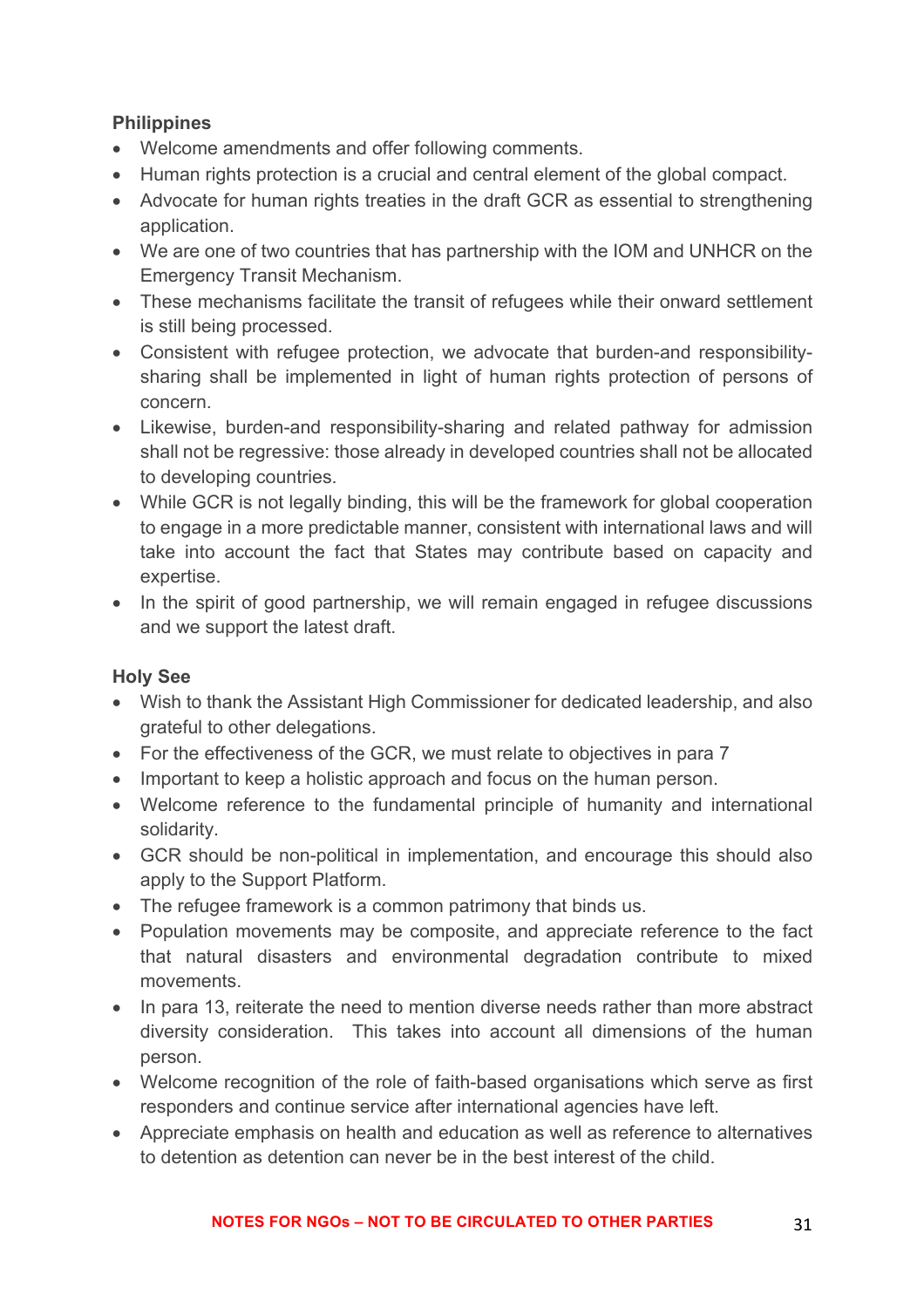- Women and children face particular risks and have specific needs and encounter particular challenges in accessing healthcare.
- In order to have a powerful impact, GCR must remain non-political so that it does not become a hunting ground.
- In para 72, draft refers to States and relevant stakeholders whereas footnote refers only to some organisations.
- To provide more comprehensive response, and ensure a whole of government approach, delete footnote 32.
- In para 73, access to diagnostics and therapeutics should be broadened and must include access to devices.

### **Slovenia**

- Satisfied with the last draft on GCR issued on the 26 June, presenting convergence in a spirit of compromise.
- It is a result of our common work, and especially wish to thank UNHCR.
- Big challenge to create a document for the protection of refugees, which should meet concerns of all UN Member States, while also presenting our national practice.
- Made a comparison with our goals before the consultations started and happy to tell most of our goals were achieved.
- GCR enhances international cooperation in cases of large-scale movement, and builds on the idea of CRRF to protect refugees and create new measures for responsibility sharing.
- GCR refers to international human rights laws and also to instruments against smuggling of human beings while emphasising the principle of non-*refoulement*.
- Supportive of tackling root causes of large refugee movements, which can complement national activities.
- GCR reflects on the importance of regional approaches; underlines need for monitoring and improvement of standards and care and accommodation of refugees.
- GCR also gives due attention to vulnerable groups and self-reliance of refugees.
- Our next common goal should be to define indicators.
- Need to follow progress on the four objectives, with the need to work on efficiency and effectiveness of the Global Refugee Forum and the high-level official meeting proposed in the GCR.

### **Algeria**

- Thank UNHCR for factoring our discussion, and Volker Türk and his team for the new draft.
- We remain committed to reaching a balanced document, leading to more solidarity and equal responsibility and burden-sharing.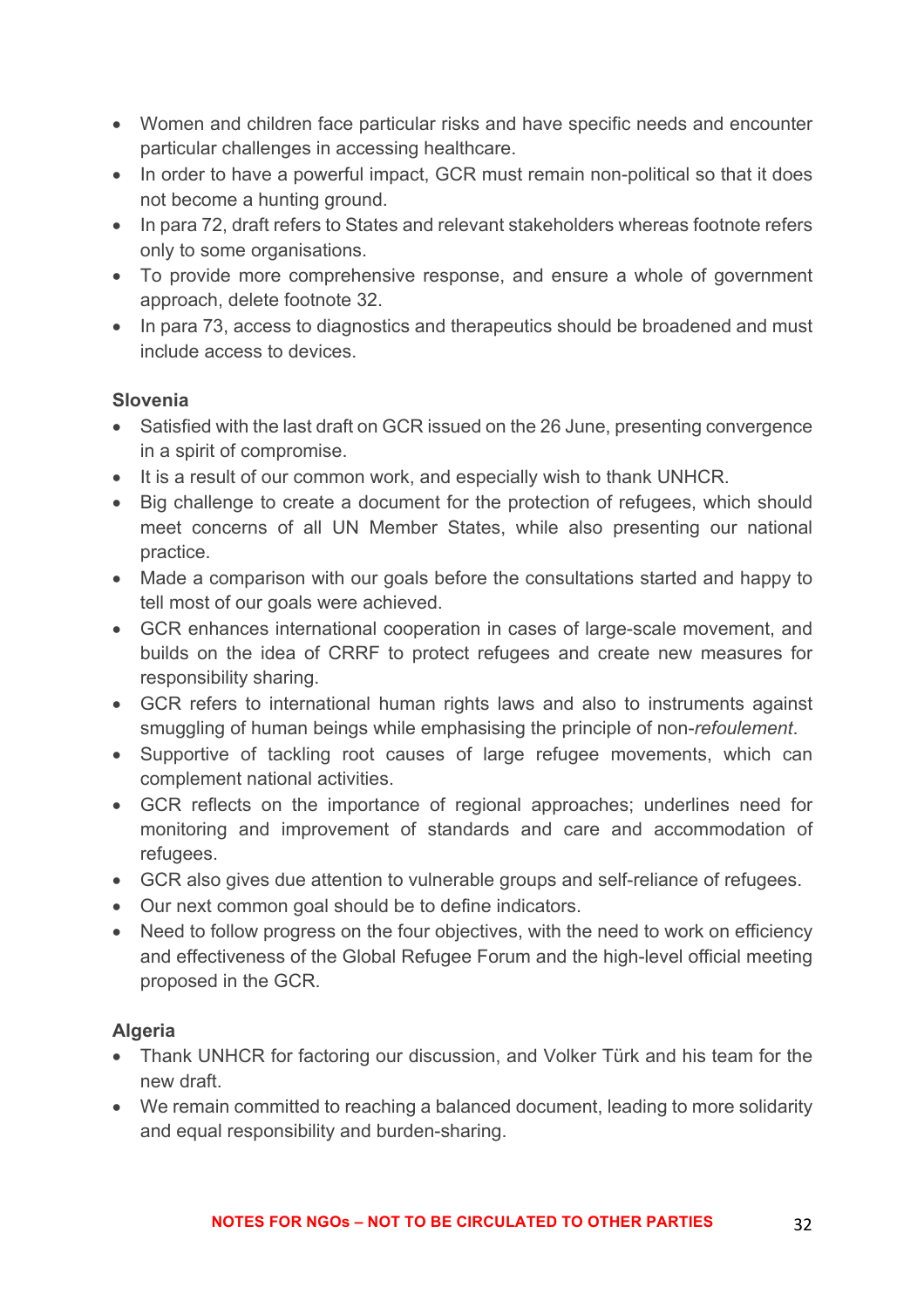- Since GCR is voluntary and legally non-binding, and is not the final product of a genuine negotiation between States, will consider it in accordance with our priorities.
- GCR must take fully into account the specifics of each refugee situation.
- Commend the guiding principles in para 5 and the re-introduction of indicators in the follow up, which will contribute to evidence-based implementation for countries.
- We will have the opportunity to discuss within an intergovernmental format the development of indicators.
- Need more balance between protection and durable solutions in the document.
- GCR should be an opportunity for robust commitment to durable solutions.
- Apart from this general remark, there are three areas of importance that should be considered.
- People on the move: refugees use the same routes, which do not lead to grant of asylum as there is no intention to questioning the agreed framework. GCR is only for refugees, a distinct category that requires appropriate responses.
- This is our view concerning para 12, which should be moved in the introduction.
- Want to avoid further debate about UNHCR mandate on the legal definition of refugee that para 12 may imply.
- Second issue of conditionality: this was included in draft two, but then removed.
- Important to avoid misunderstanding on the use of development and humanitarian funding.
- Important to preserve the nature of humanitarian responses to remain needsdriven and based on humanitarian principles.
- Civil areas of assistance are already part of the 1951 Refugee Convention and subject development to parameters and conditions.
- Call to international solidarity should not undermine transparency, so add nonconditionality and transparency.
- Preserve humanitarian action from conditionality.
- Regarding humanitarian and development nexus, there is a risk of diverting them from their objectives.
- Cooperation with local actors in para 37: emphasise that such cooperation must be at the request of concerned States.
- Recognise the use of arrangements instead of mechanisms. This is at the same time is positive and negative.
- Positive because more appropriate to describe it, but negative since the core objective of creating four objectives as part of the collective endeavour is missing.
- Consider it important to engage in developing such mechanism including but not limited to measuring the cost of hosting, protecting and assisting refugees. But should not lose sight of the objective.
- Finally, appreciate more clarity regarding the process until the next UNGA discussion on the Omnibus Resolution.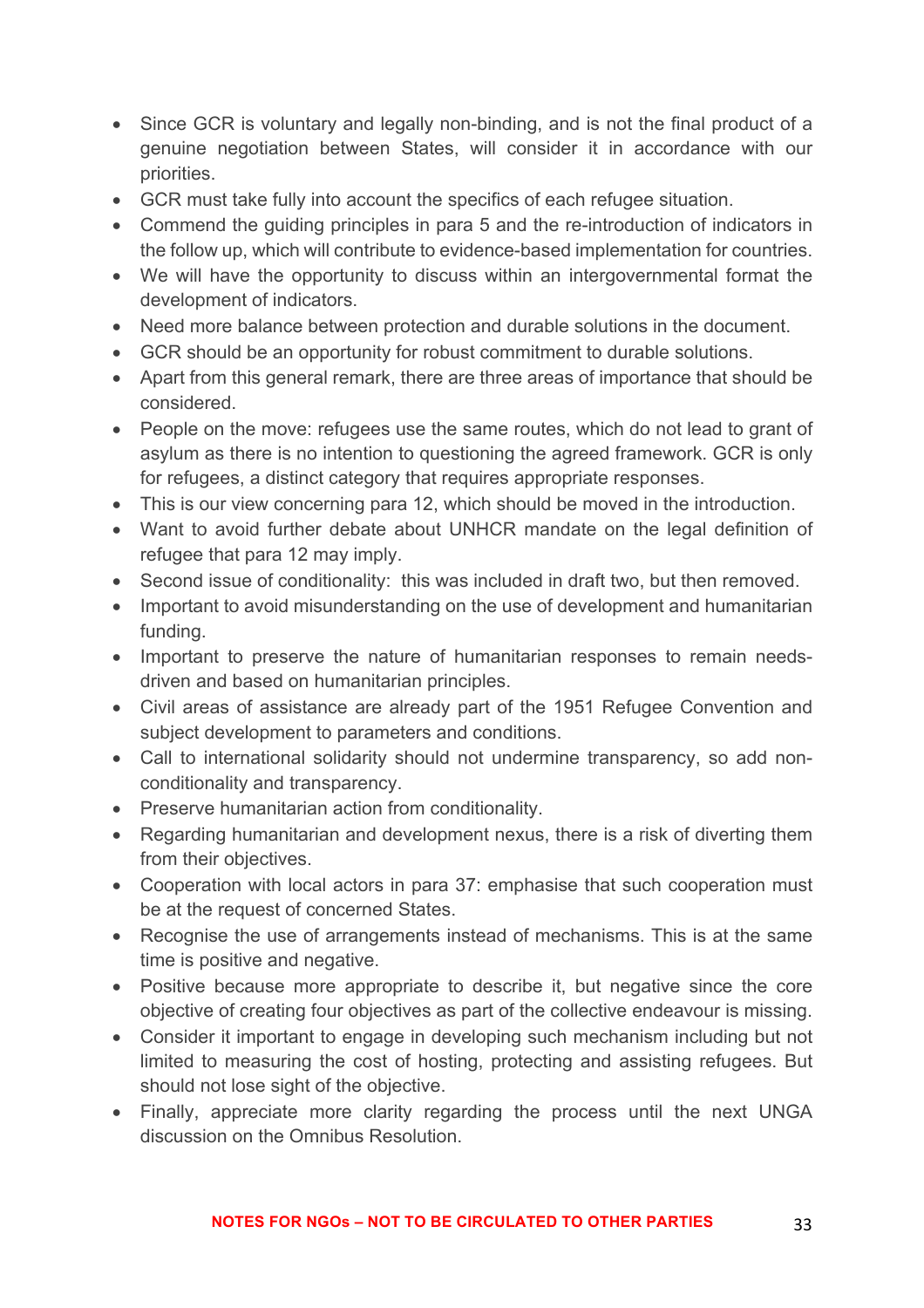• Understand UNHCR does not want to reopen text but the aforementioned points are important.

### **Finland**

- Thank UNHCR for providing us with the final draft. This, however, by no means signifies that our delegation is totally satisfied.
- Still some elements that we regret not seeing in the text including universal access to sexual and reproductive health.
- Still believe all delegations have been provided ample time to provide views and concerns and UNHCR has been capable of accommodating most of these in the final draft.
- As a result of six round of consultations, we have seen significant progress and a delicate balance, which is reflected in the final draft of the global compact.
- My delegation considers it is of paramount importance that GCR builds on the solid basis of humanitarian principles and humanitarian law.
- Addressing specific needs of those in most vulnerable situation must remain a crucial aspect.
- Should also be stressed that GCR represents only a point of departure and reiterate one of the delegation that said previously, "the compact can be framed as a set of commitment for each other to reduce the needs".
- This is a unique opportunity.
- Look forward to continuing working constructively to make sure GCR will make a difference for the uprooted communities.

# **Brazil**

- Appreciate efforts undertaken to prepare the final draft.
- UNHCR was faced with the task of striking a difficult balance between the voluntary nature of the compact and the legitimate calls to achieve robust responsibility sharing.
- The result is far from the aspiration of many of us but paves the way for a growing undertaking for the collective nature of the global response.
- It will provide an opportunity to develop indicators and modalities for the Global Refugee Forum.
- Such modalities may include adoption of an outcome document with a view to guiding the action towards the achievement of the four objectives of the GCR.
- We welcome the new language, and that these are now inter-linked and interdependent and should be promoted on an equal footing.
- This will guide the development of indicators.
- In our view, GCR is ground breaking as it advances an overdue conversation about responsibility sharing.
- It will also pioneer the application of humanitarian and development nexus, and its implementation will allow the concrete implementation for what is still to a great extent an abstract idea.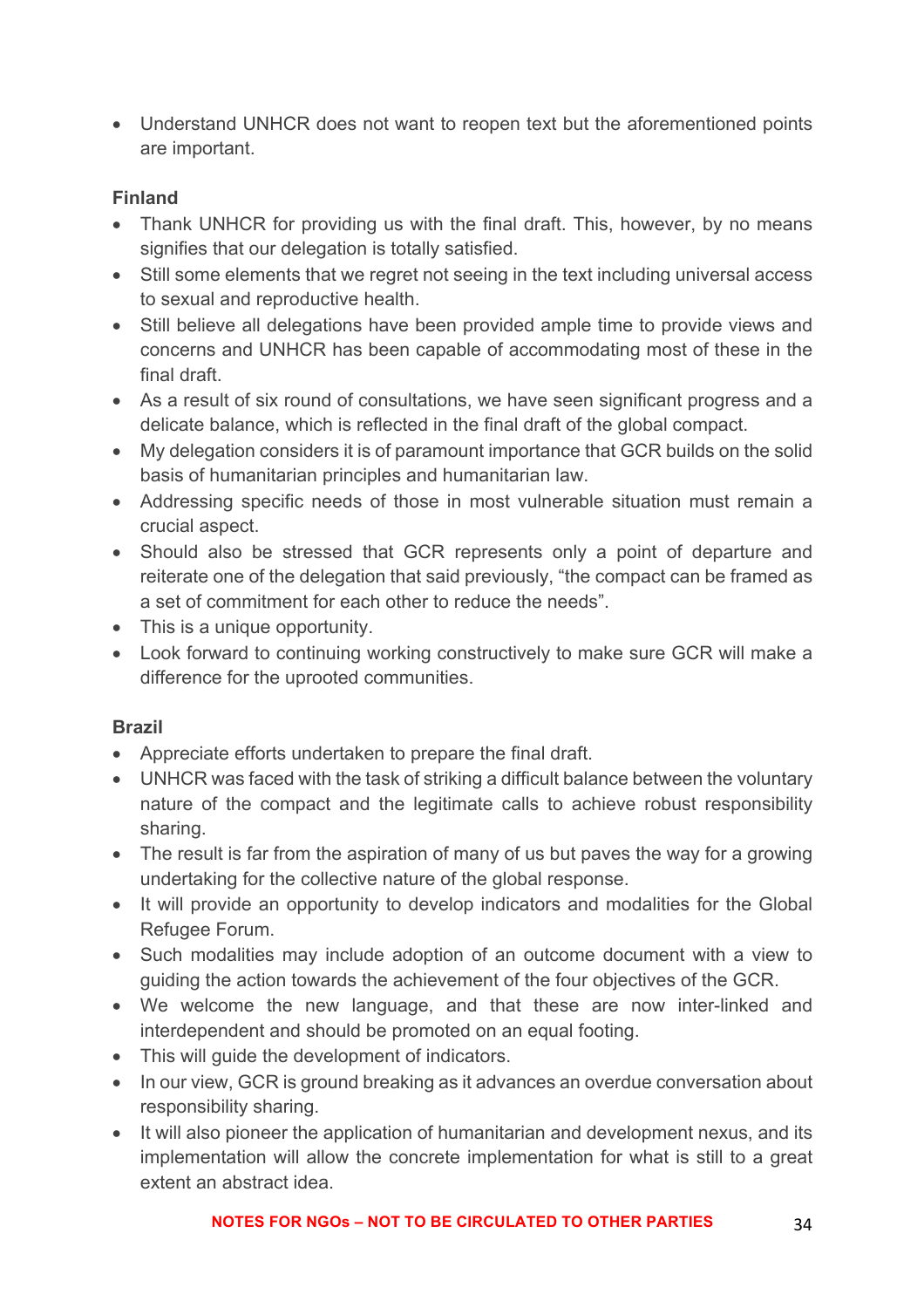- Many concerns relate to the side-effects of this new approach.
- Humanitarian and development is not a conflation, but a means to tailor international cooperation to each situation taking into account immediate and longterm needs of refugees and hosts, safeguarding lifesaving assistance and in a way, which does not affect development assistance and national decision-making.
- Commend UNHCR for including national ownership and leadership.
- GCR is not prescriptive and does not create obligations; interpret such language as a safeguard against establishment of conditionality.
- Strengthened humanitarian and development cannot be used as a compensation for the adoption of restrictive admission policies.
- Regret that GCR does not address the important international protection issues.
- As we have argued when a country limits access to territory and fair asylum practices, it is shifting responsibility to others.
- Strong emphasis on resettlement and complementary pathway will be needed in the implementation of the GCR, and important not to forget the well-being of refugees, which are the ultimate goals of our efforts.
- The measures described in Part B, 'areas in need of support', have the potential to be a real game changer on the ground.
- Access to education and livelihoods is key to ensure a dignified life and facilitate durable solutions.
- Pleased with special section on children, adolescents, food security and nutrition and a stronger reference to mental health in the health section.
- Mental health is an area where refugees can be engaged as health workers.
- Regret that mention of specific regional instruments have been moved to the footnote.
- Cannot overstate the importance of regional processes to advance international protection and solutions.
- The Cartagena initiative, agreed over 30 years ago, has played a catalytic role.
- Population movements are not homogenous and this is a reality on the ground.
- Efficient coordination needed between actors to ensure every person on the move has their needs addressed and their human rights respected, and in this regard, supportive to coordinate and follow-up of GCR with other processes in order to foster coherence.
- Reiterate our appreciation for UNHCR whose endeavours to accommodate arrange of concerns are a testament of its diplomatic acumen.
- We trust GCR is the beginning, and not the end, and that it will provide a sound basis for the continuation of our dialogue.
- We are living in a challenging time, which requires renewed effort to multilateralism; we will remain engaged in this important process.

### **Honduras**

• Completed sixth formal consultations in which all governments have discussed and assessed specific elements.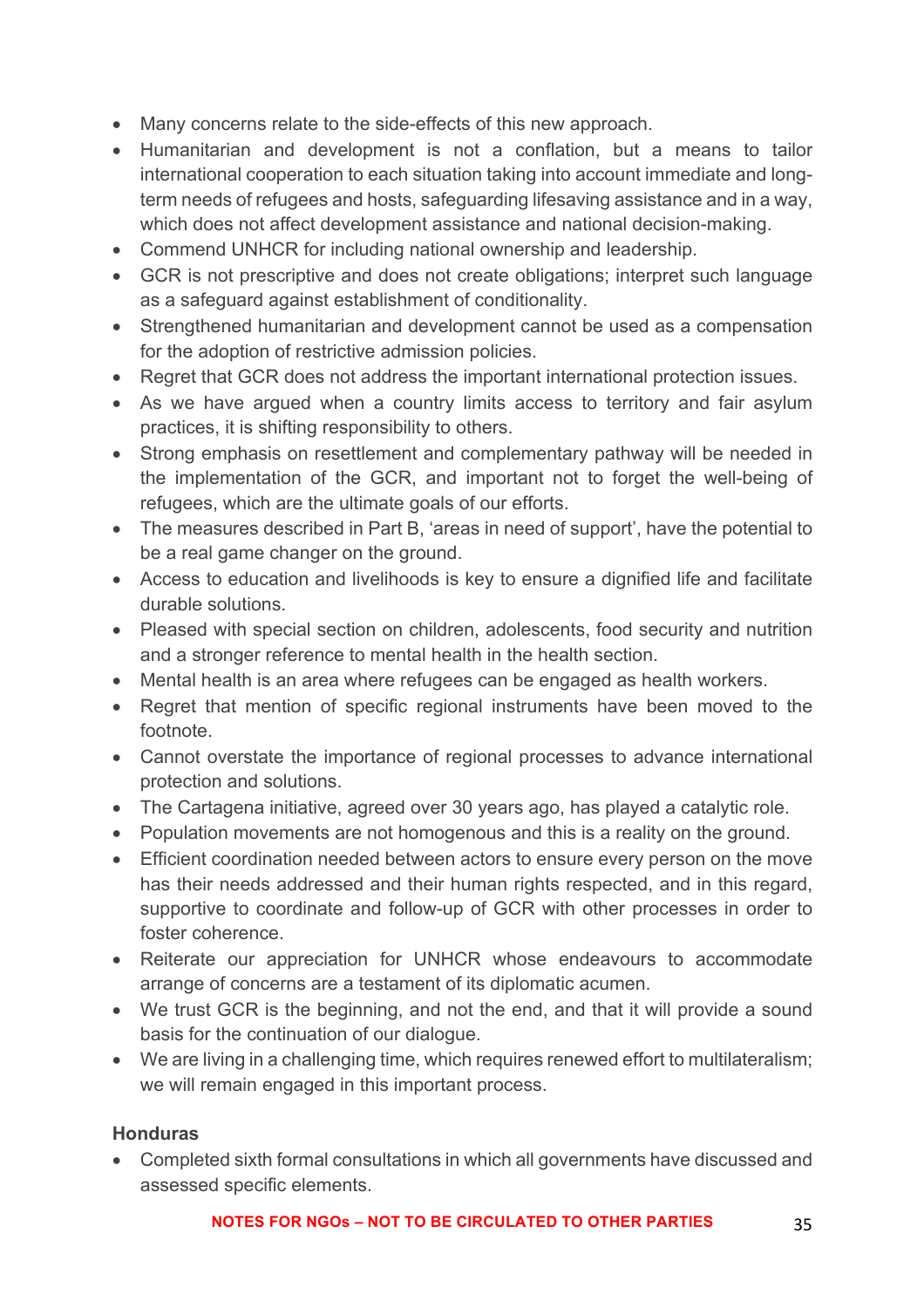- Non-binding and humanitarian nature and solidarity in GCR in paras 4 and 5 have the objective to strengthen international cooperation while taking on board priorities and capacities of States.
- Pledges and contributions will distribute burden and responsibility.
- Support para 76, which includes unaccompanied children and encourages close cross-border cooperation including with regional actors.
- Have been implementing the San Pedro Sula Declaration which also involves subregional cooperation with MIRPS.
- This shows the importance of delving deeper into collaboration for protection and durable solutions.
- Recognise the work that has gone in strengthening protection for IDPs; primary goal is to prevent future displacement
- Also 20-year anniversary on IDPs underscores current commitment, and also applaud reference to resolution adopted by GA.
- Express thanks to UNHCR.

### **Dominican Republic**

- Commend UNHCR for the presentation of this draft. Received with optimism the progress that has been made.
- We believe the NYD on refugees and migrants has been a good source of momentum for all States to address the situation globally.
- Currently, we are in the process of drafting a new legislation on international protection.
- In this we have set numerous objectives to strengthen our domestic legal platform in line with the supremacy of our constitution and in full compliance with international obligations ensuring enjoyment of the right to seek protection in step with international standards and international law.
- Join others in noting that this is not a legally-binding document.
- It is the prerogative of the State to determine who is a refugee pursuant to national legislation and international laws.
- On paras 33 and 34 non-state actors, national or international can be considered a support to State as opposed to replacing the State.
- Support content of para 67 although some areas require special support to improve the resilience of host communities and refugees themselves.
- This should not create additional burden and these social and material entitlements should not be different from those that the state offers to its citizens in order to foster equality of opportunity and quality.
- Absence of registration of a given individual should not be interpreted as a promotion of statelessness; this is recognised when no State recognises the individual.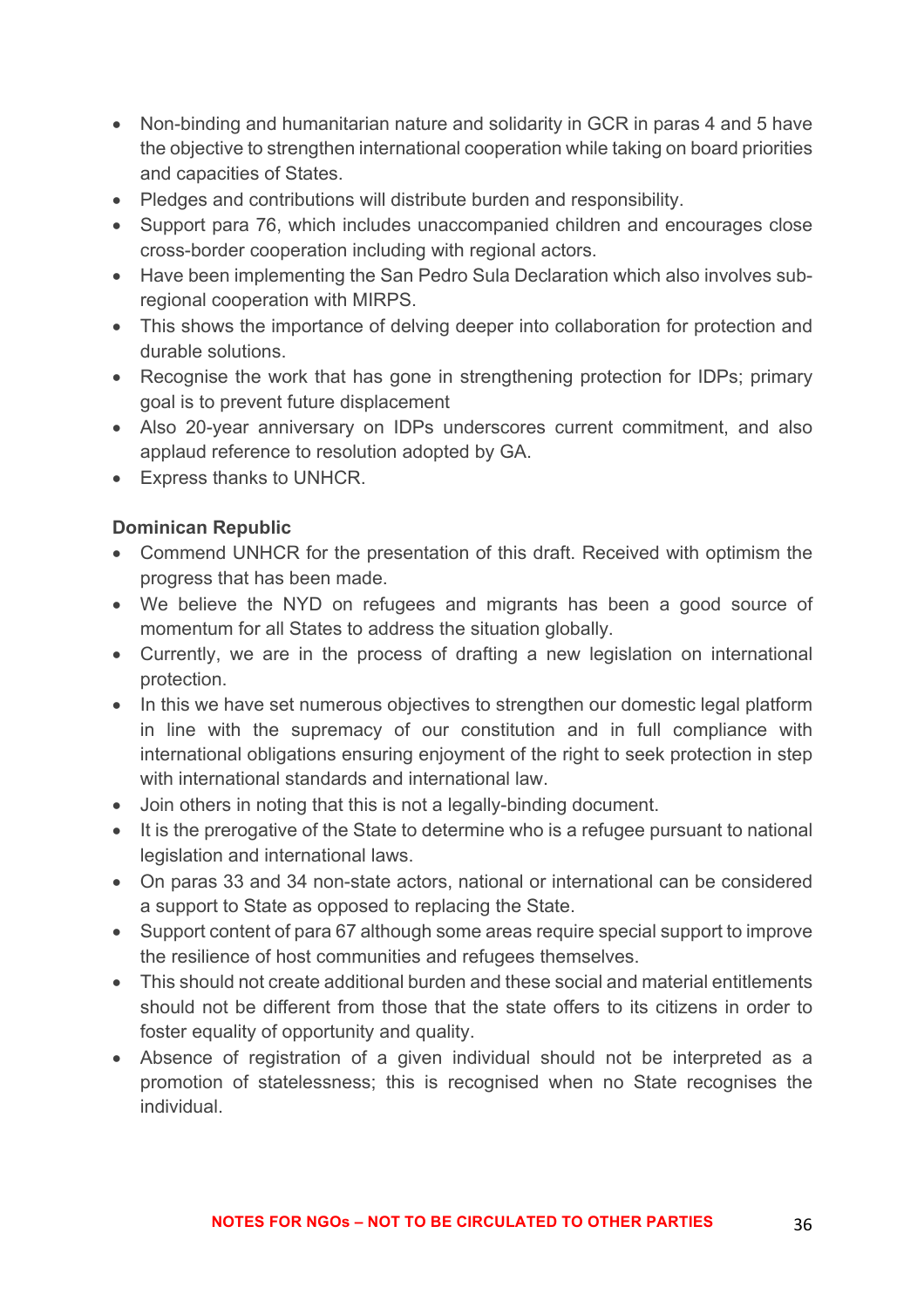### **Kenya**

- In our understanding, this will still be developed into a final text following the sixth round of consultations.
- Preparation of draft has been a careful balance between different stakeholders.
- While critical to take into account country-specific circumstances, this has meant that it does not satisfy the concerns of all, but provides a basis upon which to work as we continue to work on the arrangements.
- Para 7 refers to the mobilisation of political will as well as other factors for sustained contribution from States and other relevant stakeholders.
- This is referred to in para 4, which refers to the ambition of the international community for strengthened cooperation to mobilise responsibility-sharing in favour of affected host States.
- In para 17, the Global Refugee Forum will be the primary vehicle for announcing concrete pledges.
- A lot of what we are including is riding on goodwill or political will.
- But political will has been lacking over the last several years. Many refugee situations have seen continuously decreasing funding.
- Therefore, it remains to be seen if this will result in increased, predictable and sustainable commitments towards the fulfilment of the objectives of the compact.
- Primacy of humanitarian assistance over development aid: while we have indicated that development assistance should be provided as grants or concessions, the provision of development loans is still likely to shift the burden on host States.
- Development cooperation should focus on grants as primary interface for true responsibility sharing.
- Support priorities of development assistance in favour of countries of origin to create conditions in favour of voluntary repatriation and these two should be grantbased.
- Resettlement must be significantly increased to demonstrate responsibility sharing.
- Appreciate importance given to protracted situation in resettlement, and would demonstrate that no refugee situation receives preferential treatment.
- A lot of work still needs to be done for the document to be useful.
- But it is also a document we can count on so that all States share responsibility equitably.
- Development of indicators is critical in measuring the impact of hosting refugees.
- Commend UNHCR efforts to coordinate the technical review of relevant methodologies.
- Look forward to the elaboration of tracking implementation of pledges to assess the impact of GCR as well as measuring the impact of the global compact which will enable us to take stock of achieving the objectives of the compact.

### **Netherlands**

• Express appreciation for UNHCR for leading the process.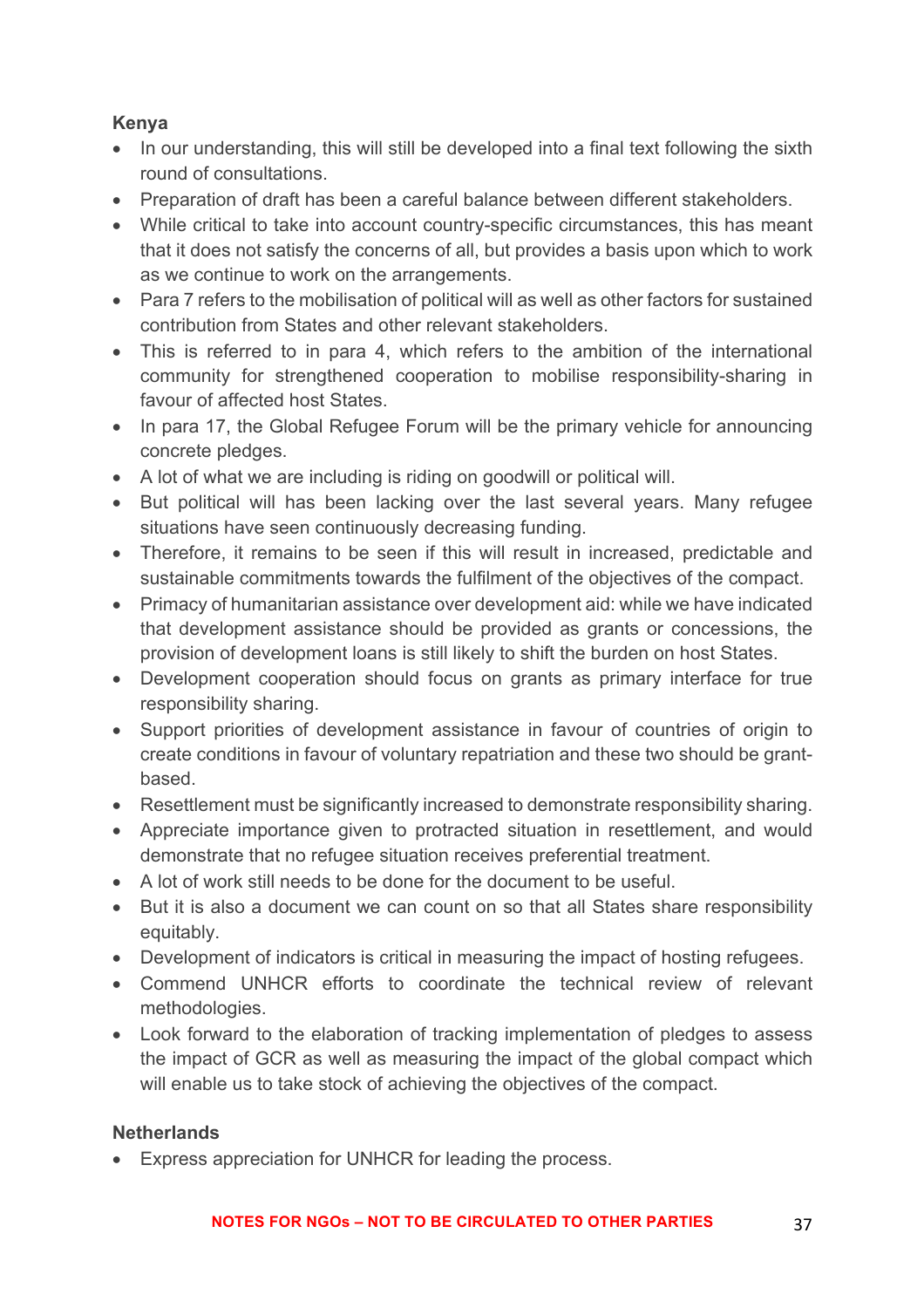- Believe the process has been inclusive; governments, civil society and academia were able to give their views. We have made a collective effort in the spirit of international cooperation.
- This is a good basis to take a new approach. We have contributed through the process, and that many have found their way in the text.
- Some elements could have been more ambitious, but overall, we are satisfied with the text.
- We underline those areas which are of particular importance.
- Pleased for the need for protection of refugees, and this is the cornerstone of the GCR.
- Good recognition of the urgent need for better responsibility- sharing to better protect refugee and support host communities.
- It is now our collective responsibility to broaden the support base for the benefit of refugees.
- Global Refugee Forum will be an important arrangement for cooperation, where we need to show solidarity by making pledges, and these can take many different forms and should go beyond financial contributions.
- Supportive of broadening the support base and the scope of area along with the CRRF.
- We are ready to take an integrated and balanced approach to refugee response with all stakeholders involved.
- Close cooperation between humanitarian and development assistance should lead to a new way of working.
- Access to education, jobs and livelihoods appreciated, and these are strongly embedded in the GCR.
- Special attention to vulnerable groups especially children and women.
- Fully support women and girl's meaningful engagement as well as the importance of security and safety of girls and women including sexual and gender violence and other harmful practices.
- Working toward solutions needed more than ever. Resettlement is one of them and we will continue our efforts in this regard and call on States that do not engage to contribute in a constructive way to responsibility sharing.
- Welcome strengthening of follow-up and review, and this is important.
- Welcome that indicators will be developed to track the four objectives.
- These consultations have been valuable and have increased our collective understanding and identified ways to address refugee situations.
- Provides a toolbox to share responsibility, but it can only be reached if we collectively contribute to implementation. We are ready to play our part.

### **Switzerland**

• This was a long and arduous process before the compact is implemented. But as Volker Türk said during the last consultations, we have made progress.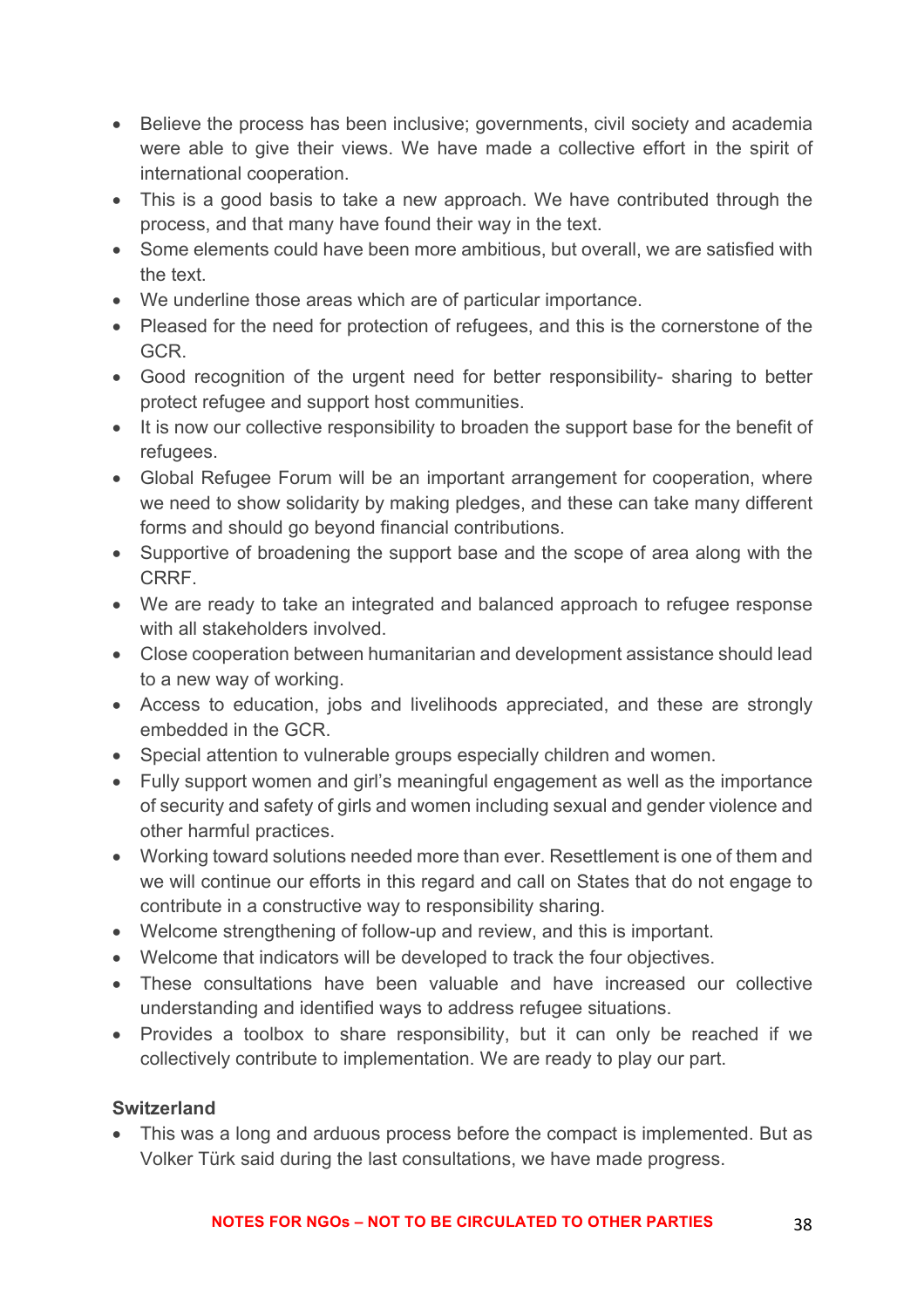- Our way to conceive a response to address large movements of refugees has evolved.
- We must now respond in a comprehensive way to refugee situations along with all actors concerned particularly with development actors while upholding humanitarian principles.
- This also requires giving the means to refugees to become self-reliant so that they become an asset to their host countries.
- Compact has made considerable progress and we are looking forward to adopting it this fall.
- True the final draft is not perfect, for example, we would have preferred mechanisms to be mechanisms and not arrangements.
- We would have wished that the language of para 3 was not weakened.
- And we would have liked that the goals of para 7 were not amended, and would have preferred a different formulation in para 56 regarding security considerations.
- Strong language on mixed movements and IDPs, which reflect the reality on the ground, would have been welcome.
- However, we appreciate the explicit mention of the right to seek asylum and the principle of non-*refoulement*.
- Nature of the multi-stakeholder process requires compromise, and from our point of view, we have been presented an acceptable compromise.
- This is the only way of moving forward, and we call on all delegations to support this draft.
- We must make commitment so that host countries can count on international solidarity.
- The first Global Refugee Forum will be an important milestone and we are happy that this will take place in Geneva. We will examine all possibilities to support the Forum.
- Rest assured, we will spare no efforts, and will continue our effort on a multilateral level beginning with the Omnibus Resolutions.

# **Malta**

- Commend UNHCR and the final draft.
- This reflects a definitive improvement and there is a stronger focus on international commitments and collective outcomes.
- Reflects also the importance of political will to foster comprehensive responses for burden-and responsibility-sharing as highlighted in the NYD.
- Welcome that UNHCR will implement the compact in full cooperation with the UN system.
- There are a number of issues that we would have liked to have been addressed differently.
- Nevertheless, we feel this is a good compromise.
- Although not perfect, this provides a solid basis on which the international community can build upon in line with the 1951 Refugee Convention.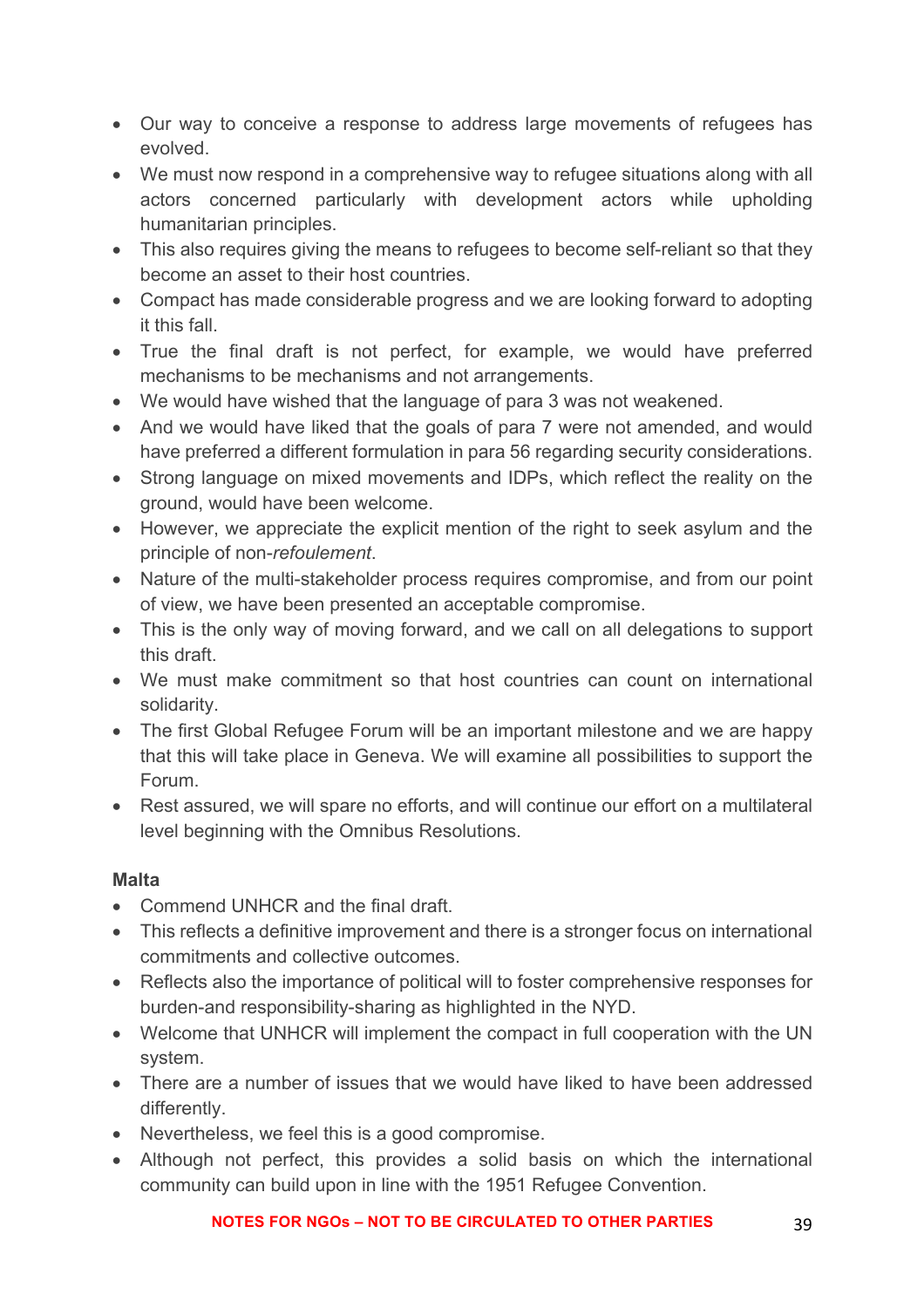• This is the spirit of compromise; we can agree with the text.

#### **Ireland**

- It has been a long journey to get to this point.
- Welcome the final draft and commend UNHCR efforts including States and refugees themselves.
- The text is balanced; there are elements that could have been stronger as with all consultative processes.
- Goal was to bring States together to address forced displacement. We are closer to this goal.
- Support the Norwegian and Estonian delegation concerning para 5; application of the compact is guided by UN GA resolutions, and this should remain unaltered.
- The process is not over and it is now incumbent on us to work together in a creative manner to achieve the four objectives of the GCR.
- Once again thank UNHCR, civil society actors and States.

### **Australia**

- Would like to commend UNHCR for presenting a comprehensive draft and thank Volker Türk and his team for their efforts to incorporate many contributions.
- Final draft reflects strength of the consultative process.
- Gender empowerment are key priorities. Women face key barriers.
- The draft is gender-sensitive and pleased with additional references to gender equality and ending gender violence.
- Welcome the consistent use of disability and that the draft acknowledges the particular vulnerabilities of people.
- Would have liked to see sexual and reproductive health. Given these are lifesaving, we will continue to support this in refugee and IDP settings.
- Reiterate that States will always be best placed to determine their response and ensure integrity of their approach.
- States should be able to manage resettlement and so we have concerns about prescriptive language on migration management aspects in this draft.
- Look forward to working with UNHCR to measure progress against the compact objectives.
- With a system in constant pressure it is important to make efficient and effective use of existing resources and important to align the compact with the UN SG's reform agenda.
- Reiterate that we can offer technical expertise; willing to share Australia's community resettlement and integration experience.

#### **Italy**

• Generally satisfied with efforts to find consensus.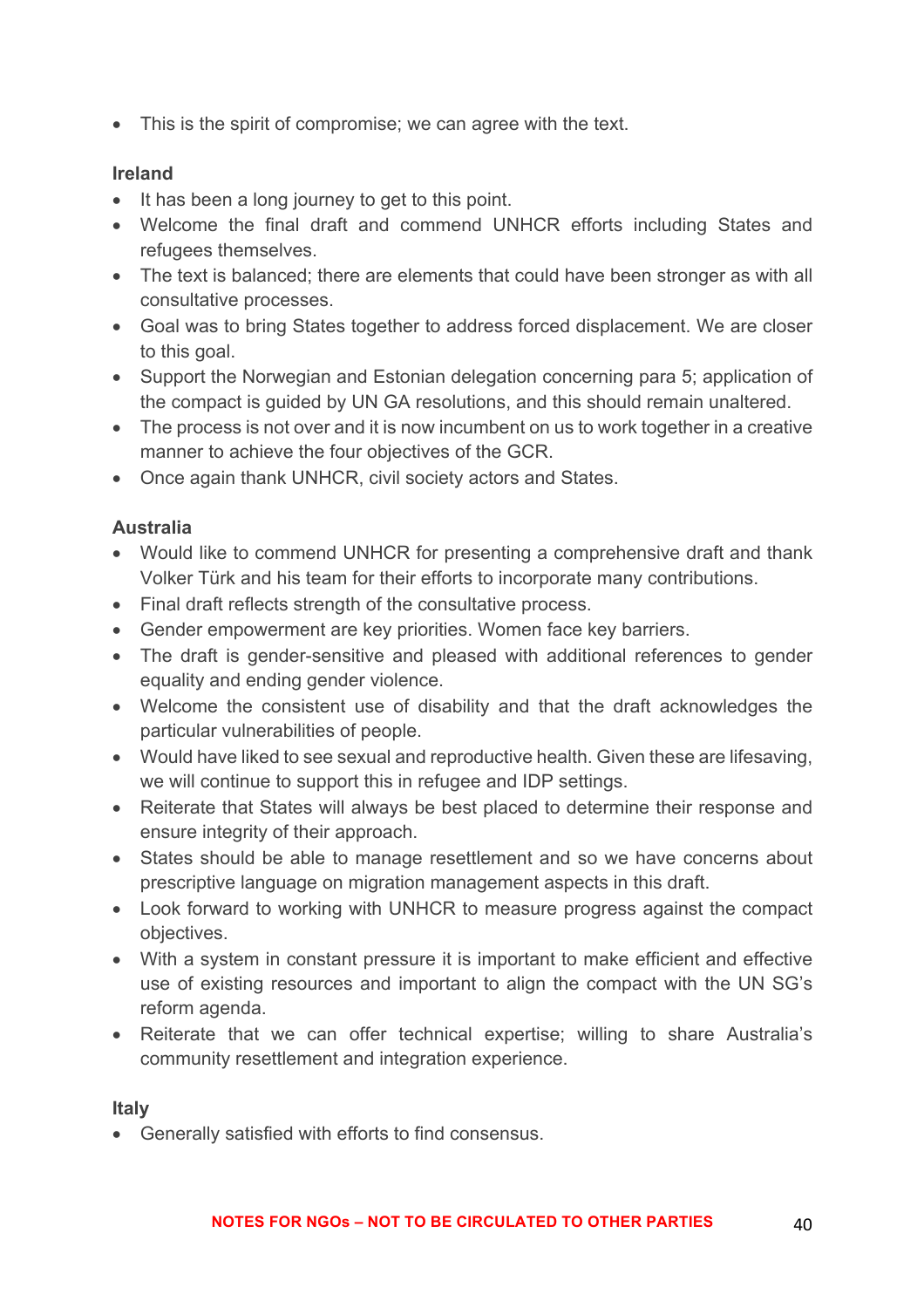- Particularly glad that in paras 23 and 27 that more explicit reference to resettlement and complementary pathway for admissions has been made as a means to share responsibility.
- In implementing resettlement schemes, important to coordinate with those that already exist at the European level.
- We cannot let perfect be the enemy of the good.
- But repeat reference to mixed flows and both refugees and migrants as well as their right to access labour market and social inclusion.
- Appreciate that the final draft took note at the end of para 17 to the need to attract private sector investment and support local businesses.
- GCR is an important outcome and success will hinge on the collective international commitment to improve comprehensive responses and burden sharing; look forward to implementation.

### **Russian Federation**

- We commend UNHCR for providing us with the new text that has further improved.
- Thank UNHCR for all their efforts. At the same time, reiterate once again that this document is voluntary and legally non-binding.
- Ask for deleting reference to IDPs.
- At the same time, we believe that the most sustainable solution is voluntary and dignified return. Other solutions should be considered as secondary.
- Oppose attempts for commitment to resettle refugees; these must be considered on a voluntary basis.
- Main cause of refugee flows is the sustained interference by some States in the internal affairs of other States, and these countries must take greater responsibility.

# **Malaysia**

- Commend UNHCR for their inclusive approach.
- At the conclusion, hope to see a balanced text while upholding State sovereignty.
- We have been particularly engaged, and would like to offer following comments today.
- In para 4, add legislation after national policies.
- Those in protracted situation require the commitment of a wide range of stakeholders.
- And of equal importance is a robust arrangement and the need to extend support and cooperation.

### **Cuba**

- The new version of GCR shows a great deal of effort, not just by UNHCR but also delegations, so that the compact can be a document that enjoys consensus.
- Implementation of the compact will allow for true distribution of responsibilities, which is what countries of the south, especially host countries, have been calling for.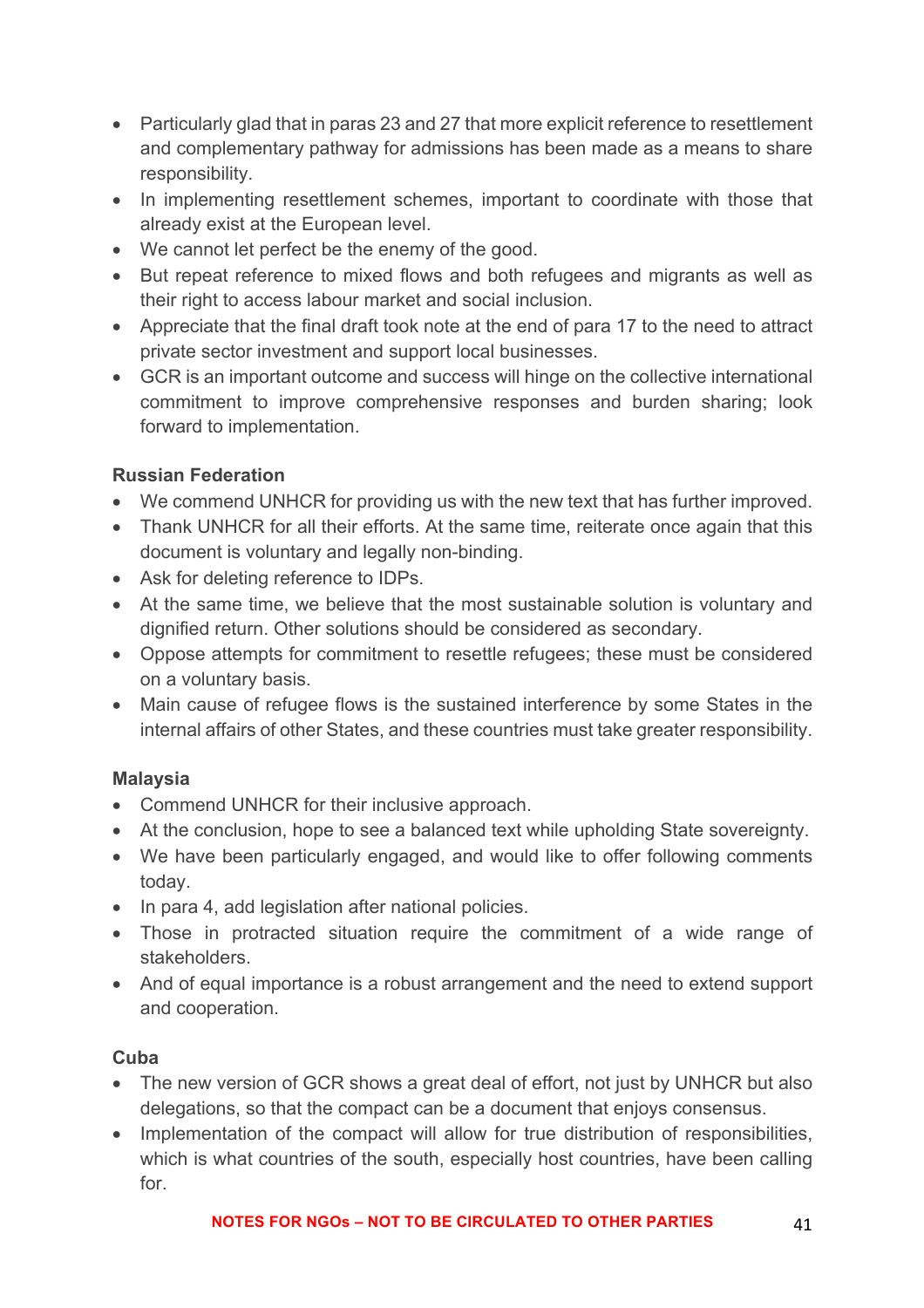- Recognise UNHCR role as well as express appreciation for the involvement of other stakeholders including UN agencies and NGOs.
- Current process is not an intergovernmental process, but the thematic meetings have allowed for showing political will that all Member States have when it comes to addressing refugee crisis.
- In the future, implementation will be key to respect basic principles of the GCR, which is based on international law as well as the principles enshrined in the UN Charter along with other relevant instruments.
- GCR will be in step with current legal regimes and new leadership will allow for broadening of funds.
- Hope there will be new financing, which will be multiannual and without conditions.
- Hope no conditions for countries of the South when countries of the North provide support.
- We believe we must strengthen ODA and further support countries of the south.
- Reference to the right to sexual and reproductive health and gender equality are also important and these have already been agreed upon.
- Regarding proposed modifications, UNHCR can make efforts that are necessary and modify the text.
- But the current text is balanced and we believe it is important that true implementation be part of effective solidarity on the ground as regards operational measures.
- In the future, in inter-governmental processes and the Global Refugee Forums, it should also be possible to fine-tune the process.
- Drafting of indicators should be through an inter-governmental process.
- Important to bear in mind the collective responsibility when it comes to operationalising the compact.
- This will be important for the success of the implementation of the compact.

# **Austria**

- Would like to thank UNHCR for the skilful and diligent work over the last six months.
- Text is strong. Of course, like many others, would have liked to see language on certain issues, which does not feature in the text, but we are ready to endorse it.
- This is multilateralism and in the course of the work of the UN, we all need to make consensus.
- This will not solve all challenges. But by supporting the text we can move forward and focus on the implementation.
- Let us not miss this opportunity, so let's support this text.

### **Jordan**

- Thank UNHCR for taking on board some suggestions.
- With regard to NYD and CRRF, my country is a major host country.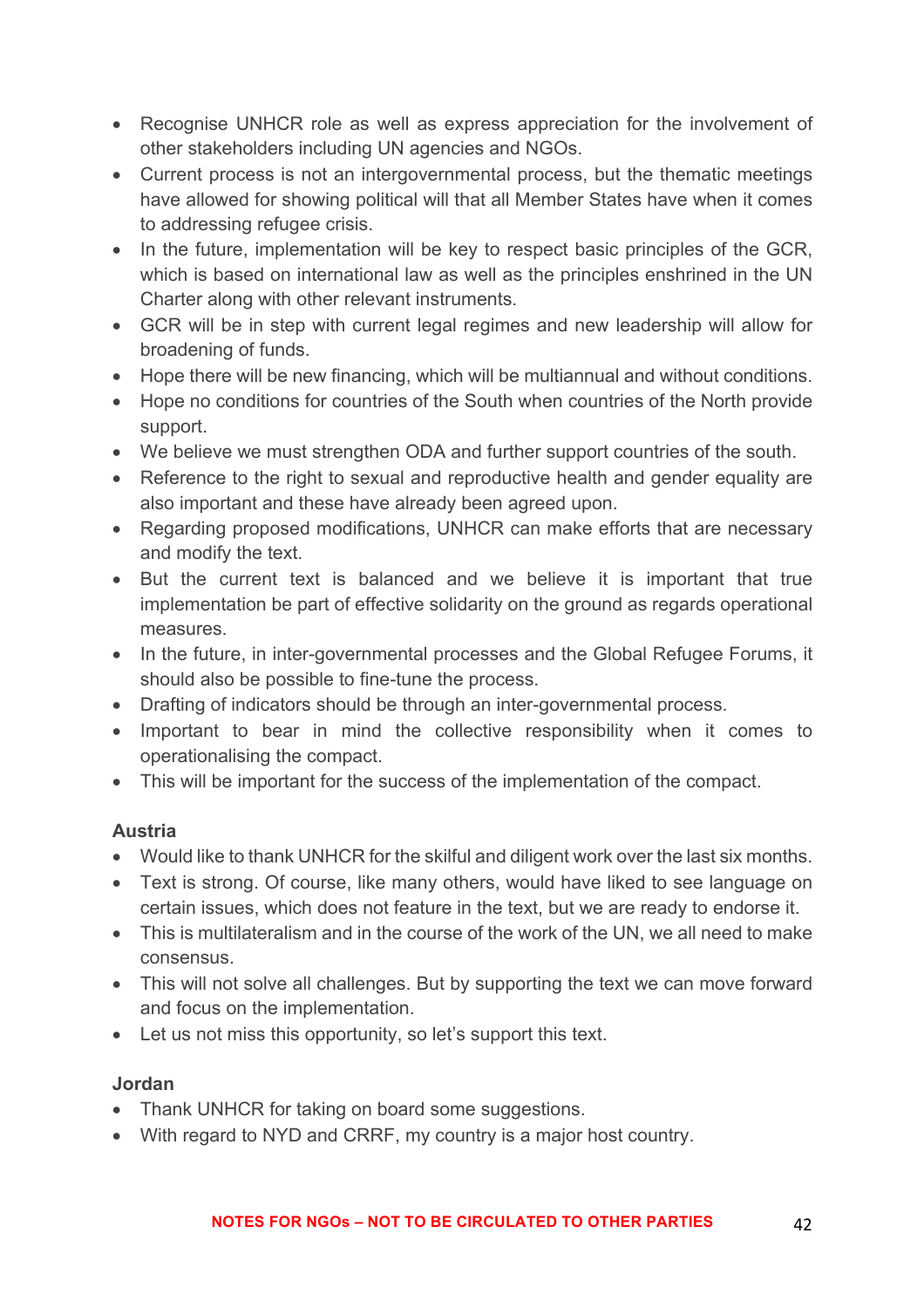- We know the burden and the challenges, and we know what it means to host millions of refugees.
- We know what is the right thing to do; this is why we believe in operationalising the principle of responsibility sharing.
- In fact, many arrangements are similar to the mechanisms we have in my own country.
- Areas listed are currently in need of support and we are receiving it through the contribution of the international community.
- NYD recognises the burden on national resources and underlines the centrality of international cooperation by enhancing responsibility sharing.
- Without assisting host States, the GCR will be a challenge to implement. This forms the basis and guides our position on CRRF and GCR. In this regard, we reiterate the following points:
- UNHCR mandate in the context of implementing GCR and CRRF should be in line with 1951 Refugee Convention and shall not apply to those that receive assistance other than from UNHCR.
- Nothing in the GCR and CRRF should extend the refugee definition or extend non*refoulement* to those who do not enjoy it.
- Need to be careful not to create binaries, for example, in paras 5,6 and 12.
- Not bound to regional instruments, as well as to those we are not party to, including the Statelessness Convention.
- Solutions in relation to refugee protection must not to lead to increasing burden and must pave the way for return.
- Protection is temporary pending return. More protection to be provided based on international cooperation.
- Countries of origin should receive support to reintegrate returnees.
- In paras 1 and 2, welcome reference to refugees and hosts and that they should not be left behind.
- Paras 3 and 4 hinge on burden sharing.
- In para 5, welcome operationalising the principle of burden sharing.
- In para 6, encourage States that are not party to the Convention to do so and urge States that are already party to implement their obligations under the Conventions.
- In the section 'objectives', para 7, delete 'predictable distribution of' in seventh line.
- In para 12, our understanding is that the present GCR does not confer any other categories with special rights where these rights do not exist.
- Under arrangements for responsibility sharing, think para 14 and 15 are good.
- On para 15, reiterate that the regional level should be separated from the country level.
- With regard to para 18, Part B serves as a non-exhaustive guide. This will allow for further flexibility.
- It is imperative that the agenda, outcomes and participants in the Global Refugee Forum are clear to ensure better results.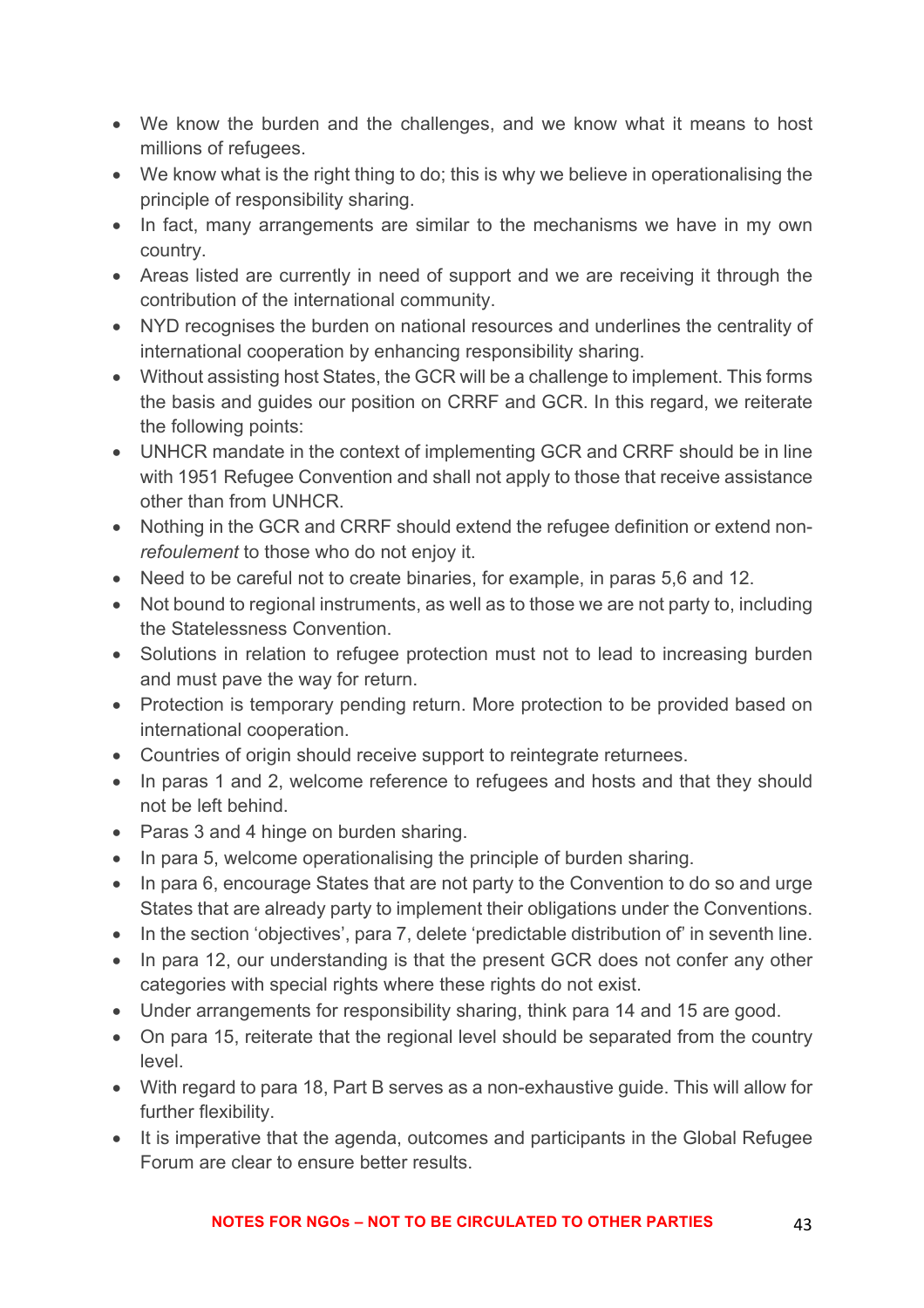- In para 21, in line 4, host community priorities must be taken on board.
- On para 29, on regional and sub-regional approaches, they should be separated; for refugees should, by no means, be relegated to the region itself.
- Para 29 relegate solutions to regions. Resolving refugee situations should not be confined to a specific region.
- Welcome Support Platforms in support for comprehensive plan.
- In para 27 with regard to solidarity conference, these can also generate support for comprehensive plans.
- In para 32, on other related channels, we agree on finding effective way to use resources but underline that ensuring this should not just be the responsibility of stakeholders; request adding 'host States' before, in lines 4 and 5.
- In para 33, recognise the primary responsibility of host States; add 'host' before States.
- With respect to multi-stakeholder approach, it should be in line with the multistakeholder framework in second line.
- In para 34, there is mention of involving diaspora; would like UNHCR to elaborate in what contexts they will be involved.
- In para 37, welcome support to local authorities; our understanding is that relevant legal frameworks are those of host States themselves; similarly, in the third sentence, it is understood that relevant laws are those of host States in lines 4 and 5.
- On para 49, welcome, in line 5, national priorities are those of host States; therefore add 'host' before nations.
- In para 50, welcome the non-prescriptive nature of the compact and support in line 3 addition of 'national laws'. Indeed, as the para clearly states, a key objective is to ease pressure for low-and middle-income countries.
- In para 55, immediate reception arrangements, replace 'will' with 'would' when talking of activating standby arrangements.
- In para 56, do not understand linkages between security and protection; request reformulating the para in line with how it appears in the resettlement section.
- Registration and documentation are mainly tools to access assistance and services which are temporary.
- In para 56, would like to add capacity, requesting additional and sustainable resources. Should go beyond contribution to identifying and screening as appropriate to whatever services is required.
- In para 70, add 'the' in the second line.
- On footnote on ILO recommendation 205 and guiding principle, Jordan made clear that it has reservations to certain parts and will act accordingly in this regard.
- On civil registries, we reiterate, for Jordan it is merely a tool and does not give ground or confers nationality.
- On statelessness, we do not see ourselves bound by any relevant standards including UNHCR campaign to end Statelessness. This should also be coupled with calls for those party to implement the Convention.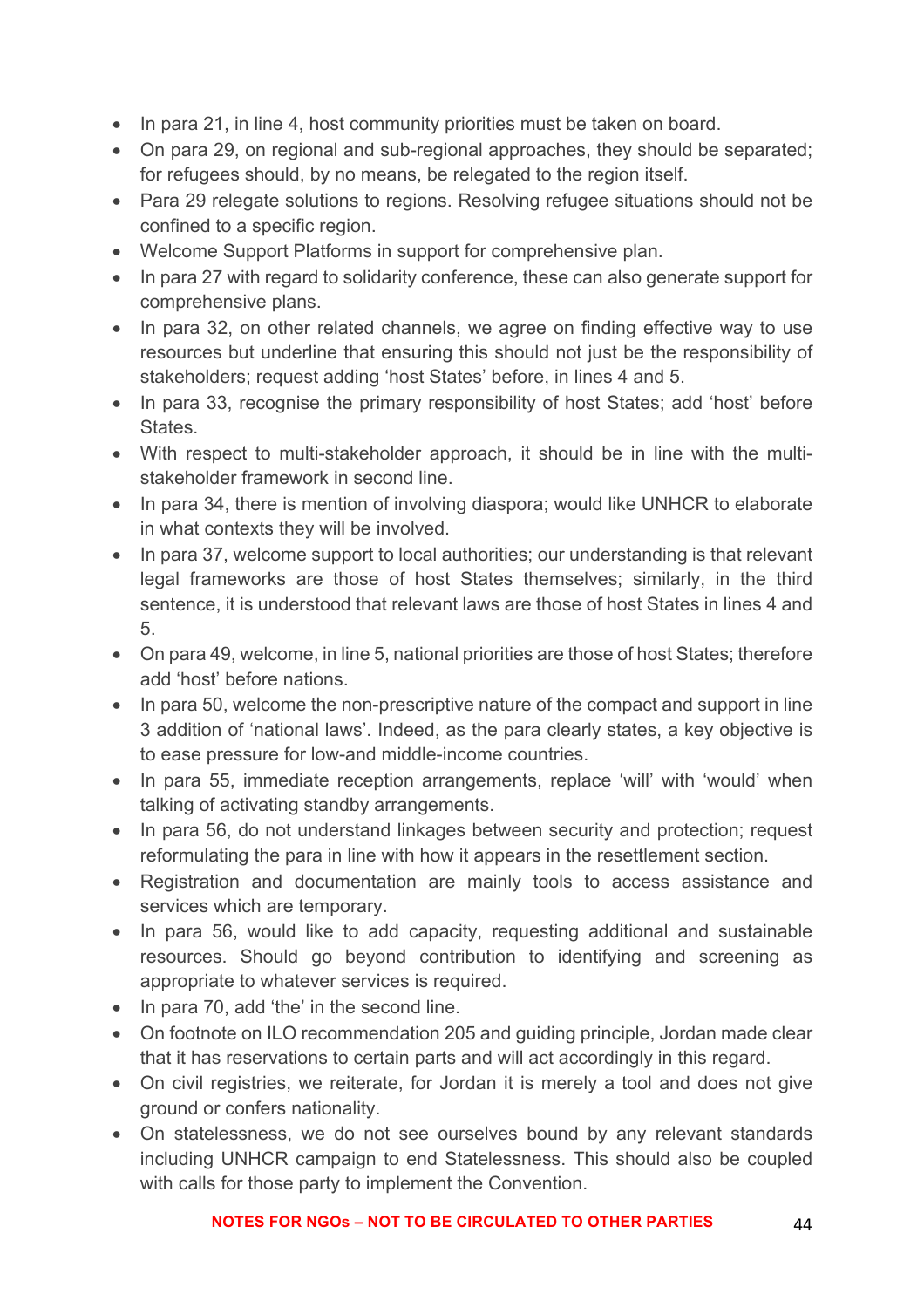- Request reformatting first sentence in para 85; other legal temporary solutions are not durable; in sentence 11, request adding after 'other' and before 'local': 'temporary and intermediate'.
- On voluntary repatriation, para 87, agree that voluntary repatriation remains the preferred solution; underline article 13 of the UDHR, which clearly states that everyone has the right to leave and return to his or her country and this right cannot be qualified.
- Agree with para 90, but regret that traditionally offered to only limited numbers; reference to increasing resettlement should be reinserted.
- In para 92, on processing modalities, believe 25 percent annual resettlement submission falls short of expectations.
- In para 93, security considerations will also be same measures outlined in safety and security.
- On other solutions, in para 100, thank UNHCR for adding as it may take into account solutions other than local solutions, which a host country may have elected to provide pending return and resettlement.
- In para 100, line 7, add 'upon request' before technical quidance.

### **USA**

- As we conclude this consultation, I would like to praise the team of UNHCR who have worked tirelessly.
- UNHCR has demonstrated thoughtful leadership throughout this process under the stellar leadership of Volker Türk, and this embodies the highest diplomatic standards.
- With nearly an additional 3 million refugees in 2017, impetus on GCR is perhaps even more relevant today than when it was conceived two years ago.
- Increasing burden sharing remains critical and we support this objective.
- The USA is the leading donor in refugee responses and a strong advocate for refugee protection besides being one of the world's leading resettlement countries.
- While not everyone will be content with the text, we have come a long way and we are particularly encouraged by multitude of actors participating.
- We are pleased that the current draft promotes refugee protection through measures such as enhanced asylum capacity, data protection and protection against sexual violence.
- Each State must have an effective and robust protection.
- Pleased with emphasis on national leadership; strengthen linkages between relief and development, and this is our new way of responding.
- Appreciated the work of everyone in this room and look forward to continuing our work so that it will result in greater burden sharing and better outcomes for refugees.
- In solidarity together, we go forward.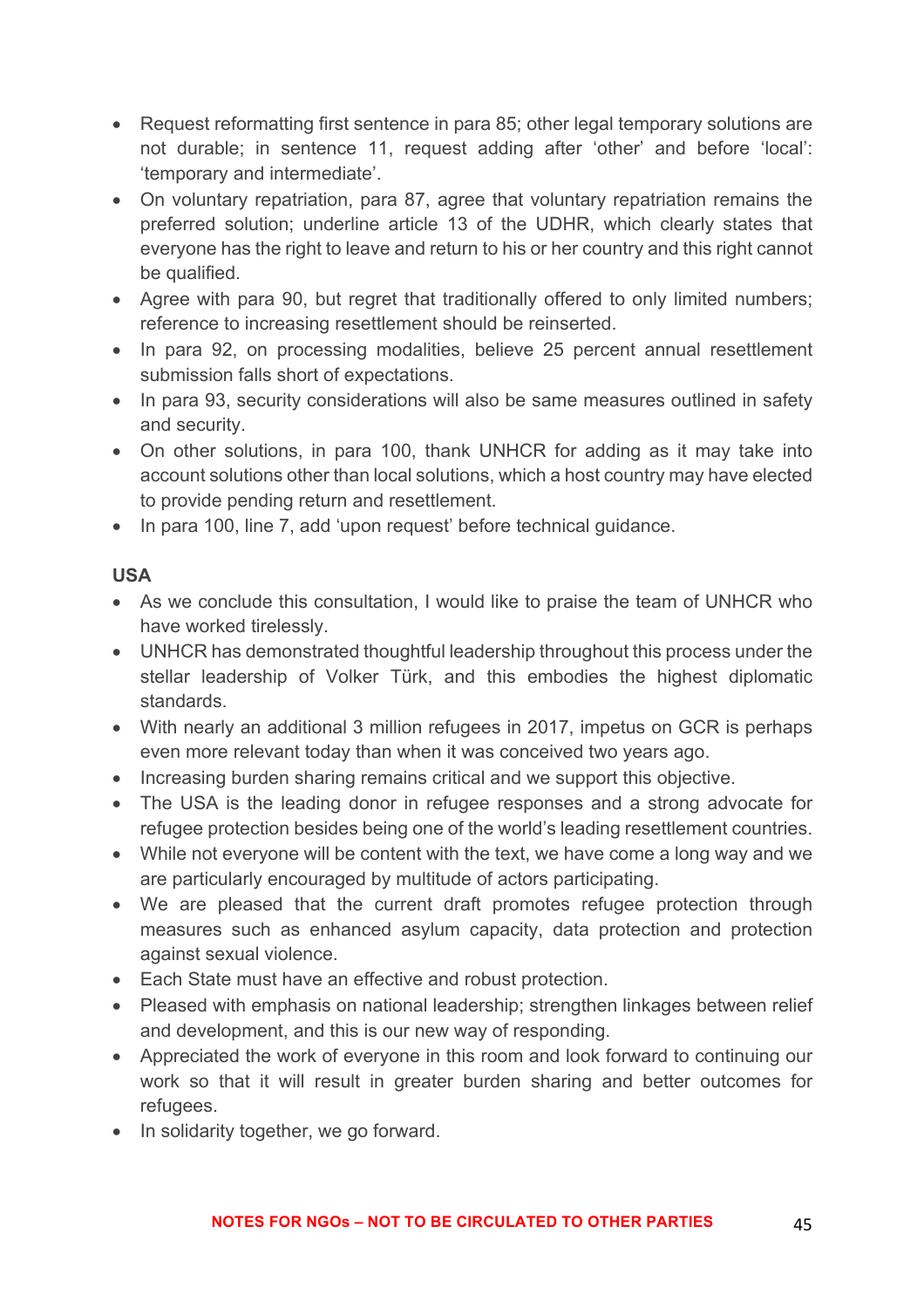### **Day 2 (04 July 2018)**

### **Egypt (Arab Group)**

- Document is a working tool to deal with large refugee situations.
- Implementation should be in a balanced and coherent manner that takes into account host countries and communities aspirations; this will determine the success of the GCR and reflect the spirt of the NYD.
- Welcome enhancements in the text particularly in relation to voluntary repatriation, which is the preferred solution either for refugees or for host countries.
- Still more can be done with regard to resettlement and complementary pathway.
- Time between adoption of the compact and the first Global Refugee Forum will give an indication of usefulness although we don't see any positive effect on countries implementing CRRF.
- The process is not legally binding, but implementation will determine the sincerity of the international community to engage in fair and predictable responsibility sharing.
- Respect for sovereignty of States without imposing further obligation is primordial, particularly in relation to cooperation with local authorities.
- Maintain the specificity of humanitarian response. This must remain needs-driven with due attention to the difference between humanitarian and development assistance.
- Important to have an inter-governmental process for the development of indicators.
- Finally, need clarity on next steps. How will the GCR be adopted and if there will be any room to react to changes in the document.

### **Indonesia**

- Thank the Secretariat of UNHCR for leading the GCR process during the past six months and the final draft.
- Commend the remarkable work of UNHCR in streamlining the text in accordance to comments by Member States.
- We are pleased to see some of our concerns included, and are aware of the difficulty in including all comments.
- Reiterate that refugee hosting countries have different capacities so GCR should avoid prescriptive language and one size fits all. Urgent need for timely support.
- Support flexibility given to host countries who are not party to the 1951 Geneva Convention or its 1967 Protocol to implement in accordance with their respective laws, policies and socio-cultural realities.
- Recall our idea that additional burden should not be placed on host countries.
- Relevant stakeholders should support particularly in facilitating funding, especially for those living in countries lacking capacity.
- Share the view that there should be no conditionality.
- Hope that these formal consultations will not mark the end of UNHCR outreach to States.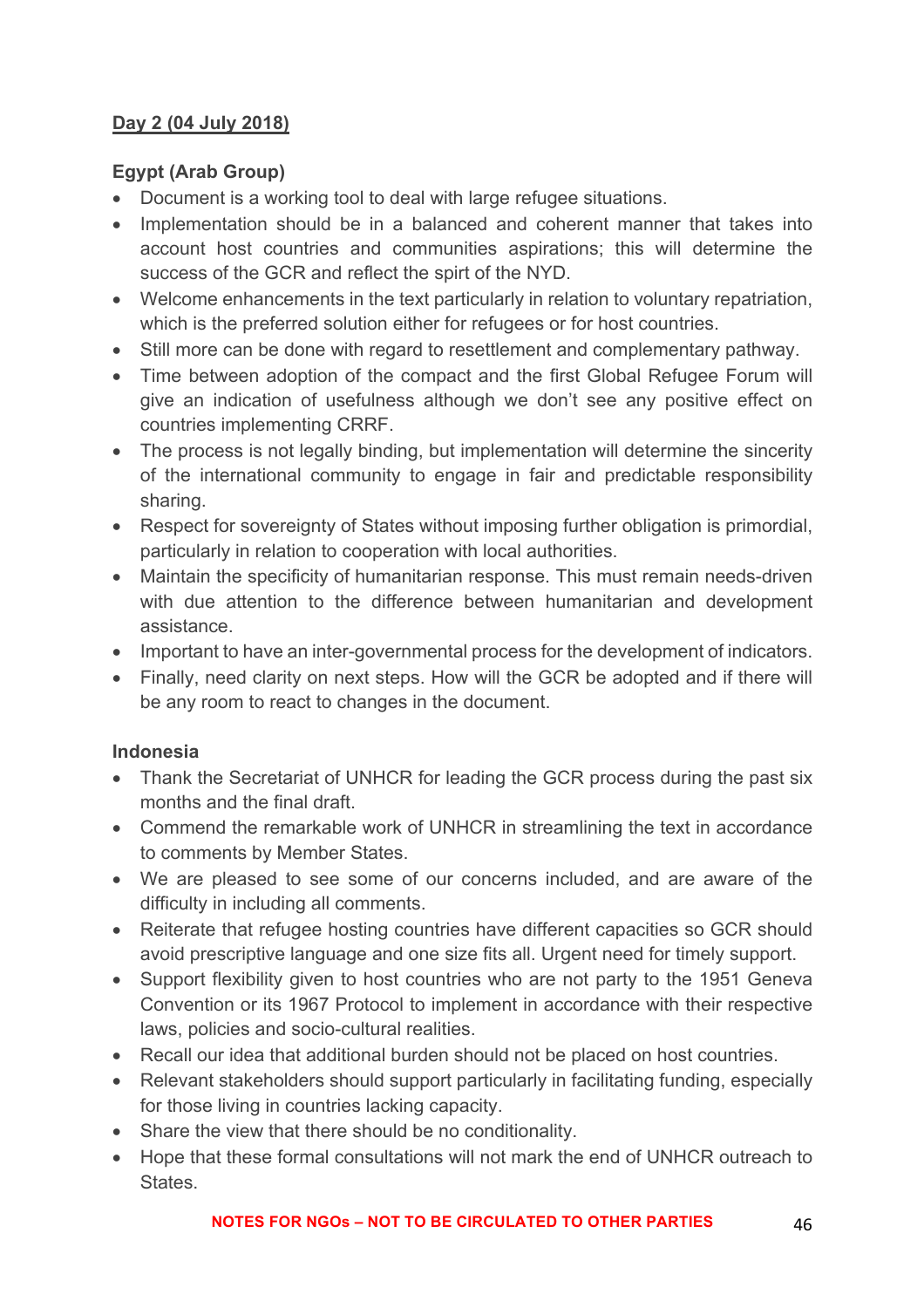- Encourage UNHCR to hold consultation prior to the official launch of the GCR.
- Universal consensus is very important.
- Let me conclude in reaffirming that the success of the GCR relies on implementation and there all Member States need to work closely to ensure that the document is practical and applicable.

#### **India**

- Thank the office of the UNHCR for presenting the final draft and organising the sixth and last round of consultations.
- Reconciling the various views is indeed onerous, but the text has been progressively enriched through the iterative process.
- Final process will be the beginning of a dialogue, and as with any document it is difficult to address all concerns.
- The strength will lie in consensual additionality premised on solidarity and its litmus test will be the mobilisation of generous international support in favour of the objectives in para 7.
- Compact is legally non-binding and its implementation must be in keeping with this.
- Scope must be limited to protracted refugee situation.
- UNHCR's catalytic and supportive role must be within its mandate.
- International obligation of those not party to the Refugee Convention differ from those party.
- Any action and contribution made by Member States must be consistent with international laws.
- Reference to all non-UN documents in the text should be deleted.
- Suggest deleting reference to IDPs including footnotes as IDPs fall within the domestic jurisdiction.
- Would like to know how the input provided would be incorporated in the last draft.

### **Namibia**

- Our delegation joins those who spoke before us in thanking UNHCR on the final and revised draft as well as the explanatory memorandum on the main changes.
- Welcome proposal for the Global Refugee Forum to take place in two-year interval to measure progress.
- Agree to deletion of review of national policies.
- Welcome language on youth protection and special attention to unaccompanied minors.
- Note commitment by Member States and humanitarian actors for fair distribution.
- Support the call to identify gaps in responsibility sharing with a view to develop more sustainable and predictable responsibility sharing.
- The principle of burden sharing states that the international community should support host States.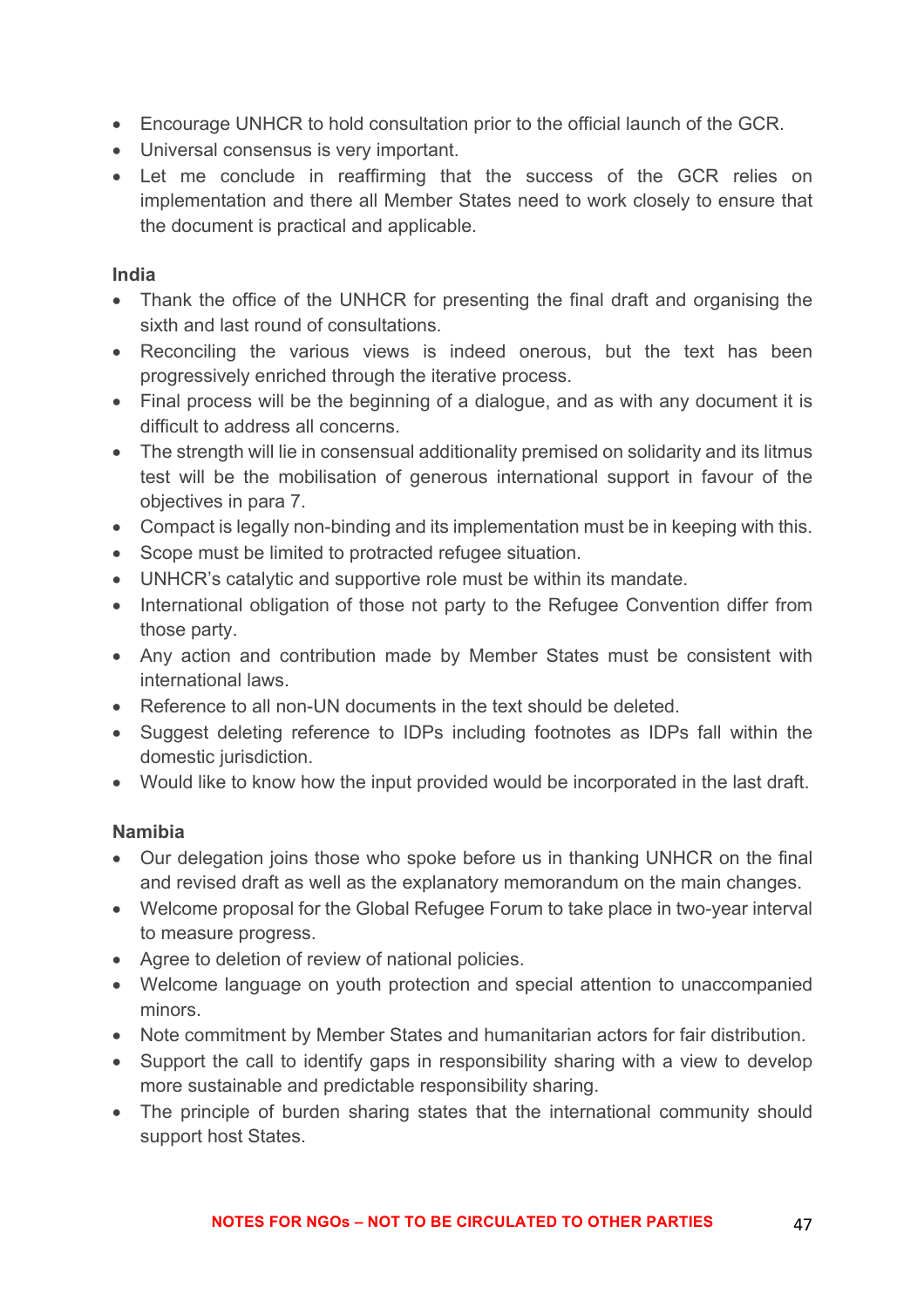- Impact on certain host States has led to renewed academic interest in responsibility sharing.
- The adoption of the NYD was significant with States committing to share more equitable burden sharing.
- The initiation of process by the GA in 2018 with the goal of ensuring equitable and predictable burden sharing will be a milestone commitment in this endeavour.
- Maintain the support to the work of UNHCR, who continue to offer light to asylum seekers by facilitating their voluntary repatriation and resettlement.

# **Croatia**

- Like to thank UNHCR for the outstanding work and the patiently growing convergence.
- Consider the final draft as solid and implementable; it is a remarkable result.
- This final text has built on extensive consultations, and should allow us to reach genuine consensus in a spirit of convergence which we can all support.
- Croatia has hosted refugees and IDPs amounting to one-fourth of our population, and fully understand concerns.
- We know what the compact would have meant to us at the time.
- Today in an ever-changing circumstance this means a lot to us and we believe in the international community as a whole.
- Strongly commit to supporting the final draft, now and later, in Geneva and in New York.
- More importantly strongly committed to implementing the compact globally in the spirit of responsibility sharing, which was the goal.
- This process needs to be sustained and translated into action for refugees and hosts.

### **Sovereign Order of Malta**

- Welcome the final draft of the GCR and thank UNHCR for its effort in achieving consensus on the document.
- Noted with satisfaction the follow-up and review, which will be part of the Global Refugee Forum to be held every four years along with bi-annual reviews.
- Also pleased to see that participation of all stakeholders is emphasised.
- In our view, our engagement is of importance for the interlinked and independent objectives to be implemented on the ground, which we believe should be ambitious and forward looking.
- Recent amendments including to para 41 have been weakened, but we think UNHCR will continue to strengthen partnership with faith-based organisations.
- Recently, last Friday, during the UNHCR-NGO Annual Consultations, we examined how taking refugees faith into account is needed for a people-centred approach that we should collectively strive for.
- Committed to learning and practice when engaging with faith actors and look forward to sharing expertise in the implementation of the GCR.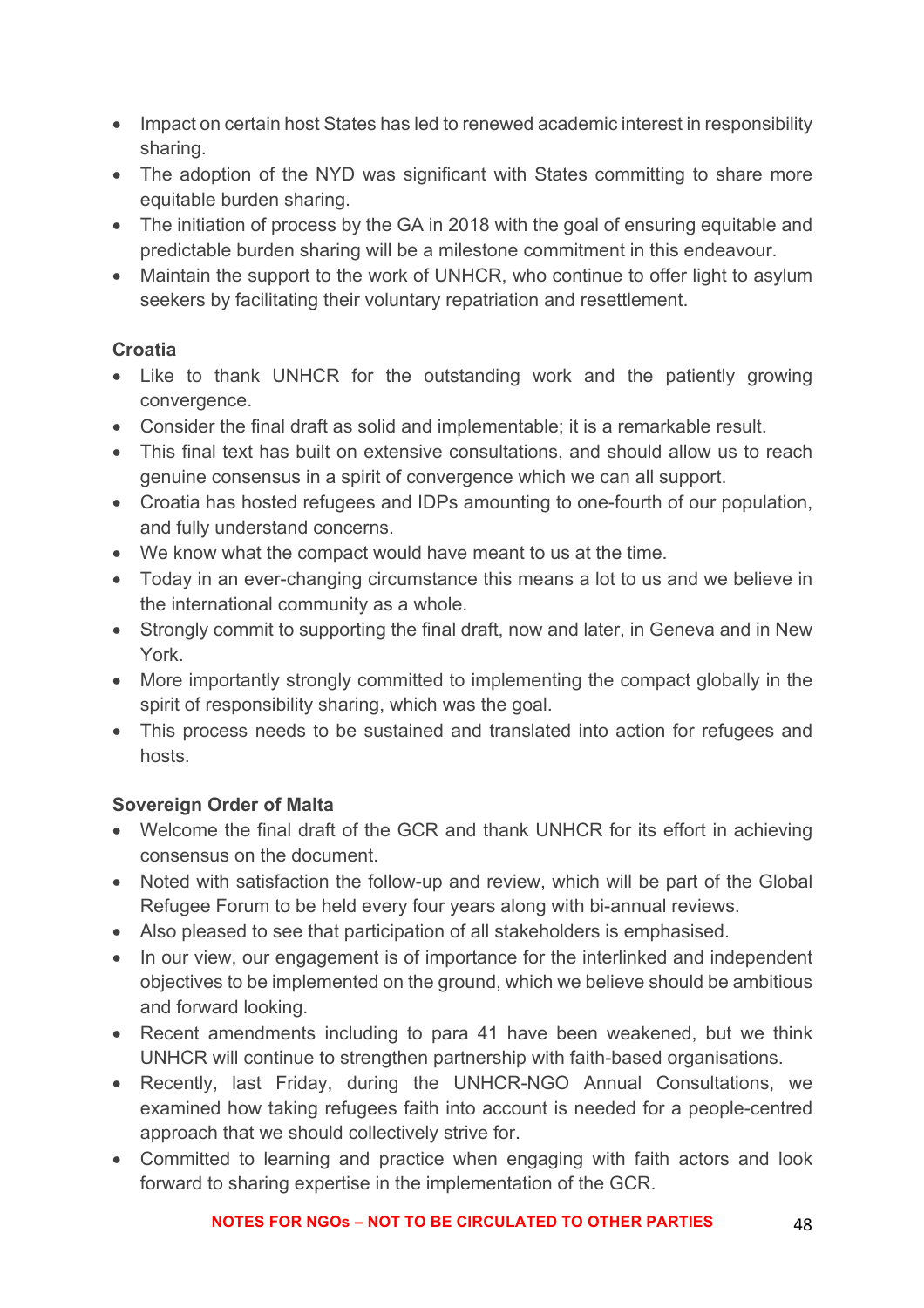### **GAVI Alliance**

- Welcome the final draft. Feel this draft has addressed many concerns raised during the discussion.
- Our engagement is because of our experience at the country level, where we see how proactive use of vaccines is preventing outbreaks.
- We have responded in fragility and emergency situations. Some examples include supporting hosts including refugees in routine immunisation programmes in Uganda and supporting vaccine delivery for oral cholera in Bangladesh.
- Grateful that many concerns related to immunisation coverage will now be addressed by measures included in the compact.
- Compact can ensure Member States are equipped to address epidemics by building more affordable national systems and strengthening national capacities.
- In this final draft, we welcome the following amendments and respectfully ask for their retention in the Consensus: In para 73, the insertion of immunisation services as disease prevention; in paragraph 57, the insertion of screening of health assessment upon arrival; in para 74, the re-insertion of female health workers in the now called women and girls section.
- We thank UNHCR for their leadership, Member States, civil society and other stakeholders for an inclusive and rich process and look forward to the adoption and implementation of this important Compact.

### **IFRC**

- Congratulate UNHCR for leadership of the process which culminates today.
- The Turkish Red Crescent has been given a unique opportunity today to deliver this statement.
- Urge the international community to do better in its responsibility towards refugees.
- Need to enhance refugee self-reliance and ease pressure on countries that host them.
- Large-scale refugee influx can have dramatic consequences adding pressure and exacerbating tensions between communities.
- Therefore, important to take into account host communities in designing programmes.
- The last draft is ambitious in providing a programme of action that acknowledges refugees need to have better access to health, livelihood and education, and that refugees and host communities are included from the very beginning.
- Any international assistance must benefit both refugees and hosts.
- Based on the fundamental principle of impartiality, we have emphasised to pay attention to host communities.
- Turkey is one of the most important country with an estimated 3.8 million refugees under temporary protection including 3.5 million Syrians and a vast majority of them live in host communities.
- There has been concerns about the impact of hosting refugees on local economies.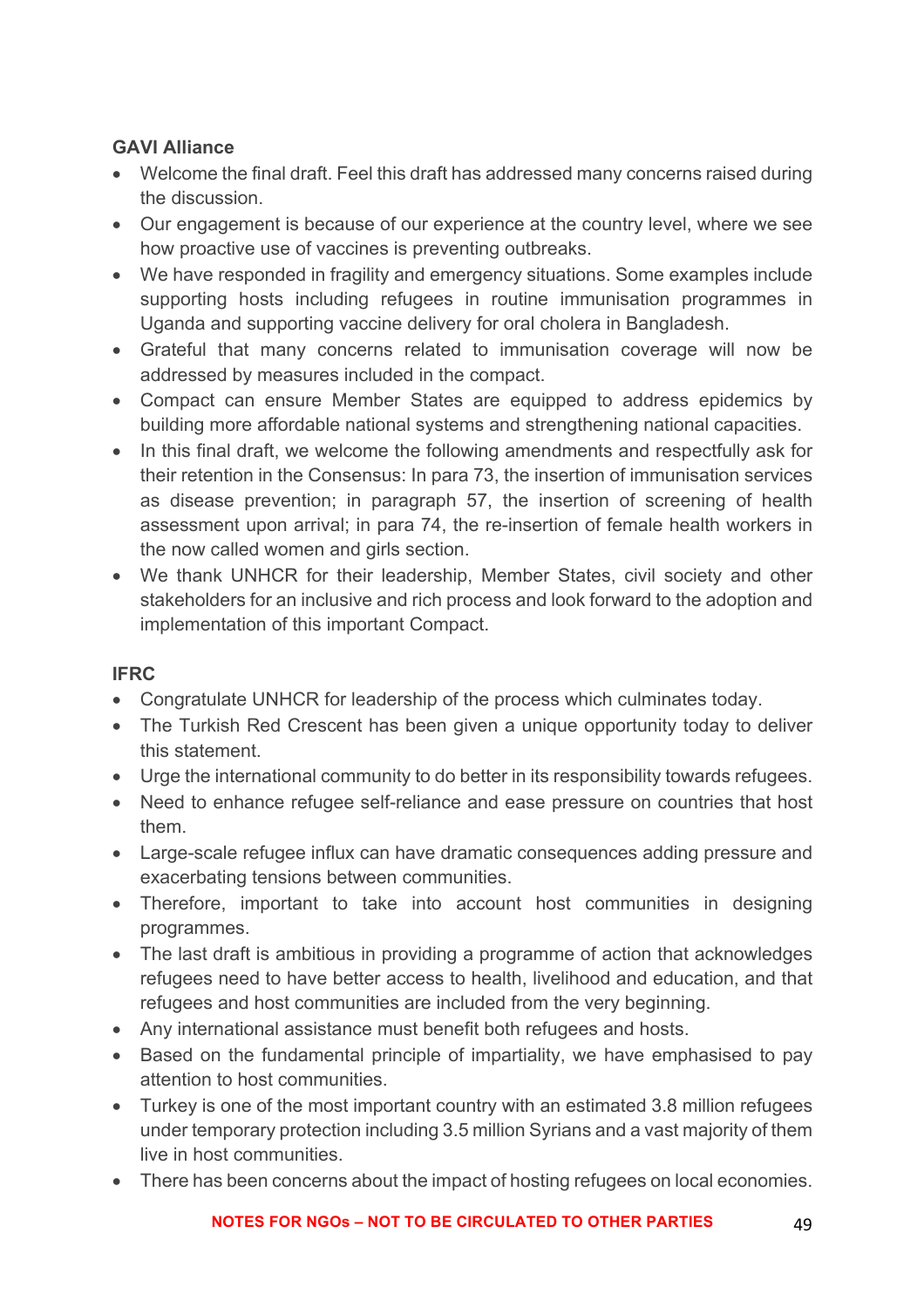- Turkish Red Crescent plays a crucial role.
- One programme has been the emergency social safety net implemented collectively with government authorities.
- The programme aims at strengthening national systems to integrate Syrian refugees and provides multipurpose cash in support of beneficiary needs.
- It empowers them and stimulates small economies.
- This also bridges humanitarian and development work.
- Strong partnerships and links with social safety nets offer robust protection and pave the way for a sustainable future.
- We also run community centres and provide vocational training and psycho-social support, which is indeed crucial in our view.
- Local populations must have access to the same level of services and any perception of unfair treatment needs to be addressed.
- Large influx can give rise to tensions, and in many situations, they lead to discrimination and xenophobia; addressing this is essential.
- Social inclusion is a dynamic and a two-way process.
- Social integration should focus on supporting refugees to adapt to a new home, to become inclusive and foster welcoming societies.
- When designing programmes, it is essential as a humanitarian community to recognise, promote and commit to do more to build local capacities in host communities as they are often the first responders.

#### **WHO**

- Welcome this final draft and commend UNHCR secretariat.
- The draft positively reflects the arrangements required for equitable and predictable responsibility sharing and provides a basis for sustained contributions by States and other stakeholders.
- Welcome reference to access to health in para 59. However, we do regret 'depending on the context' continue to be excluded in para 79.
- In para 66, important to provide assistance through local systems instead of establishing parallel services from which hosts do not benefit.
- Universal health care principle should translate into ensuring that everyone has access to health services. Important also to ensure quality.
- Finally, and to conclude, like to extend gratitude to UNHCR for the commitment and steadfastness in steering this process.
- This is a once in a lifetime opportunity.

#### **UNICEF**

- As we have said, especially pleased with paras 76 and 77 on children in addition to commitments already made in relation to education, health and gender.
- Committed to delivering crucial support as part of CRRF.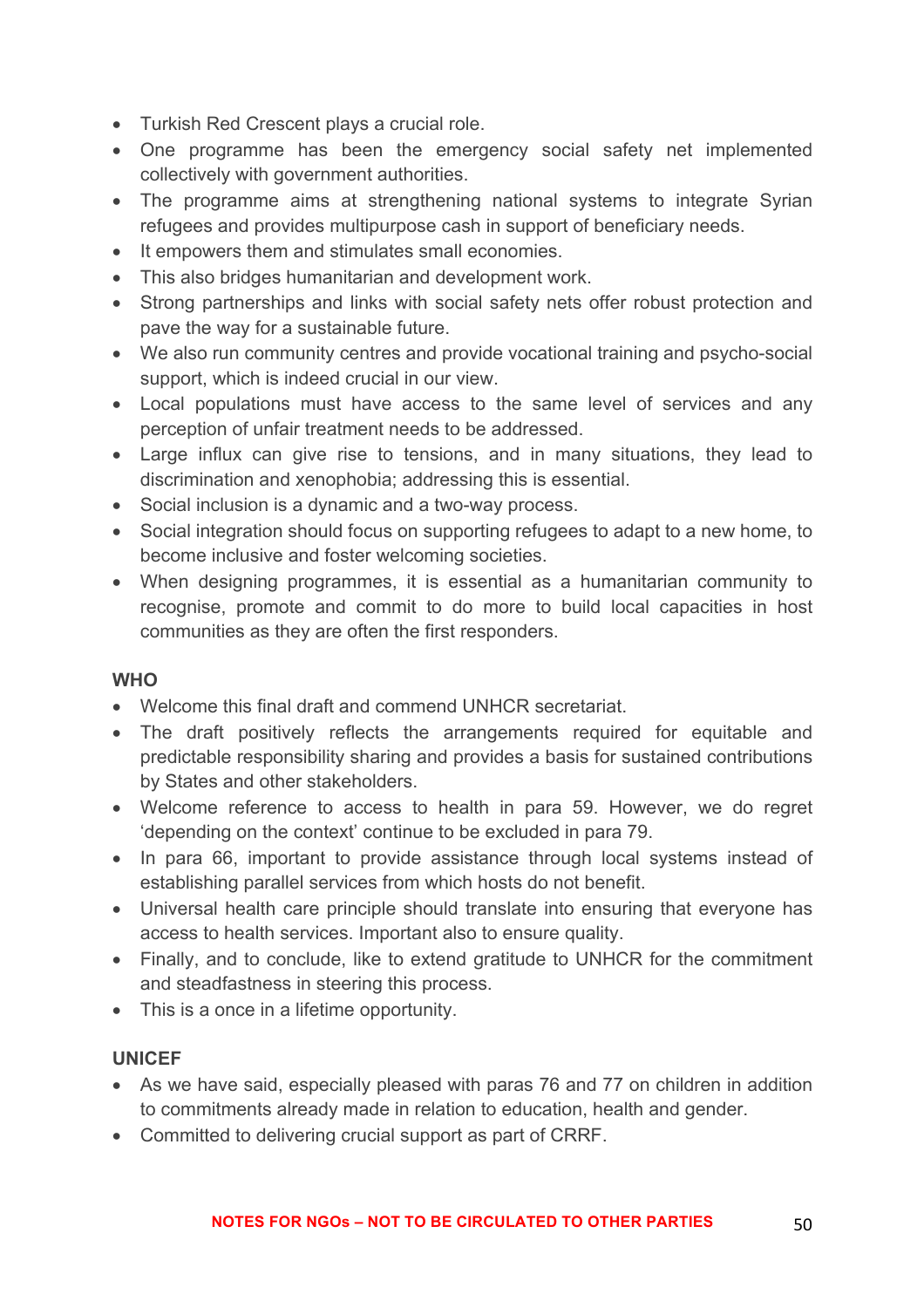- Any decision should be based in the best interest of the child including voluntary repatriation.
- Stand ready to build capacity of national authorities.
- Through six rounds of consultations, listened carefully and appreciate the broad support to children from Member States including from host countries as well as CRRF pilot countries.
- Member States expressed clearly the importance of child-sensitive services.
- Political commitment needed to ensure refugee children reach their full potential and welcome support from States to scale up inclusive access for children.
- Implementation of GCR should lead to concrete funding and efficient community engagement.
- Stand ready to support Member States and UNHCR on all matters related to the compact including access to education, family reunification, cross-border cooperation, child protection and care and services for at risk-children as well as meaningful participation.
- Many countries hosting large refugees; so, ready to work with line ministries to build local capacity to ensure refugee children have access to critical services.

### **World Bank**

- Important day for refugees and host countries and gratifying to see the emerging consensus.
- Thank Volker Türk and the team for strong leadership, and all of you for sharing insights and your determination to reach consensus.
- This process shows us what is possible when we work together and listen to the voices of those affected.
- We now have before us a balanced document in line with NYD to deliver on the promise of CRRF.
- As UNHCR said, this is the beginning of a dynamic process, and if we put in place arrangements these can be enhanced over time and broaden the support base, which will help overcome the current limitations of the refugee response model, promote self-reliance, and strengthen coherence between humanitarian and development response and contribute to lasting solutions.
- The success will require international cooperation from all of us; we have before us a unique opportunity to make this vision a reality.
- Using the Global Refugee Forum to take stock, we can adjust and innovate.
- The focus must now be on implementation and want to reiterate some points.
- Importance of prevention and addressing the drivers of displacement and strengthening preparedness.
- Importance of supporting government-led policy reforms and institutional strengthening to move away from the care and maintenance model.
- Our commitment to create complementarity between humanitarian and development assistance; action on the ground must pursue both.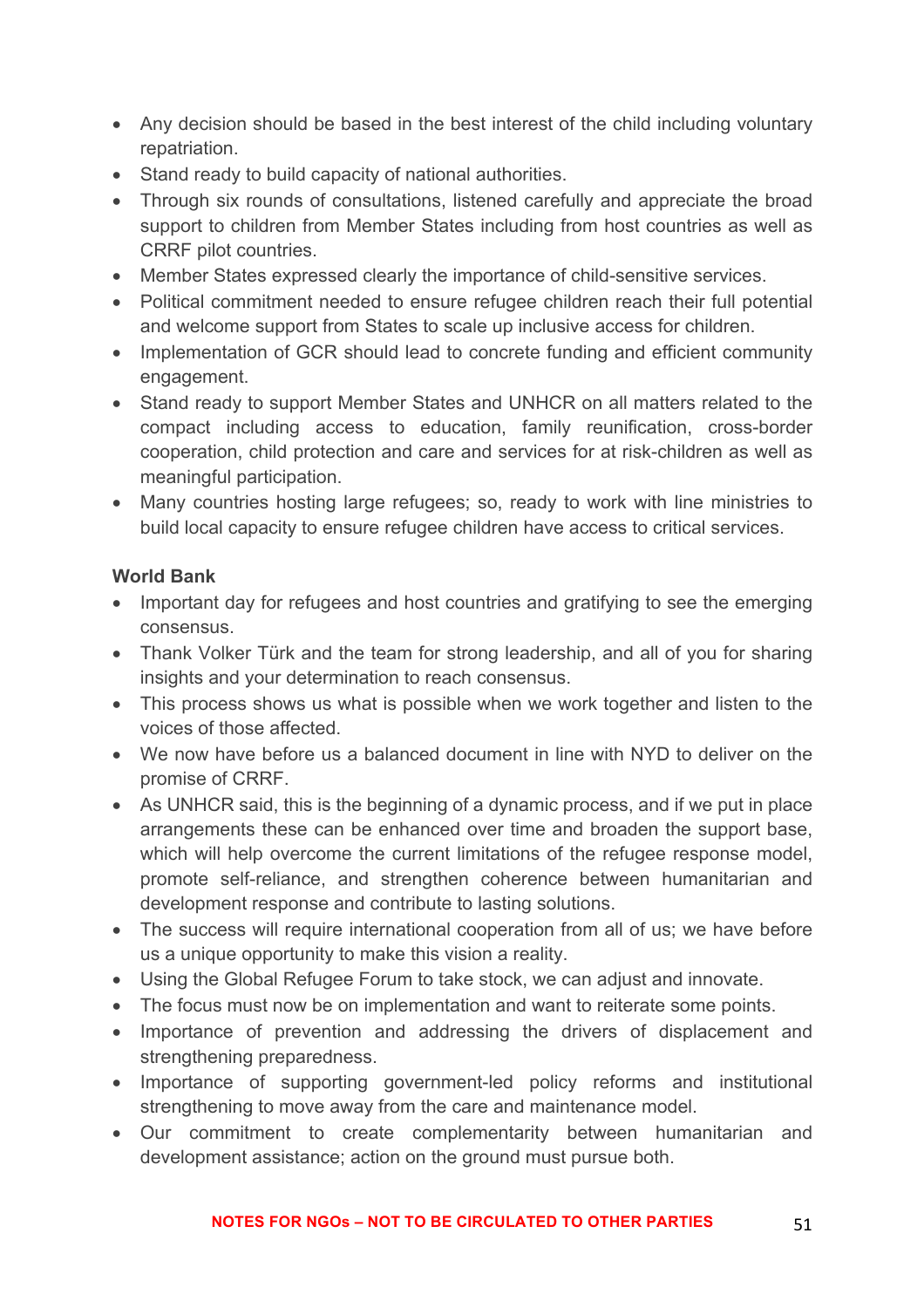- Development action is not a substitute for emergency response but is a critical added contribution.
- Also want to stress the importance of data systems for our collective decisionmaking based on evidence.
- Finally, ready to work with UNHCR to develop indicators and all follow-up and review.
- The president of the World Bank was in Bangladesh and they met some of those who have been affected.
- Our support will reflect that solidarity and collective commitment to the lives of those affected.

### **IOM**

- Wish to extend congratulation on an exceptional process, which is a product and working of UNHCR's effectiveness to fulfil the promise of the NYD.
- Welcome participating as an observer; great privilege to see how UNHCR has worked with Member States so skilfully.
- The result is a balanced and principled text, which so many have already said; it is practical and implementable.
- We appreciate the recognition of our work together in addressing specific needs specifically in health, livelihood and resettlement.
- Look forward to our collaboration to further realise the goals of the compact.

### **ICRC**

- Thank the High Commissioners Office for the spirit of this process.
- We will play our part in supporting the implementation.

# **IGAD**

- Welcome the final draft of the GCR and look forward to its conclusion while aligning ourselves to the statement made by Uganda – one of our member states and the largest refugee hosting country in the continent.
- In the Horn of Africa, where millions are displaced and on the same measure hosted in protracted situations, IGAD is already leading a regional application of the CRRF.
- This is done through the Nairobi Declaration and action plan on durable solutions for Somali refugees and reintegration of returnees in Somalia – that now has a wider application to refugees hosted across the region.
- In partnership with UNHCR, UNDP, EU and the World Bank and other actors the Nairobi Declaration and action plan provides a good example of a multistakeholder approach to addressing displacement at the international and national level.
- Just like the Cartagena Declaration, this compact could benefit from such experiences and even recognize them as models. We especially welcome article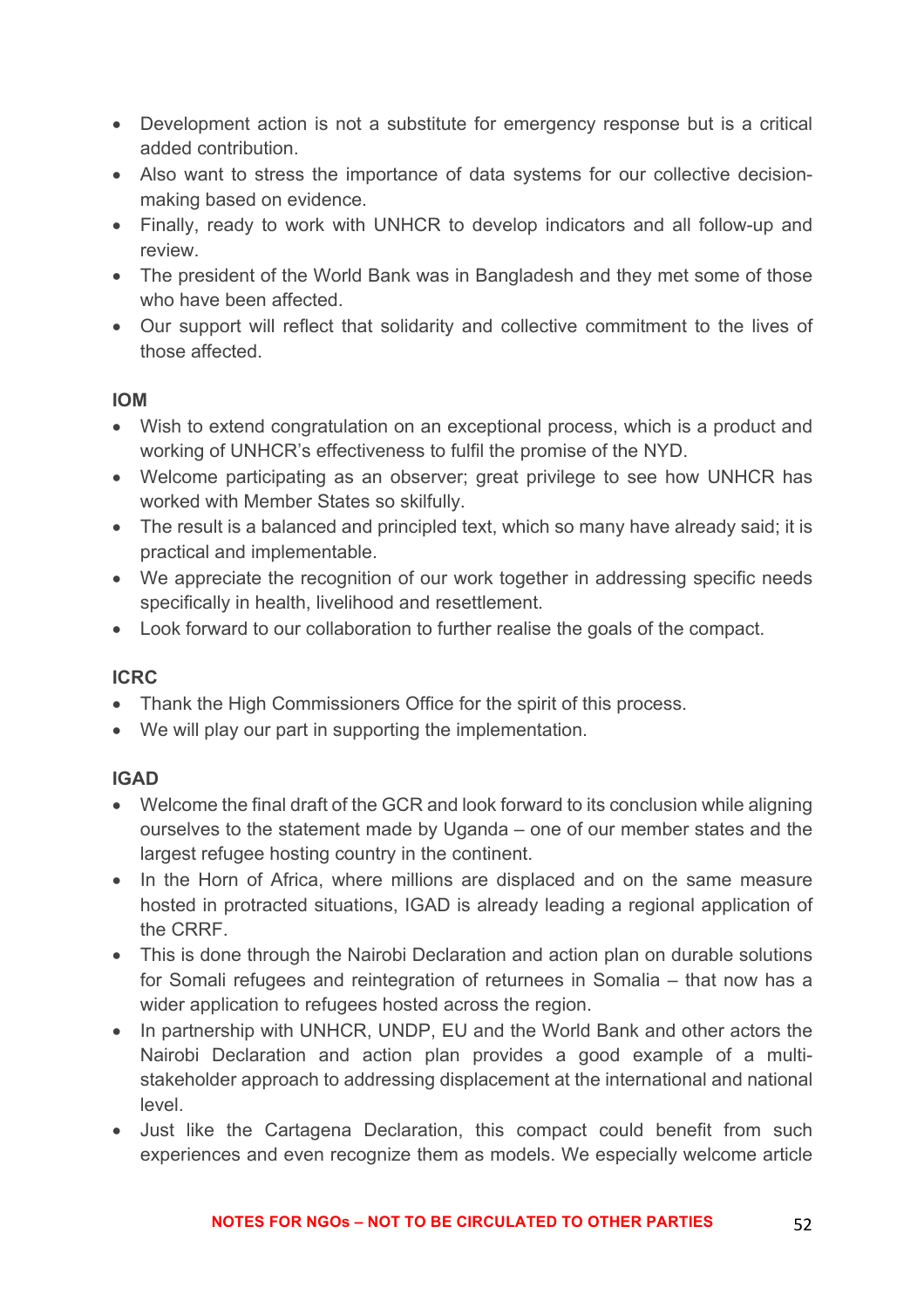30 that calls for exchange of good practices among regional and sub-regional mechanisms and would be very happy to host such an exchange.

- The World Bank continues to support countries in the IGAD region through a regional operation, the development response to displacement impacts and we are hopeful that we are on a better track especially towards improved livelihoods and self-reliance for refugees and those that so kindly host them over many years in our sub-region.
- The Horn of Africa will continue to pursue solutions for those displaced as it also seeks to address the root causes of displacement.

### **NGO statement** is available here

### **Costa Rica**

- Thank civil society for the valuable contributions, and express gratitude for the work that has been carried out. Thank UNHCR for the final draft.
- Large number of contributions and, as has been said, the success of the compact depends on the shared responsibility and commitment of all States through the honing of best practices, and technical and financial support.
- Large refugee situations should be perceived in accordance to the scale of each country and taking into account the nature of the crisis.
- Funding should be made available not only for countries facing large refugee influxes, but also for countries like ourselves.
- In para 63, need to ensure that those people have been forced to move as a result of climate change receive protection.
- Would appreciate if there is reference to the Nansen Protection Agenda and the Platform for Disaster Displacement.

# **Uganda (on behalf of the Africa Group)**

- Commend UNHCR for the manner in which they have consulted to produce this draft.
- Thank UNHCR, Member States and non-State actors in contributing actively.
- We have engaged collectively in this debate in order to highlight the immense challenges in terms of forced displacement, and thank UNHCR for taking on board many concerns.
- Africa is a continent that has experienced several emergencies and the number of refugees is predicted to continue rising.
- Fully aware of the need to provide appropriate response including by keeping borders open and adopting regional and sub-regional approaches.
- But this has not been the case with the international community.
- We continue to be the least funded programme and refugee situations in the region are facing chronic funding challenges.
- This was an opportunity not to be missed.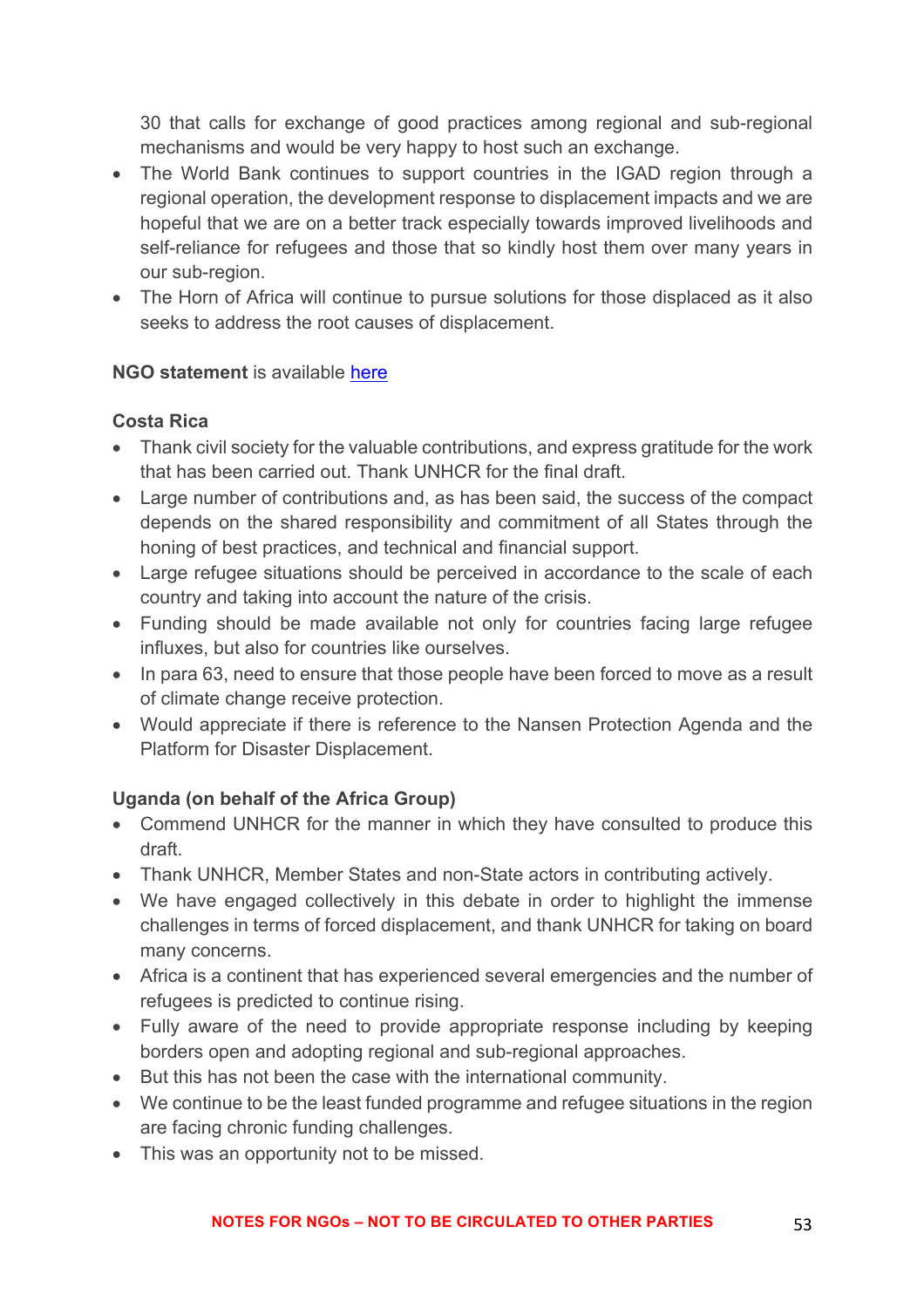- To recall the principle that should continue to guide the needs and international solidarity at the core of international protection.
- There is still room for improvement to respond to the growing challenges.
- Need to put in place a system so that the international community will live up to its commitment.
- Despite shortcomings identified, we remain hopeful; future progress lies in implementation.
- Review and follow-up provide another important opportunity to develop indicators, important to assess progress towards a robust mechanism for responsibility sharing.
- We will remain constructively engaged in this process to develop indicators.

### **Jordan**

- Throughout the process, indicated clearly our position in relation to NYD.
- As a major traditional host country, we believe in operationalising the principle of burden and responsibility-sharing.
- The NYD committed to equitable responsibility sharing and strengthening community-based resilience and our understanding is that the GCR does not alter this. This basis will guide the process, and reiterate the following points.
- Nothing in the GCR may be interpreted in a way that will extend the scope of refugees and confer protection to people who do not enjoy them.
- Nothing in the text of the GCR may be interpreted as altering UNHCR's mandate as stipulated in the 1951 Refugee Convention. UNHCR mandate also does not apply to persons receiving assistance other than from UNHCR.
- Not bound by the provision of any regional practices or to Conventions we are not party to including the Statelessness Conventions.
- All references to national laws and legal frameworks are the prerogative of the host country.
- Reiterate all our previous comments on the deletion of footnotes in the present text that relate to reports and outcomes of non-intergovernmental processes.
- Refugee status ceases once the conditions conferring the right have ceased to exist.
- Countries of origin must receive returnees and they must be supported in sustainable reintegration of returnees.
- Para 7 departs from the NYD; bring it in line with Part B by deleting 'distribution' in the line 6.
- Arrangements to support a comprehensive response must go beyond the national and regional.
- Global level should be treated as a specific category and under para 29, it should appear as a separate point.
- Under safety and security, concerns with current formulation; States have the sovereign right to control their borders.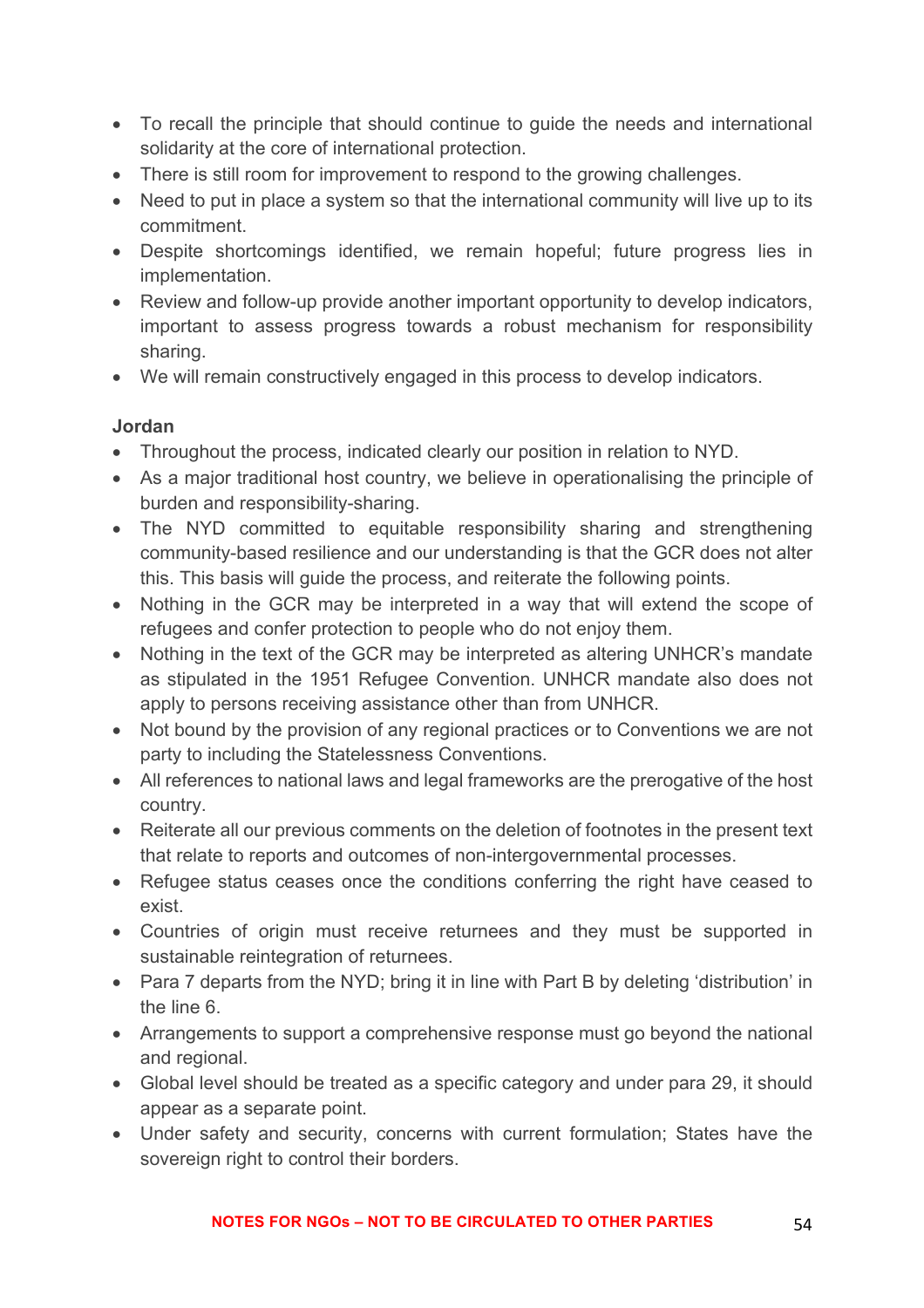### *Volker Türk's Closing remarks:*

- There were 82 statements during this sixth round. UNHCR and the High Commissioner expresses its deepest gratitude for what delegations have shared in terms of process, and for the constructive and active engagement.
- Despite the shortcomings, we are making history. Let's bear that in mind; it is a particular responsibility we all have. We have been on an eighteen months journey together, but this started even earlier. One of the first UN General Assembly resolution, in 1946, related to refugees, making it clear that refugee issues are a matter of international concern.
- We have come a long way notably over the last couple of months; hope you feel what a historic process this has been despite the shortcomings and bearing in mind the aspirations and true potential of this compact.
- When we step in a quiet moment, we can all say how proud we are with what we have achieved in a difficult environment. This sets in motion a true spirit for the betterment of the world. It does offer a framework to improve people's lives and help affected countries. It is not just words on paper.
- We at UNHCR feel the pain every day of people in countries that are more affected than others and cannot emphasise how deeply we care for the absolute need of international solidarity.
- An effective means of sharing solidarity has been our institution's *raison d'être* from its creation in 1950. So, we hear at a deep level the Africa group; what Lebanon, Iran, Bangladesh and Pakistan have been saying and we hear your plea for robust implementation, for a robust responsibility-sharing mechanism, and we see it emerging; it has been set in train with the GCR.
- In today's world, with multilateralism in difficulty, it was important to have such an incremental and organic process, which moved progressively onwards based on consensus and common denominator to aspirations, hopes and collective work undertaken in good faith.
- This demands hearing everyone and also recognises that there is a give and take, that every single request cannot find its way into the text. We cannot miss the forest for the trees.
- This is not a General Assembly resolution or ExCom Conclusion negotiations. It has been an iterative process in response to what the General Assembly has asked from us. Many inter-governmental processes were done in the same iterative process and the proof of the effectiveness is there when you look at the zero draft. You all can claim that the final draft has had your imprint.
- We have overwhelming support for the text. This can never be an endless process and needs to come to a conclusion. But it is a delicate balance that can be easily thrown to the wind. So, we need to cherish it and build upon it.
- You will have realised that a difficult balancing act needed to be struck between the non-binding and strictly voluntary nature of the compact, with the aspiration to create obligations for predictable and equitable responsibility-sharing.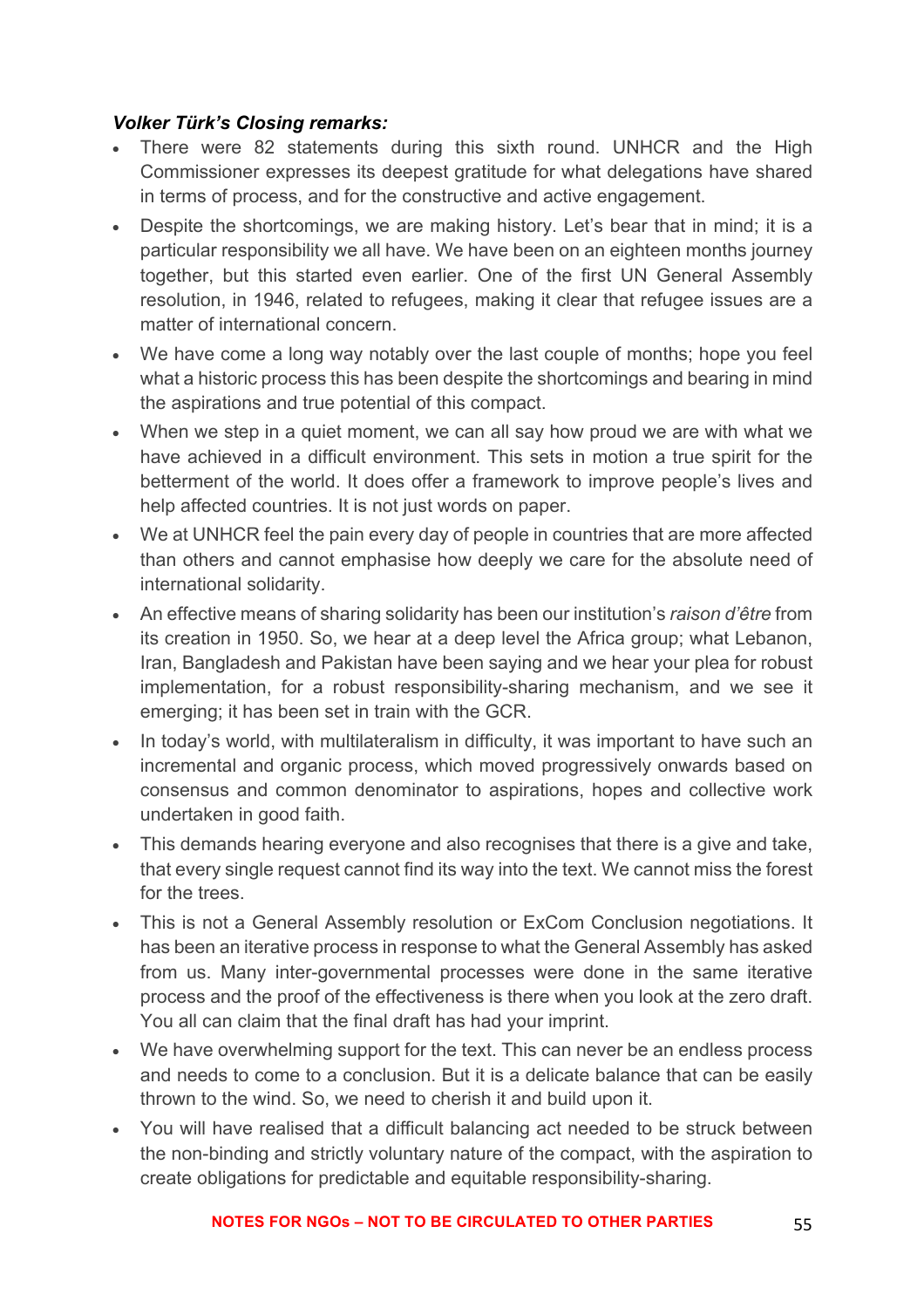- Nothing in the compact creates new obligations, nor does it modify UNHCR mandate.
- The final draft charts the way forward. While the text may not meet the ambitions of some, it provides an opportunity to reflect a compromise of diverging views.
- It is clear that host States call for stronger responsibility-sharing must be met through the operationalisation of the GCR.
- As Egypt said this morning, on behalf of the Arab Group, we also find that this is a 'working tool' where its implementation must take into account legitimate needs and ownership of host countries, and that will determine the level of success.
- This compact is not the end, but the beginning of a dynamic dialogue that will include further developments through burden- and responsibility-sharing arrangements and practical implementation.
- Moving to implementation was a strong refrain we heard from you. A lot of ideas came out, and we will take careful note so that we can capture these, as these will inspire us when we continue the engagement process in the run up to the first Global Refugee Forum.
- There are issues we will need to work and explore with you such as indicators, Global Refugee Forum, Support Platforms, Asylum Capacity Support Group and measuring the impact arising from hosting, protecting and assisting refugees. We look forward to this once the compact is adopted.
- We appeal to your spirit of constructive engagement and encourage you to look at the broad picture. What we have is greater than the sum of its parts. A vast majority of you said they have refrained from requesting further text changes.
- Some of you mentioned the nexus between humanitarian and development action. It is clear that these complement each other and are definitely not meant to replace each other. We have sought to reflect the different logic of both.
- Humanitarian principles continue to govern humanitarian assistance in the area of refugees, and this remains needs-based and not subject to conditions.
- Development assistance is based on country leadership, and in refugee situations it must be additional and for the benefit of refugees and hosts. Nothing in the text creates, adds or imposes conditionality or burden on host countries. We hope the clear language in the text will be broadly accepted and note the statement of GRULAC and Africa Group.
- Para. 12 has enjoyed the support of most delegations; some concerns remain with regard to the reference to 'other persons on the move' and IDPs. The paragraph clearly States that the CRRF and GCR are intended to respond to large refugee and protracted situations. We have also heard that this is an operational reality, and interaction between refugee movements and other forms of human mobility are taken into account upon the request of States, not least in line with GCM discussions. We heard also a call from many highlighting that challenges that may arise may lead to States calling for support from responsibility-sharing arrangements of the GCR.